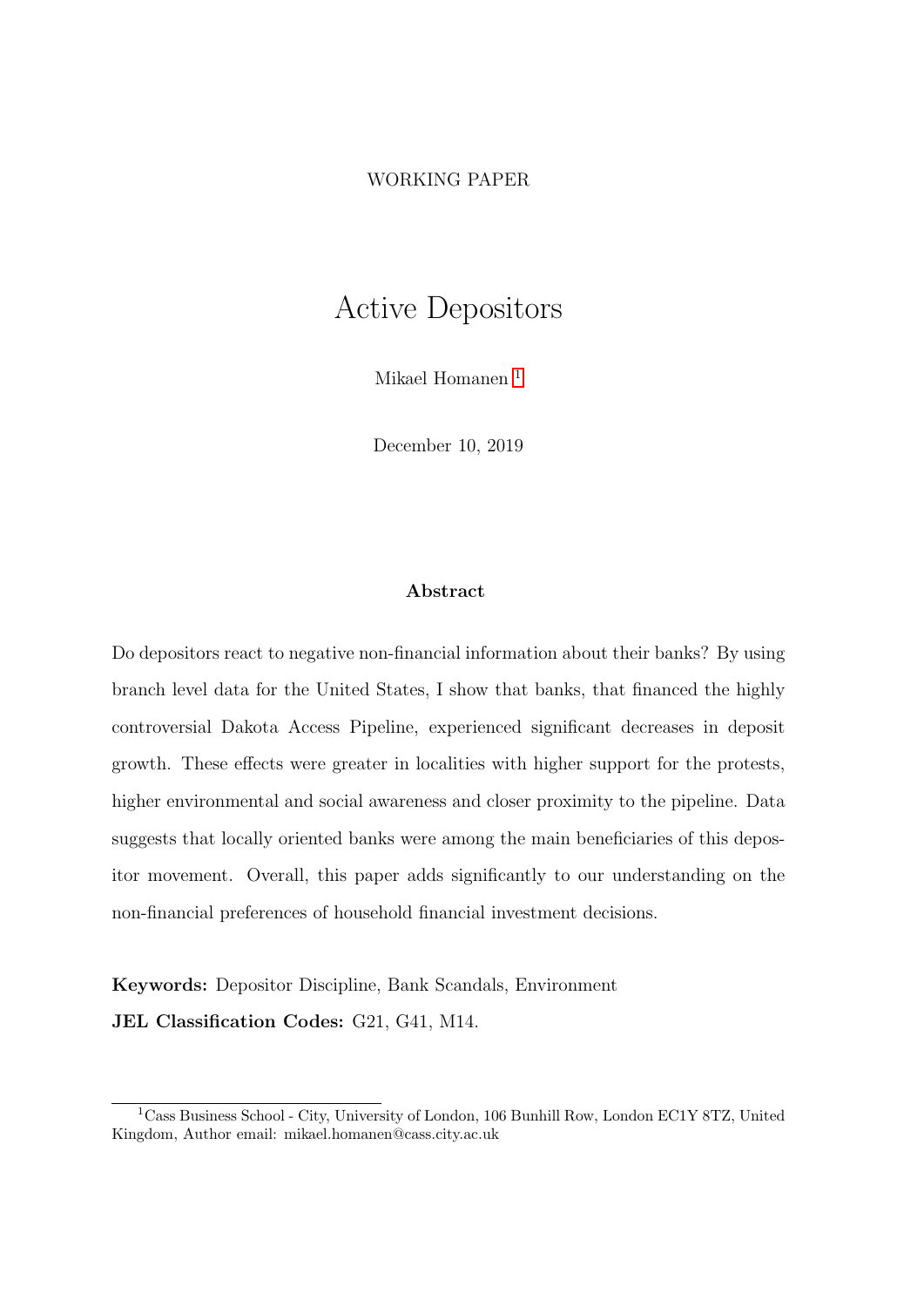I would like to thank Isha Agarwal (discussant), Lint Barrage (discussant), Thorsten Beck, Renaud Beaupain (discussant), Aymeric Bellon, Peter Brok, Martin Brown, Jules van Binsbergen, Matthieu Chavaz, Anna Cororaton, Anastassia Fedyk (discussant), Erik Gilje, Maria Chiara Iannino (discussant), Oskar Kowalewski (discussant), Randall Kroszner (discussant), John List, Sergey Mityakov (discussant), Elisa Pazaj, Max Riedel (discussant), Sébastien Pouget (discussant), Antonino Emanuele Rizzo (discussant), Orkun Saka, Nicole Streuli-Fürst (discussant), Jon Taylor (discussant), Luke Taylor, Van Hong Vu (discussant), Stefan Zeume and Luigi Zingales for their thoughtful discussions; seminar participants at the University of Chicago, Paris Dauphine University, University of Hamburg, Rotman School of Management, Kedge Business School, Halle Institute for Economic Research, Saïd Business School, the Wharton School, ETHOS, MIDAs, Cass Business School and Tilburg University; and conference participants at the European Commission Conference on Promoting Sustainable Finance, 2019 8th MoFiR Workshop on Banking, 2019 Chicago Financial Institutions Conference, Southwestern Finance Association 2019 Conference, Chicago Booth Stigler Center Political Economy of Finance 2018, SAFE 2018 Annual Conference on Sustainable Architecture for Finance, Geneva 2018 Summit on Sustainable Finance, Chicago Booth Rustandy Center Economics of Social Sector Organizations Conference, The Federal Reserve's Sixth Annual Community Banking Research and Policy Conference, PRI Academic Network Conference 2018, Inaugural Conference - Global Research Alliance for Sustainable Finance and Investment, European Financial Management Association 2018 Annual Meeting, 25th Global Finance Conference, 5th Sussex Young Finance Scholars Conference, Cass Research Days, 6th International Symposium on Environment & Energy Finance Issues, and the 35th Annual Conference of the French Finance Association for valuable comments and suggestions. Special thanks to Glens Andersons for providing excellent research assistance. The YPCCC bears no responsibility for the analyses or interpretations of the data presented here. This paper previously circulated under the title "Depositors Disciplining Banks: The Impact of Scandals". All remaining errors are mine.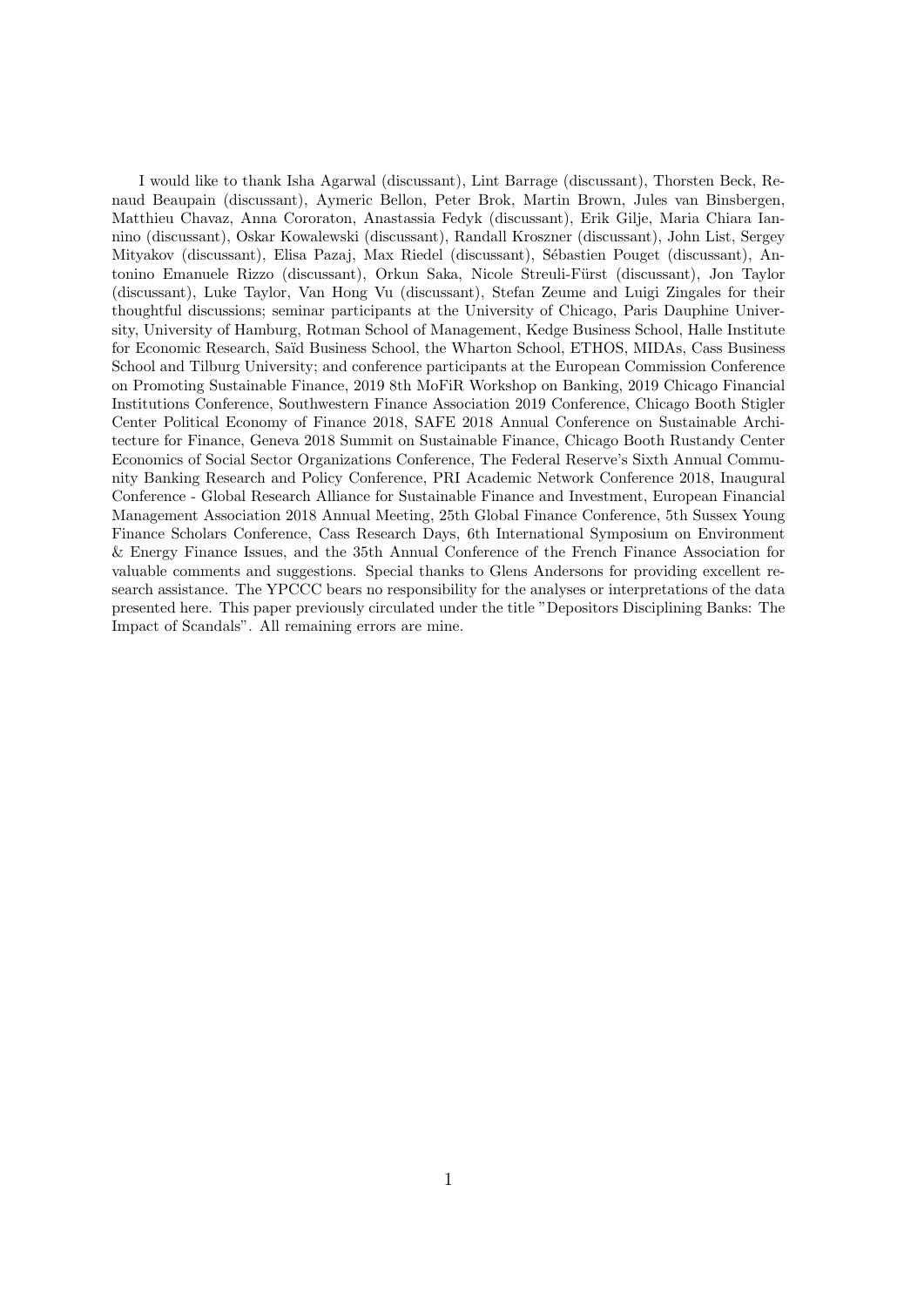## 1 Introduction

Do households value the non-financial characteristics of their financial intermediaries? As an example, understanding depositor preferences has been fundamental to the banking literature. So far, the attention has concentrated on the depositor perceptions of bank fundamentals, such as solvency and probability of default; hence, once banks are deemed too risky, depositors take disciplinary action by either withdrawing their funds or by demanding higher interest rates. To this date, however, there has been little to no research on whether depositors react to information that goes beyond financial fundamentals. Moreover, if depositors do in fact react to such information, is it because of financial motives or non-financial motives, such as social conscience? To shed light on these new ideas, this paper will attempt to test these hypotheses by examining the effects of the Dakota Access Pipeline scandal on depositor movement. By utilizing this major reputational shock, I find that deposit growth decreased for bank branches that financed the highly controversial pipeline and that non-financial factors (e.g., environmental beliefs) influenced this relationship. These results highlight the alternative explanations of this new form of depositor discipline. Overall, this paper significantly contributes to academic research by identifying the non-financial preferences of household investors and by showing that these preferences have real impact on investment decisions.

An extensive literature has established the importance of the banking system for the financing of the real economy. In the recent decade however, the banking sector has been under significant public scrutiny as it has been perceived as a major conduit of business activities deemed unsustainable for the global economy. Even to this day, banks continue financing major coal and carbon intensive projects that undermine the Paris Agreement's aim of limiting global warming to 1.5◦C above pre-industrial levels (Bank Track, [2017a\)](#page-22-0). In addition, on March 13, 2019, Representative Alexandria Ocasio-Cortez asked Well's Fargo's CEO at the House Financial Services Committee whether his bank was involved in "caging children", since the bank was involved in financing privately run detention facilities. In addition, she asked, "if there was a leak from the Dakota Access Pipeline, why shouldn't Wells Fargo pay for the cleanup of it, since it paid for the construction of the pipeline itself?". Wells Fargo and other banks have been similarly questioned for their involvement in financing gun manufacturers connecting them to the rising gun violence in the US. Given the rather crucial role of banks in these perceivably unethical activities in conjunction with the surprising level of publicity, it is important to understand to what extent depositors are aware and or internalize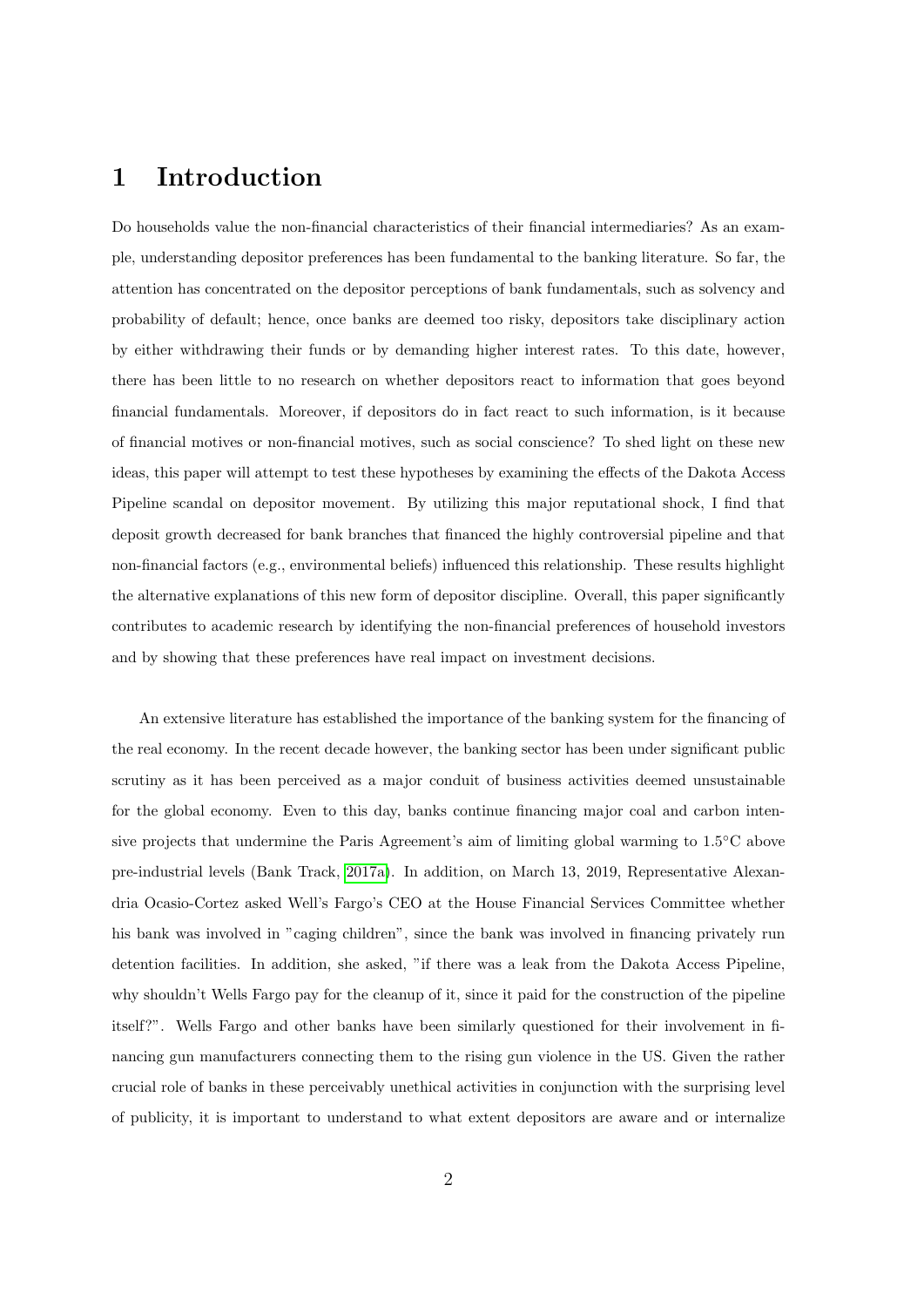these factors in their savings decisions.

This paper tests whether depositors react to bank scandals. As such, it is a thorough attempt examining whether depositors discipline their financial institutions based on other sources of information than just financial health. With branch level data from the United States, I make use of the 2016 Dakota Access Pipeline (DAPL) protests. DAPL was a highly controversial project that was financed by, among others, nine major banks in the United States. These banks faced large scale nationally focused protest campaigns by activist groups because of their involvement in the pipeline, which was intended to cross major rivers as well as ancient burial grounds. In certain petitions, close to a million protesters admitted to having accounts in the treated banks, of whom all were threatening to divest their deposits if the banks continued their involvement with the pipeline. The results from the empirical analysis show that DAPL financing banks had significant decreases in deposit growth. Treated branches accross the US were affected by this movement, ultimately demonstrating the national scale of the depositor reactions.

Which branches were more likely to be affected? First of all, the findings show that branches were significantly more likely to lose deposits in states across the U.S. where people were more willing to donate to the pipeline protesters. This suggests that the pro-social movement preferences were a significant driver contributing to people's likelihood to withdraw their deposits. Secondly, to get a sense of where these preferences originated from, additional results show that the branch level losses were greater in environmentally as well as socially conscious counties, highlighting the other non-financial drivers of this depositor movement. Lastly, the effects were stronger for branches located in states where the pipeline was present indicating that proximity was a significant driver as well. In sum, these findings showcase that the depositor movement was less likely to be influenced by financial interests and are overall more consistent with alternative explanations of depositor discipline stemming from social preferences, proximity and environmental consciousness.

The results also show that savings banks, which tend to be more localized institutions with more transparent asset allocations relative to larger banks, were among the main beneficiaries of this unanticipated depositor movement. I find that savings banks located in counties with proportionally more DAPL banks had significantly higher deposit growth rates, which is in line with prior findings [\(Brown et al., 2017\)](#page-22-1). Overall, this paper contributes to a range of scholarly research utilizing a novel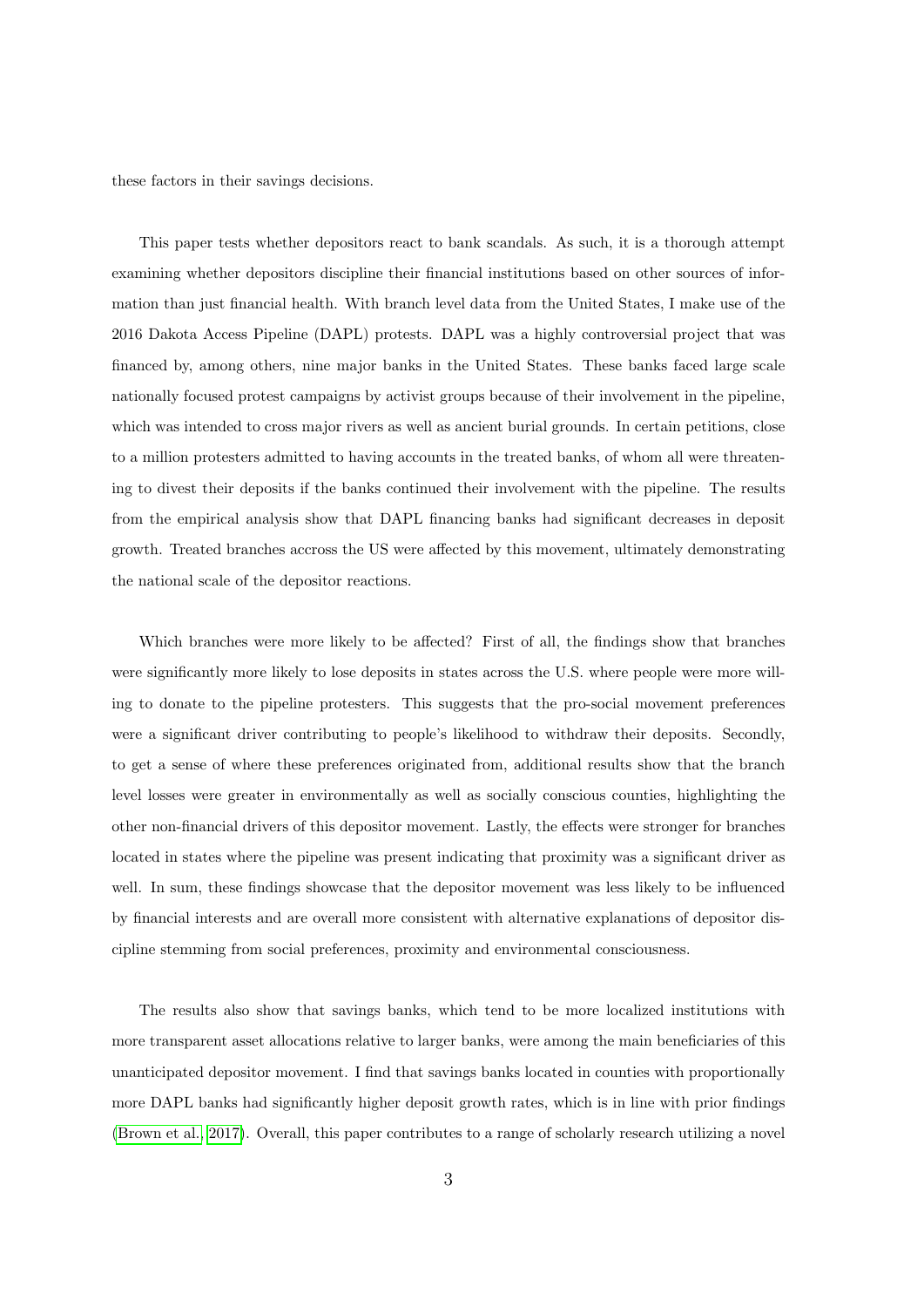approach for identifying the non-financial preferences of household's financial investment decisions.

The first contribution of this paper relates to the evolving literature on corporate social responsibility and ESG (environmental, social, and governance) finance. While there is much evidence that investors and corporations are significantly more active in addressing and pricing positive and negative externalities, there remains much debate as to what exactly these value adding or decreasing mechanisms are.[1](#page-0-0) Therefore, the first contribution of this paper is documenting a new and novel channel by which tractable ESG risks affect a firm's (in this case bank's) bottom line. Furthermore, this paper contributes to a much broader theoretical debate on the purpose of the firm. [Hart and](#page-23-0) [Zingales](#page-23-0) [\(2017\)](#page-23-0) re-evaluate the purpose by making a crucial distinction that considers how individuals place different weights on the choice to take a socially efficient action. For them, this is highly dependent on the degree to which an individual feels responsible for the action in question. I directly tackle this novel distinction by showing that an individual's degree of responsibility (proxied by deposit ownership, social norms, and climate change beliefs) has a direct effect on the choice to do the right or socially efficient action. In line with Hart and Zingales's theoretical conclusion that corporations should maximize shareholder welfare, this paper is the first to show empirically that it makes financial sense to optimize corporations' strategies, conditional on the non-financial preferences of their creditors. In addition to addressing such a overarching question, this paper contributes to a broader theoretical literature involving pro-social investors. While a variety of papers and models have assumed that pro-social investors exist in the market place (Bénabou and [Tirole, 2006;](#page-22-2) [Baron, 2007;](#page-22-3) Bénabou and Tirole, 2010), this paper throughly identifies their existences.

This paper further contributes to a range of literature on depositor behavior. In general, studies have shown that depositors discipline banks by either withdrawing deposits or by requiring higher interest rates [\(Martinez Peria and Schmukler, 2001;](#page-24-0) [Maechler and McDill, 2006\)](#page-24-1). While depositors have traditionally been seen as reactive to fundamental information [\(Saunders and Wilson, 1996;](#page-24-2) [Schumacher, 2000;](#page-24-3) [Goldberg and Hudgins, 2002;](#page-23-1) [Schnabel, 2009\)](#page-24-4), recent evidence has indicated that they are sensitive to other sources of information (e.g., negative press rumors and regulatory signals), mechanisms (e.g., banking relationships and social networks), and bank characteristics (e.g.,

<sup>&</sup>lt;sup>1</sup>There is an extensive literature documenting these new developments: [Hong and Kacperczyk](#page-23-2)  $(2009)$ ; [Edmans](#page-22-5)  $(2011)$ ; Krüger  $(2015)$ ; [Dimson et al.](#page-22-6)  $(2015)$ ; [Ferrell et al.](#page-22-7)  $(2016)$ ; [Lins et al.](#page-24-6)  $(2017)$ ; [Liang and Renneboog](#page-24-7) [\(2017\)](#page-24-7); [Hartzmark and Sussman](#page-23-3) [\(2018\)](#page-23-3), just to name a few. [Servaes and](#page-24-8) [Tamayo](#page-24-8) [\(2017\)](#page-24-8) and [Kitzmueller and Shimshack](#page-23-4) [\(2012\)](#page-23-4) also provide useful literature reviews.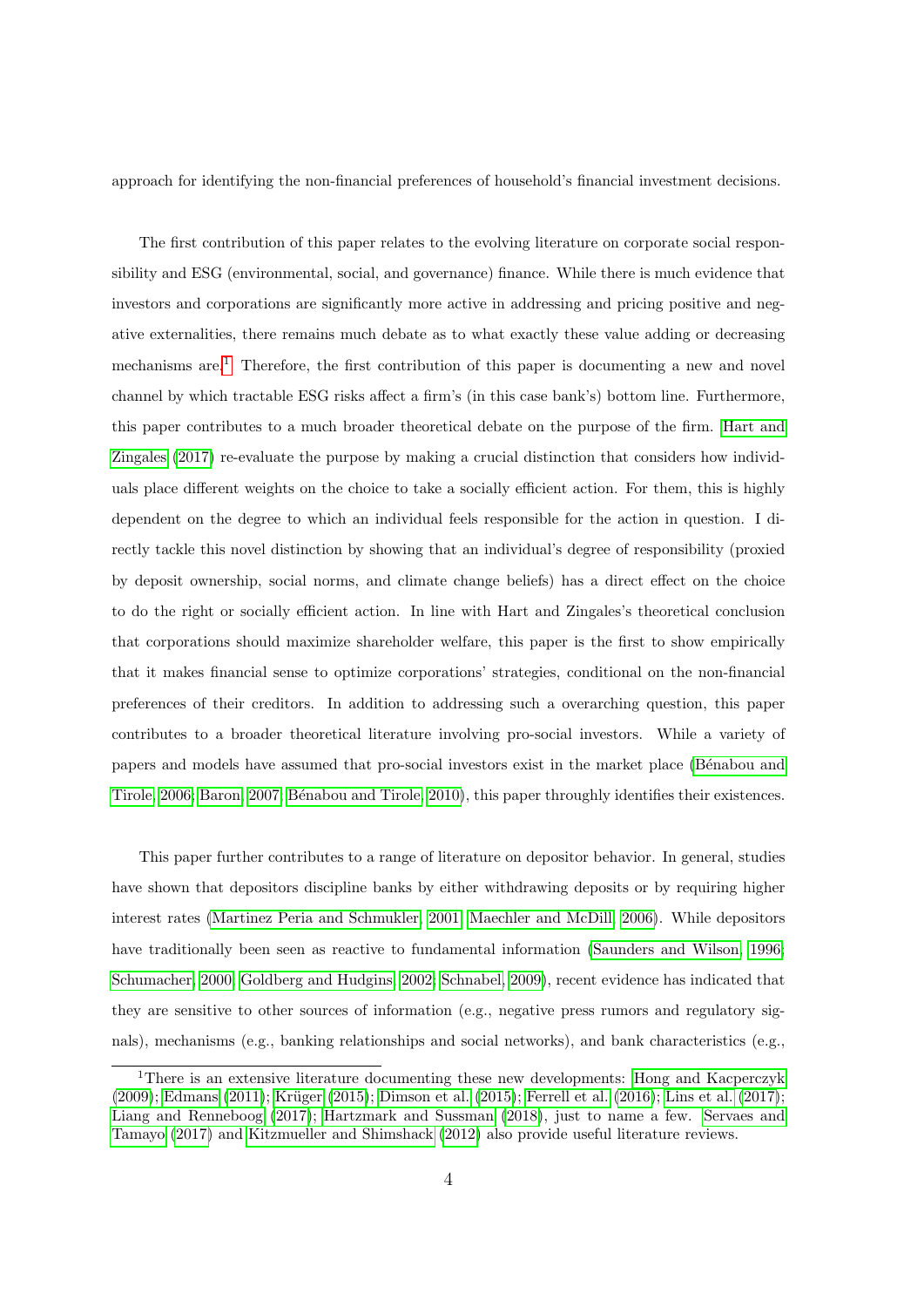Euro-area affiliation and perception of too-big-to-fail) [\(Hasan et al., 2013;](#page-23-5) [Correa et al., 2013;](#page-22-8) [Iyer et](#page-23-6) [al., 2013;](#page-23-6) [Oliveira et al., 2014;](#page-24-9) [Iyer and Puria, 2012\)](#page-23-7). While this paper contributes to the findings of "other sources of information," the novelty here comes from the information beyond financial fundamentals. Even though these papers demonstrate behavioral frictions may cloud depositor judgment, behavior is still largely founded on the perception of financial loss. As a counter example, [Brown](#page-22-1) [et al.](#page-22-1) [\(2017\)](#page-22-1) examine Swiss depositor movement from the two largest banks in Switzerland during the financial crisis and find that the role of switching costs in deterring deposit withdrawals was independent of deposit insurance. They argue that it is reasonable to assume that the withdrawals of deposits were at least partly driven by disagreement with the bank's corporate policy, rather than by fear about losing savings.[2](#page-0-0) While their paper provides indicative evidence of the non-financial preferences of depositors, as of yet there exists no systematic analysis nor understanding of the other motivators of depositor discipline. This paper's next contribution is filling this gap, specifically, the other non-financial sources of depositor discipline.

Direct policy recommendations from this paper are difficult to justify, since there exist endless nuances as to what kinds of regulation are better fit for addressing various externalities. Nonetheless, the findings of this study show that depositor discipline can play an important role in forcing banks to internalize non-financial externalities on society from their risk decisions. While the findings of this study cannot infer the relative importance of regulatory and market responses to such externalities, they clearly show that reliance purely on government intervention might not be necessary. Future studies would highly contribute to our understanding by finding a methodology to better quantify the magnitude of this market response and its individual impact on consequential bank behavior.

The remainder of the paper is structured as follows: Section [2](#page-6-0) elaborates on the composition of the data and section [3](#page-9-0) presents the main empirical findings. Section [4](#page-16-0) tackles a series of additional findings. Section [5](#page-21-0) concludes.

<sup>2</sup>[Blickle](#page-22-9) [\(2017\)](#page-22-9), further document this movement extensively.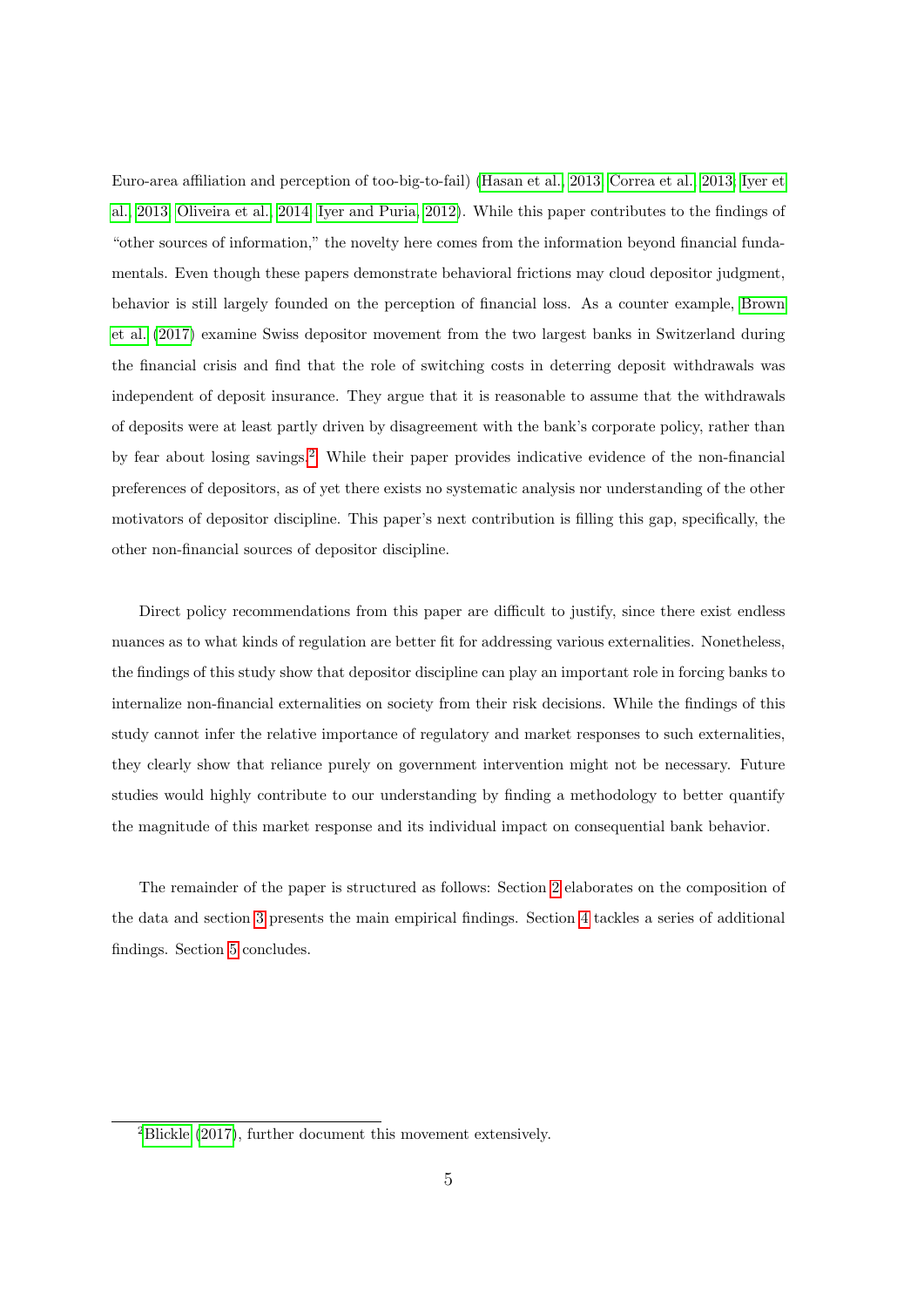## <span id="page-6-0"></span>2 Data

The Dakota Access Pipeline protests were grassroots movements that began early 2016 in reaction to an approved oil pipeline project in the northern United States. The pipeline begins in the Bakken shale oil fields in northwest North Dakota and continues through South Dakota and Iowa, ending in Illinois. The pipeline sparked a lot of controversy from environmental activists as well Native Americans because the pipeline was intended to cross both the Missouri and Mississippi Rivers as well as ancient burial grounds. There was a total of 17 banks directly funding the construction of the DAPL and the banks that had a significant proportion of branches in the United States were Bank of Tokyo Mitsubishi UFJ, BBVA, BNP Paribas, Citigroup, SunTrust Robinson Humphrey, TD Bank, Mizuho Bank, SMBC, and Wells Fargo.[3](#page-0-0) The protests themselves were large in scale, but the rather surprising outcome was the attention on banks as well as the financial coordination among activists. By February 2017, over 700,000 people had signed one of six petitions addressed to banks financing the DAPL. Individuals who signed the petition collectively reported having over \$2.3 billion invested in these banks through checking, mortgage, and credit card accounts. They threatened to divest their wealth if the banks continued financing DAPL, and by then thousands had already closed their accounts, removing over \$55 million from these banks (BankTrack, [2017b\)](#page-22-10). While the true extent of this movement is difficult to document, it is very likely that these actions and associated reputational costs were significant both in the United States and across the globe. Many banks, including ABN Amro and ING were quick to make public statements as a reaction to the scandal. They were publicly re-evaluating their commitments to the project; by March 2017, ING had sold its stake in the DAPL loan (ING, [2017\)](#page-23-8). Soon after, other banks, including DNB ASA and BNP Paribas, had sold their stakes as well. Interestingly, public pressure further increased and was not only directed at those financing the pipeline directly, but also those who provided corporate financing to the pipeline companies. Furthermore, Seattle ended up cutting ties with Wells Fargo, Los Angeles moved to divest from Wells Fargo, San Francisco moved to divest \$1.2 billion from companies financing the DAPL, Norwegian wealth fund stated its intent to drop fossil energy investments, and numerous

<sup>3</sup>The 17 banks were Bank of Tokyo Mitsubishi UFJ, BayernLB, BBVA, BNP Paribas, Citigroup, Crédit Agricole, DNB ASA, ICBC, ING, Intesa Sanpaolo, Mizuho Bank, Natixis, SMBC, Société Générale, SunTrust Robinson Humphrey, TD Bank, and Wells Fargo. The energy and pipeline companies involved in the project were Dakota Access, LLC, a company owned by Philips 66, Energy Transfer Partners LP, and Sunoco Logistics Partners LP. At a later stage, stakes in the pipeline were bought by MarEn Bakken Co LLC, which was a joint venture by Enbridge Incorporated and Marathon Petroleum Corporation.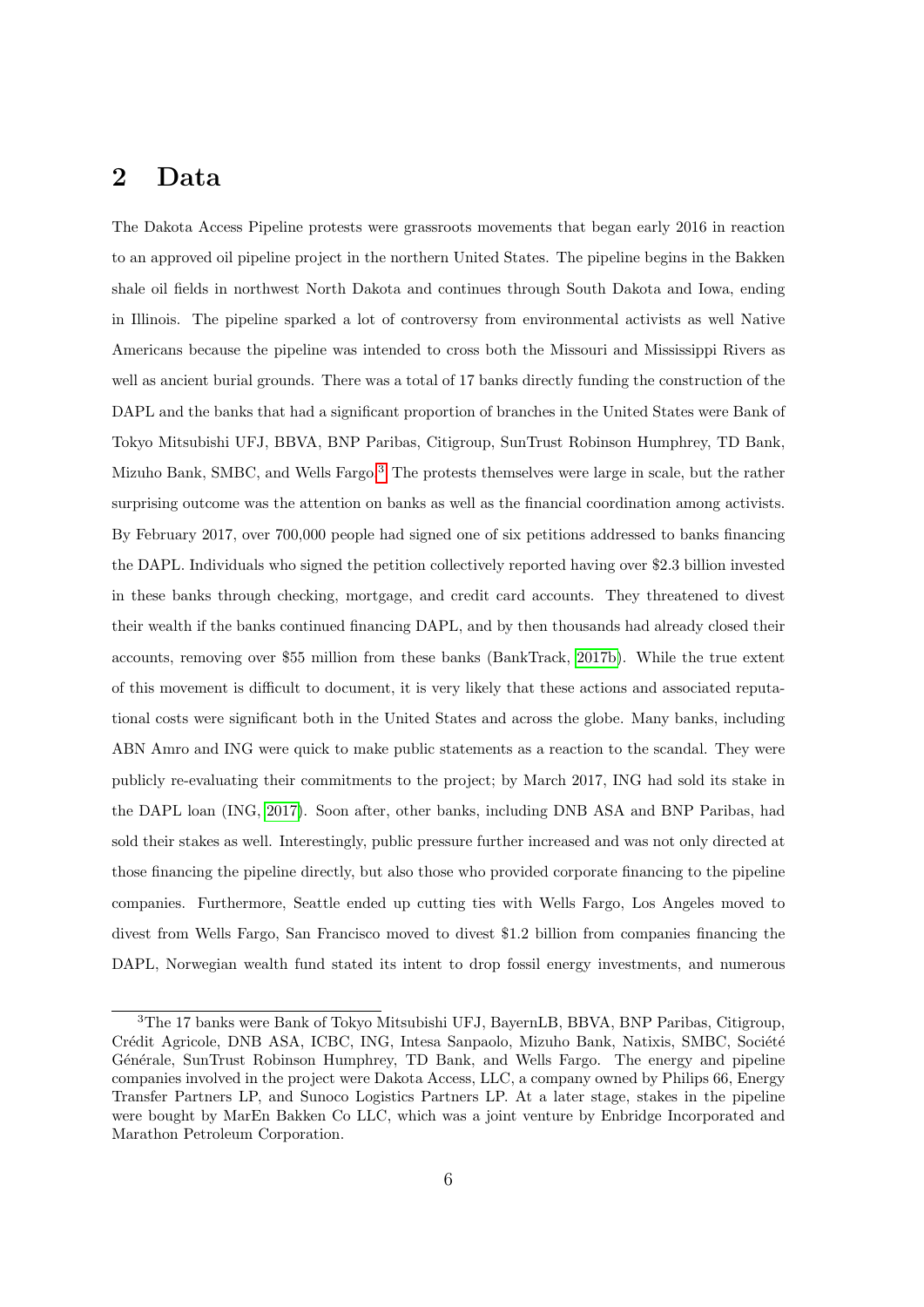Norwegian pension funds divested from companies behind DAPL. Interestingly, U.S. Bank stated its intent to stop financing pipeline projects, though, later retracted, and Nordea (the Nordic Banking and Investment group) had decided to exclude three companies behind DAPL, which was partially due to the unwillingness of those companies to talk about these issues.

To clearly identify depositor movement, I first collect the Federal Deposit Insurance Corporation (FDIC) summary of deposits (SOD) data for years 2012 - 2017. The data is based on an annual survey of branch office deposits as of June 30 for all FDIC-insured institutions, including insured US branches of foreign banks. All institutions with branch offices are required to submit the survey, and all responses are required by July 31. While the DAPL protests began April 2016, the attention on banks started around September 2016 as indicated by the timeline in figure [1.](#page-8-0) For this reason, the analysis assumes that the main shock took place in 2017 (i.e., July 2016 - June 2017). However, many regressions will be accounting for any effects that might have already risen in 2016 (i.e. July 2015 - June 2016).[4](#page-0-0)

Overall, the dataset has detailed information on total deposits and other branch characteristics (including location) for over 100,000 bank branches across the United States. In the analysis, I only consider branches that have less than \$1.0 billion and more than \$100,000 in deposits, since larger branches often house deposits from all over the country (including corporate, municipal, and nonlocal retail consumers), while deposit growth rates for smaller branches might mislead the analysis with abnormally high or low growth rates. I also exclude banks that had been acquired in either 2017, 2016, or 2015 to retain the focus of the analysis on established branches. Overall, these exclusions remove less than 1.6% of the total sample. Furthermore, as certain regressions will attempt to identify non-financial determinants of depositor behavior, it will be important to rule out alternative explanations that might be correlated with locational characteristics. Therefore, later analyses will include county level data on education, specifically, the percentage of people with a bachelor's degree or higher. The data is for 2012 - 2016 and collected from the United States Department of Agriculture county-level data sets. The analysis will also incorporate the percentage of the county that voted for

<sup>&</sup>lt;sup>4</sup>Interestingly, the pressure on banks did not peak in 2017. Protests have continued since June 2017 and with an even broader focus, e.g., with the inclusion of Tar Sand projects and the Keystone XL pipeline. The current banks are still being targeted since the June 2017 petitions, and more banks have been included in subsequent petitions. NGOs have reported that financial activism continues to this day and there have been no signs of these protests stopping as of yet.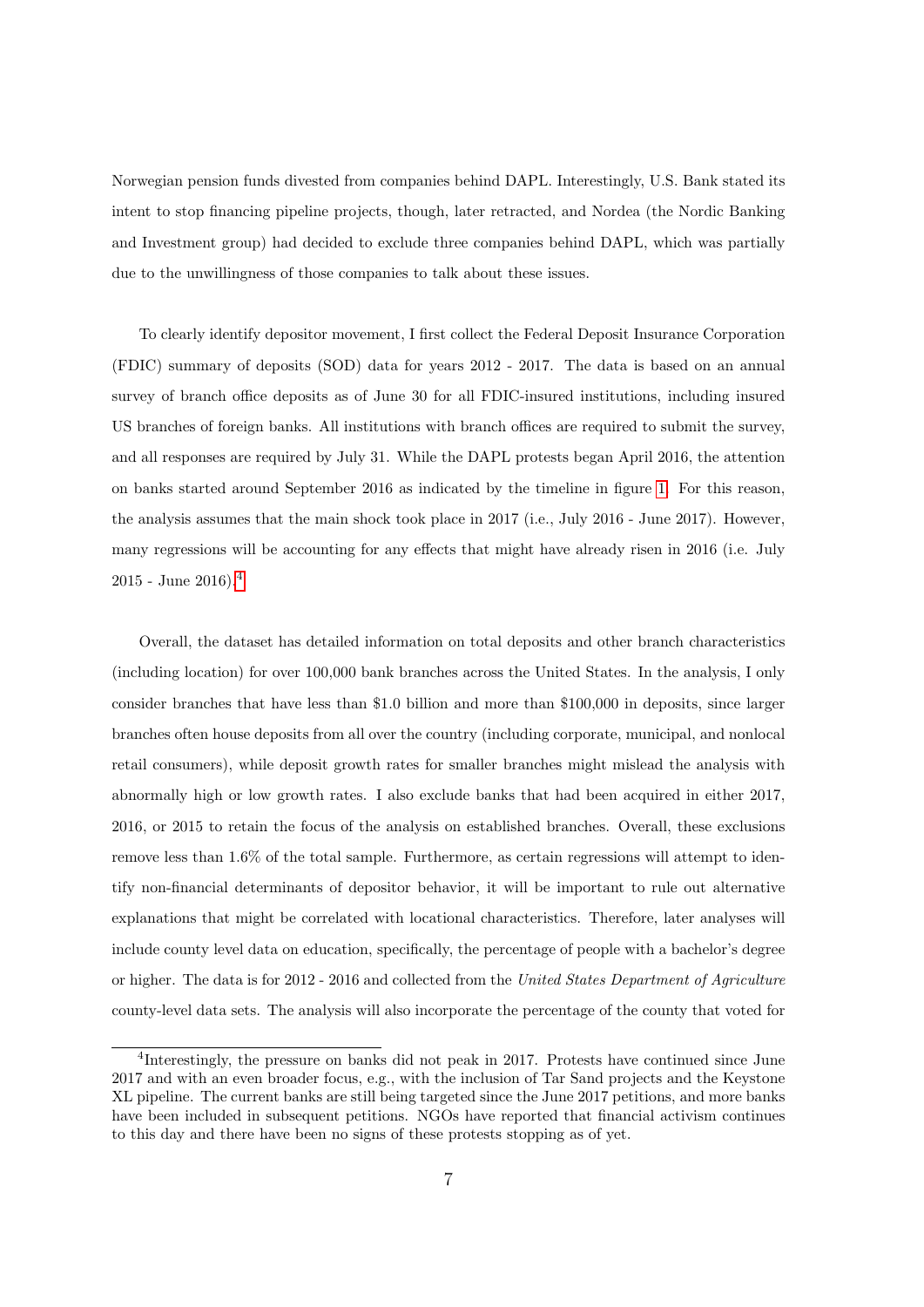Figure 1: Timeline of Events

<span id="page-8-0"></span>

|                      | 2016 $\cdots$ <b>April</b> - Protests begin.                                                          |
|----------------------|-------------------------------------------------------------------------------------------------------|
|                      | 2016 $\cdots$ July - FDIC Data for 2016.                                                              |
|                      | 2016 $\cdots$ <b>September</b> - Banks are publicly targeted.                                         |
| $2016$ $\cdots$ DAPL | <b>November</b> - DefundDAPL petition starts targeting<br>project and corporate financing banks.      |
| $2016$               | <b>December</b> - Obama administration blocks DAPL.                                                   |
| 2016                 | <b>December</b> - Signforgood petition starts specifically<br>targeting DAPL project financing Banks. |
|                      | <b>2017</b> $\cdots$ <b>February</b> - Petitions reach 700,000 people.                                |
|                      | 2017 $\cdots$ February - Trump administration approves DAPL.                                          |
| $2017$               | June - 2nd Signforgood petition starts further<br>targeting DAPL corporate financing banks.           |
|                      | 2017 $\cdots$ July - FDIC Data for 2017.                                                              |

Barack Obama in the 2012 presidential elections as a measurement for political affiliation. The data for this measurement was collected from the Guardian. In addition, the analysis will control for the county population, which is collected from the Northeast Regional Center for Rural Development. Lastly, in order to investigate the non-financial determinants of depositor behavior, the analysis will make use of county level climate change beliefs as well as proxies for social preferences. This data will be further discussed in later sections.

The summary statistics can be found in table [1,](#page-27-0) and panel B presents the two-sample  $t$ -tests for equal means. The population of banks is split between those banks that financed the DAPL and those that did not. The results show that branches whose parent banks financed the DAPL had higher levels of deposits and slightly lower deposit growth rates. Furthermore, DAPL financing branches were located in relatively populous, educated, and pro-Democratic counties. It was mainly larger commercial banks that financed the pipeline, and data suggests that these characteristics were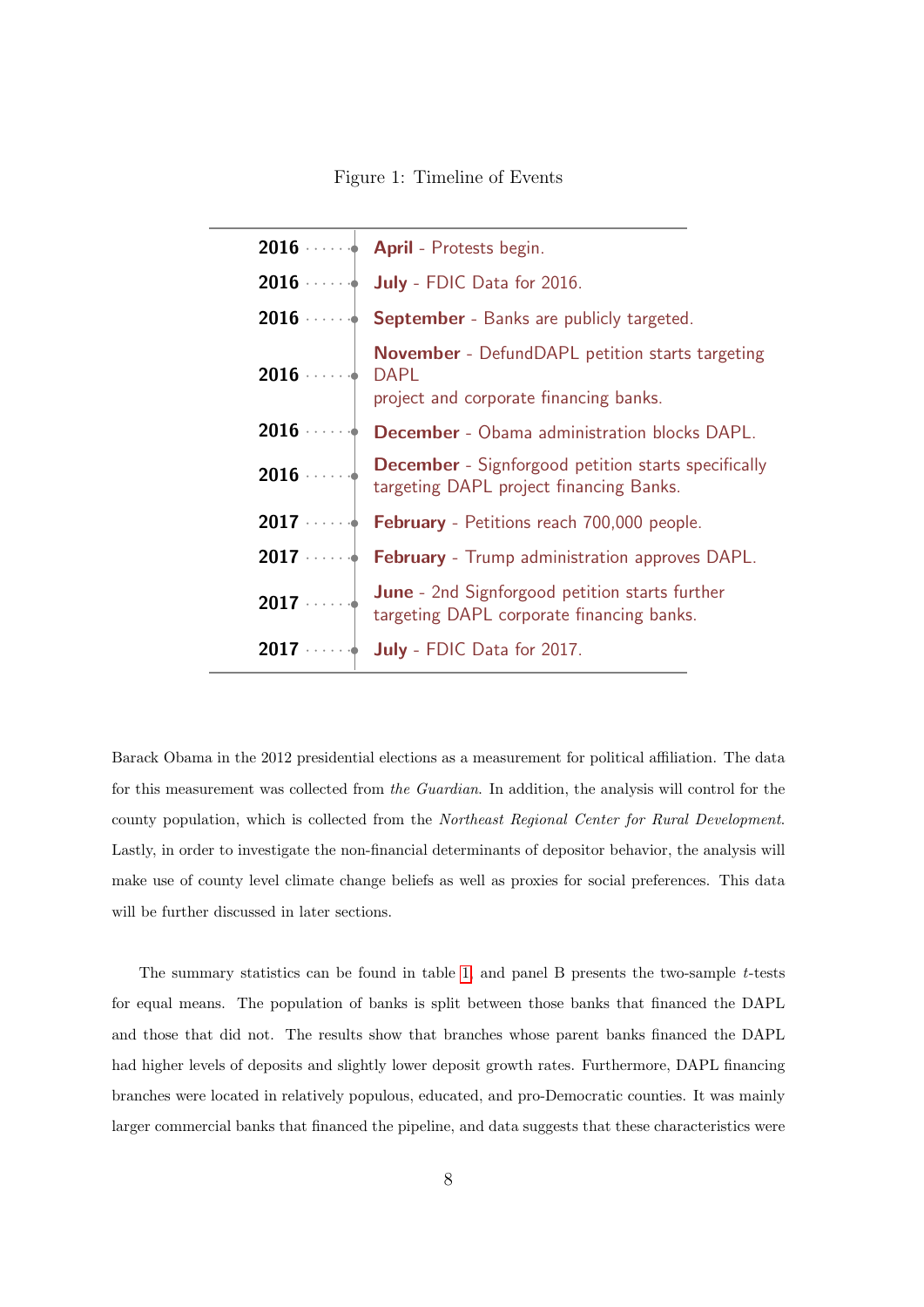reflected in the branch level data. Panel C provides bank level summary statistics on the number of branches as well as the distribution of deposit growth data.

[Insert here Table [1\]](#page-27-0)

## <span id="page-9-0"></span>3 Empirical Results

## 3.1 Main Results

To document the effects of the DAPL scandal on depositor behavior, I begin by visualizing the phenomenon with heat maps shown in figure [2.](#page-26-0) The first heat map shows the deposit growth rates for 2015 (i.e., July 2014 - June 2015) and the second one for 2016 (i.e., July 2015 - June 2016). Values are based on the average deposit growth rates for branches that financed the DAPL minus average state level deposit growth rates.<sup>[5](#page-0-0)</sup> The darker colors in the heat maps translate to higher than state average deposit growth rates for the treated banks. As one can see, the areas closest to the pipeline, turn increasingly lighter in 2016 (first year of the scandal). This change means that on average, banks who financed the DAPL became more likely to have lower than state average deposit growth rates during the first year of the scandal. Furthermore, once you take a glimpse into 2017 (i.e., July 2016 - June 2017), the changes look even starker. A clear majority of the states turn lighter, indicating that depositor movement had become a nationwide phenomenon.

### [Insert here Figure [2\]](#page-26-0)

To better identify the effects of the scandal, I continue the analysis by estimating a simple diffin-diff style analysis shown below. The treatment is equal to one if the year was 2017 and the bank was involved in financing the DAPL. Since the assignment to the treatment group is not random by nature, this is not a pure diff-in-diff analysis. Therefore, it will be important to control for a host of factors. For the majority of base results, all regressions will include bank, state, and year fixed effects to be assured that the results are not driven by any year or state level shocks nor any bank specific characteristics. In addition, the regressions will include a range of bank and branch specific

<sup>5</sup>Kentucky, Louisiana, Ohio, and Rhode Island are the only states in which these banks did not have any significant operations; hence, there is no branch level information for them. This is why the states are white (i.e., "No data").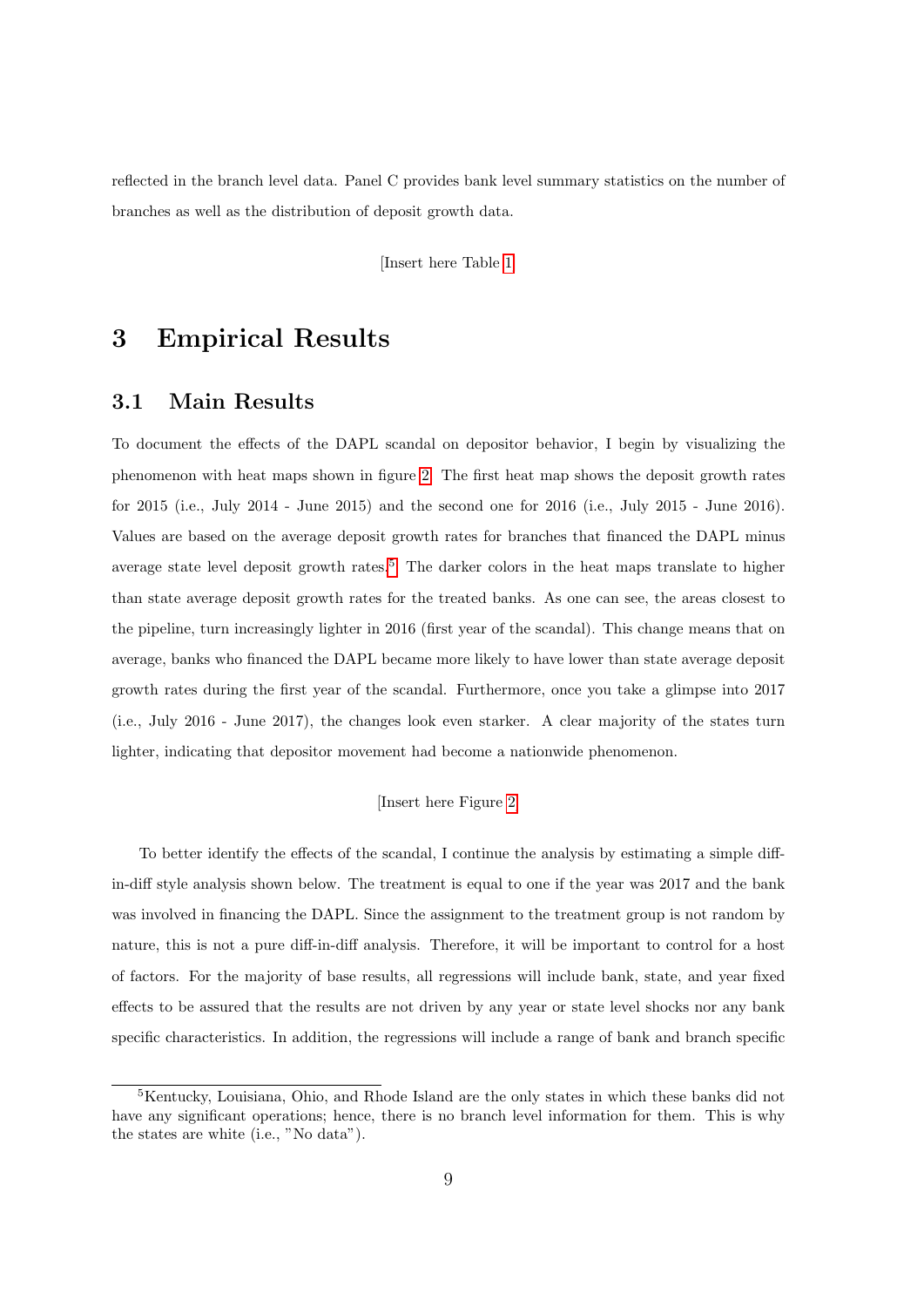controls as described in table [1](#page-27-0) and standard errors will be clustered at the branch level.<sup>[6](#page-0-0)</sup>

$$
Deposit Growth_{it} = \alpha_0 + \beta_1 Finance \, DAPL_i * 2017_{it} + \lambda X_{it} + \alpha_i + \theta_t + \epsilon_{it}
$$
\n<sup>(1)</sup>

The regression results for this exercise are shown in table [2.](#page-28-0) All the columns include the full sample of US states and show that financing the DAPL had a significant negative effect on deposit growth. Overall, financing the DAPL project had cost the affected banks 1.5 - 2.2 percentage point decrease in deposit growth. The economic effects of the event are quite substantial, considering that the average deposit growth rate for the full sample is 8.6% and for the treated banks is 8.3%. The results demonstrate that the incident was indeed a nationwide phenomenon as already evidenced by the high level of public awareness and engagement. To account for any time-varying, county-level, demand-side shocks or branch specific characteristics, columns 3-4 report the interaction results with the inclusion of bank fixed effects (at the institution level), branch fixed effects, and countyyear fixed effects. The results hold after including these exhaustive controls. Overall, the results remain significant across the specifications, and the magnitudes change very little.

#### [Insert here Table [2\]](#page-28-0)

To get a better sense of the real impacts of the DAPL, I calculate the approximate loss of deposits for the affected group. In other words, I estimate the losses for the 10 902 (treated) branches in 2017, which had average branch level deposits of \$101 million in 2016. Using the previously identified economic effect of -0.015% (and -0.020%) deposit growth rate, this would imply that the bank branches lost approximately \$101 million \* 0.015 (0.020) \* 10 902 = \$16.5 (\$22.0) billion in total deposits in 2017 alone. While this is a large economic effect, generating reliable loss estimates is difficult, and one might argue that if all these effects were caused by switchers, the estimates would be inflated due to double counting (though unlikely, since losses due to any unmet new deposit demand surely played a role as well). In other words, a "deposit loss" for treated banks naturally means "deposit gain" for other banks (due to switching), and this puts an upward bias in the diff-in-diff estimates.

<sup>&</sup>lt;sup>6</sup>The majority of the results control for total assets of the institution, total domestic deposits of the institution, asset specialization (international, agricultural, credit-card, commercial lending, mortgage lending, consumer lending, other specialized under 1 billion, all other under 1 billion, and all other over 1 billion), type of branch service (brick and mortar, retail, cyber, military, drive through, mobile/seasonal, and trust), major institution grouping (national member bank, state member bank, state nonmember bank, savings banks and savings and loans, state stock savings and loans, and other insured institution).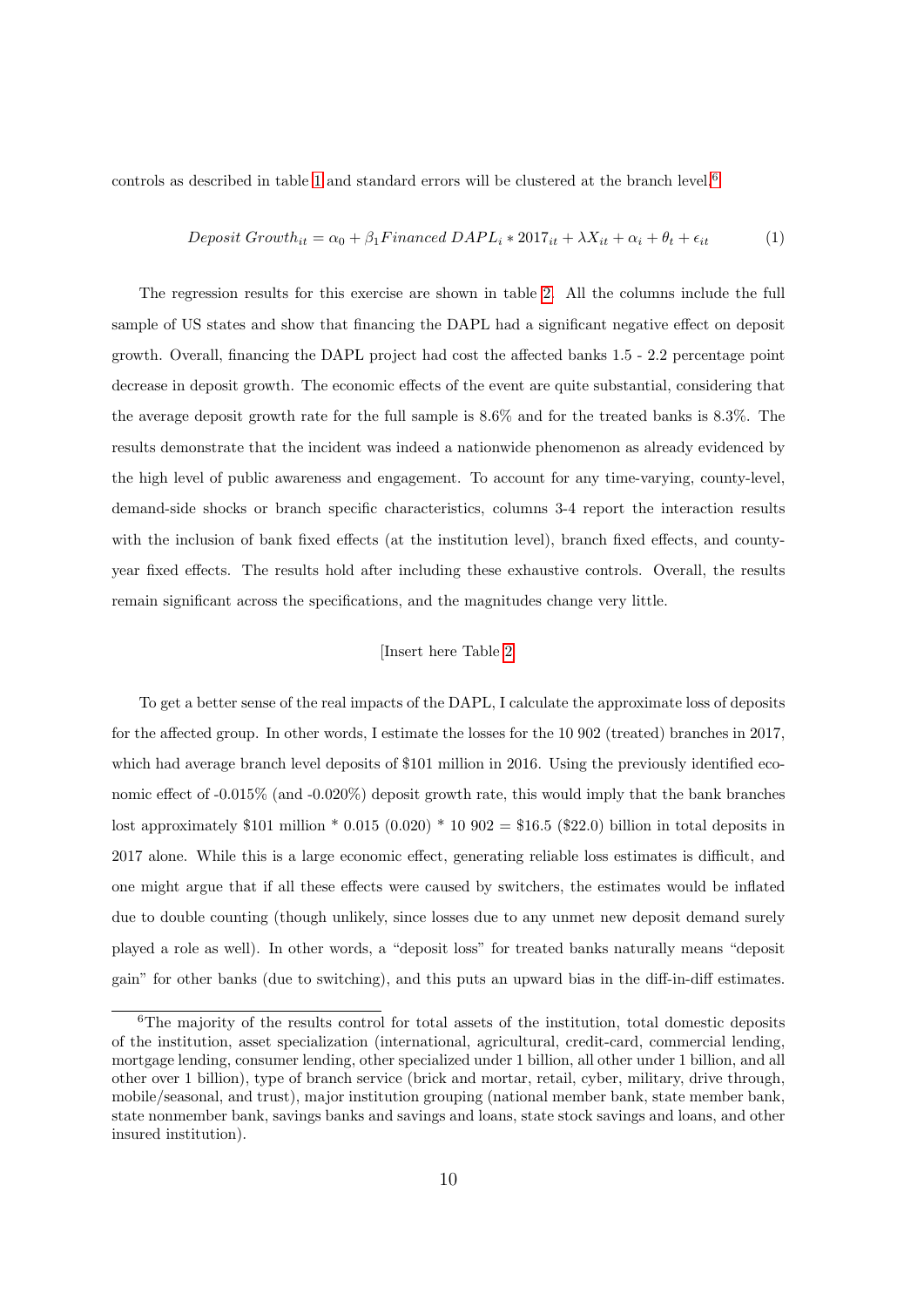This means the estimates may double-count the effect by taking the difference between these two types of banks. Therefore, with full-switching, we can assume that these banks lost at least \$8.25 - \$11 billion in total deposits as a result of the scandal. This estimate is by far the most conservative, considering that the analysis also does not incorporate the largest US bank branches (those with over \$1 billion in deposits), which undoubtedly suffered from deposit losses as well. In addition, the FDIC does not collect data on credit unions, which were primary locations to which NGOs instructed their petitioners to transfer their funds. This biases against finding a result and implies that the deposit loss estimates would be understated. Later analysis incorporating bank level credit union data from call reports provides strong support for this claim.

While it is difficult to establish how many people might have moved their deposits, the results and anecdotal evidence may provide some indications. As stated earlier, 700,000 petitioners collectively reported having over \$2.3 billion invested in these banks through checking, mortgage, and credit card accounts. They threatened to divest their wealth if the banks continued financing DAPL [\(BankTrack,](#page-22-10) [2017b\)](#page-22-10). Furthermore, in the second Signforgood petition, 150,000 petitioners had pledged to divest \$4.4 billion. While it is difficult to get a sense of the actual amount of people who were responsible for the overall deposit losses, comparing petitioner statements with the estimated \$8.25 - \$22.0 billion change, gives us a glimpse of the extent and potential. Overall, the results highlight a large cost of doing business for these banks, yet we must be aware that this analysis is unable to capture further business losses as a result of employee morale or lower demand for other consumer products, which surely had some impact on these banks as well.

To further evaluate whether these changes were driven by traditional retail clients, figure [A1](#page-37-0) in the appendix reports the uninsured deposit growth rates of the treated and non-treated banks. The information was collected from the Federal Financial Institutions Examination Council (FFIEC) Central Data Repository's Public Data Distribution web site and more specifically, the Call Reports, which are available at the institution level (i.e., not the branch level). Bank branches can receive sizeable funding from large time deposits from US money market funds, so it is important to examine whether these changes might have impacted the overall deposit growth results. The figure fails to indicate any substantial changes in these markets. It seems that large time deposits were not the primary driver of depositor movement. Furthermore, it was difficult to find any mentions of this event in analyst reports, which further yields support for this claim. The figure also serves as a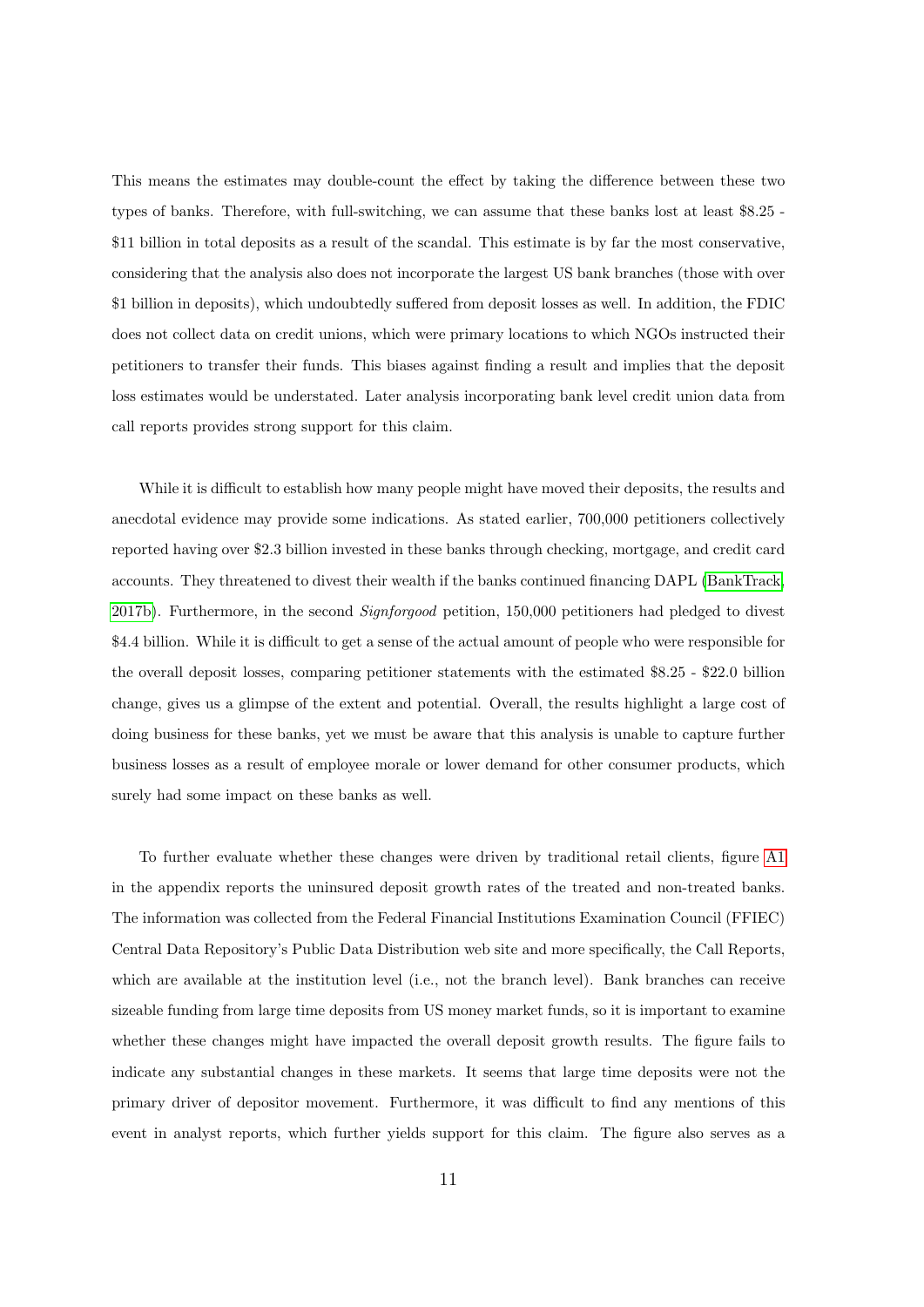partial test for arguments in favor of financial motives. If anyone were to move their deposits due to fears of these banks facing future financial difficulties, it would have been the uninsured depositors, who again show no clear sign of movement. As a final point, those who might argue that financially less experienced retail clients might be biased in interpreting these events as a sign of future distress, depositors are insured by the FDIC up to at least \$250,000. Therefore, it would be difficult to argue in favor of misguided movement in the retail deposit channel. Overall, the results indicate that retail depositors are, therefore, a likely candidate for driving the changes in deposit growth.

In order to alleviate concerns that the empirical analyses might not be identifying a unique event specific to these banks, figure [A2](#page-38-0) in the appendix reports the total deposit growth rates of the treated and non-treated banks. This data is also from the FFIEC Call Reports. The graph provides some convincing evidence that these banks were facing abnormally lower deposit growth rates. However, as a reminder, the data is only available at the institutional level, so we must be careful before making any strong statements based on these results. As an additional note, the advantage stemming from this figure is its comparison to the previous one on uninsured deposit growth rates, which saw no meaningful reaction. This relative comparison gives a strong indication for the retail (instead of wholesale) channel as being a significant source of depositor movement. As a reminder, if DAPL was to be a considered a financially negative event for these banks, we would have expected the uninsured deposit growth rates to be more reactive, which is the opposite of what these figures suggest.

It is important to acknowledge that identification is further complicated by the fact that DAPL specific events took place across several accounting quarters and most of these banks experienced positive deposit growth rates during the overall time frame. While the figure provides partial evidence that the treated banks witnessed abnormally lower deposit growth rates, in order to provide further evidence that the results are identifying a unique event, table [A1](#page-41-0) in the appendix provides branch level regressions, whereby the interaction  $2017*FinancedDAPL$  is kept as the base variable. As the results show, all the alternative year times  $Financial DAPL$  interactions are positive and significant. These banks were doing strictly better across all years before and compared to 2017, further highlighting the importance and uniqueness of the DAPL events. As a final examination of the data, figure [A3](#page-39-0) provides graphical representation of the pre-treatment trends of the branch level FDIC data used in the main analyses. The graph does not suggest any clear violations of the parallel trend assumption.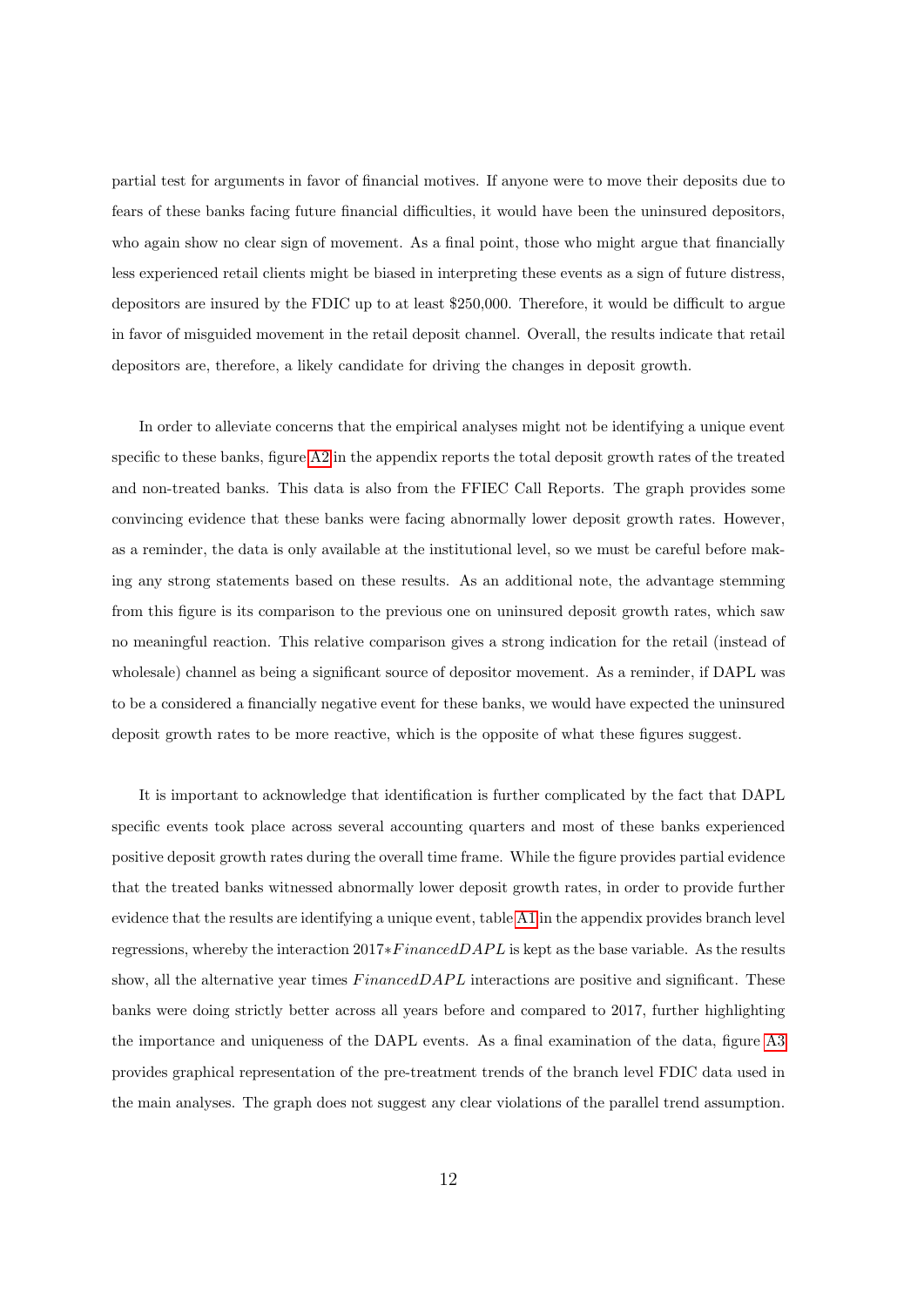### 3.2 Channels of Depositor Movement

The next step of the analysis is to identify the non-financial motivators of this unanticipated depositor movement. To begin, it is important to recognize that the DAPL protests involved a variety of stakeholder groups including Native Americans, environmentalists and even U.S. army war veterans. Therefore, it is best to begin by finding a common measure that proxies for the overall level of national attention and across-state protest support for this movement. To do so, this analysis makes use of state level information from *Google Trends*. To be more specific, the analysis uses a variable Donate to Standing Rock, which is equal to the intensity of Google searches between  $4/4/2016$  and 11/9/2017 for the search term. As a reminder, the pipeline was intended to cross the Standing Rock Indian Reservation and representatives from the Standing Rock Sioux Tribe were among the first to begin the on-site pipeline resistance movement. As a result, Donate to Standing Rock became a popular search term. Figure [A4](#page-40-0) in the appendix displays the heterogeneity of those searches across the United States. In order to conduct this analysis, I run the same regression for the full sample of US states similar to earlier regressions, while including a triple interaction term accounting for intensity of the *Donate to Standing Rock* search query. Table [3](#page-29-0) shows the results of this analysis. The interactions are negative and significant, suggesting that people who supported the protests, were also significantly more likely to move their deposits. Overall, the findings show that non-financial factors were a significant driver of this depositor movement.

To make sure the effects are not driven by other factors that might be correlated with climate change beliefs, all regressions include county level data on education, specifically, the percentage of people with a bachelor's degree or higher, as well as county level population data for 2014. In addition, the results also include the percentage of the county that voted for Barack Obama in the 2012 presidential elections as a measurement for political affiliation. All the results hold after controlling for these alternative determinants of depositor behavior. As an additional robustness test, it is important to mention that there are states that had missing values for the Donate to Standing Rock search term, as indicated in the earlier figure. To mitigate this concern, columns 1-3 show the results, while converting the missing values to zero, and columns 4-6 include the unconverted results. The results hold under both specifications. Furthermore, table [A3](#page-43-0) shows the results of the analysis using more generic terms, specifically Standing Rock Indian Reservation" and Dakota Access Pipeline, which provide more state level observations for the analysis. The results hold after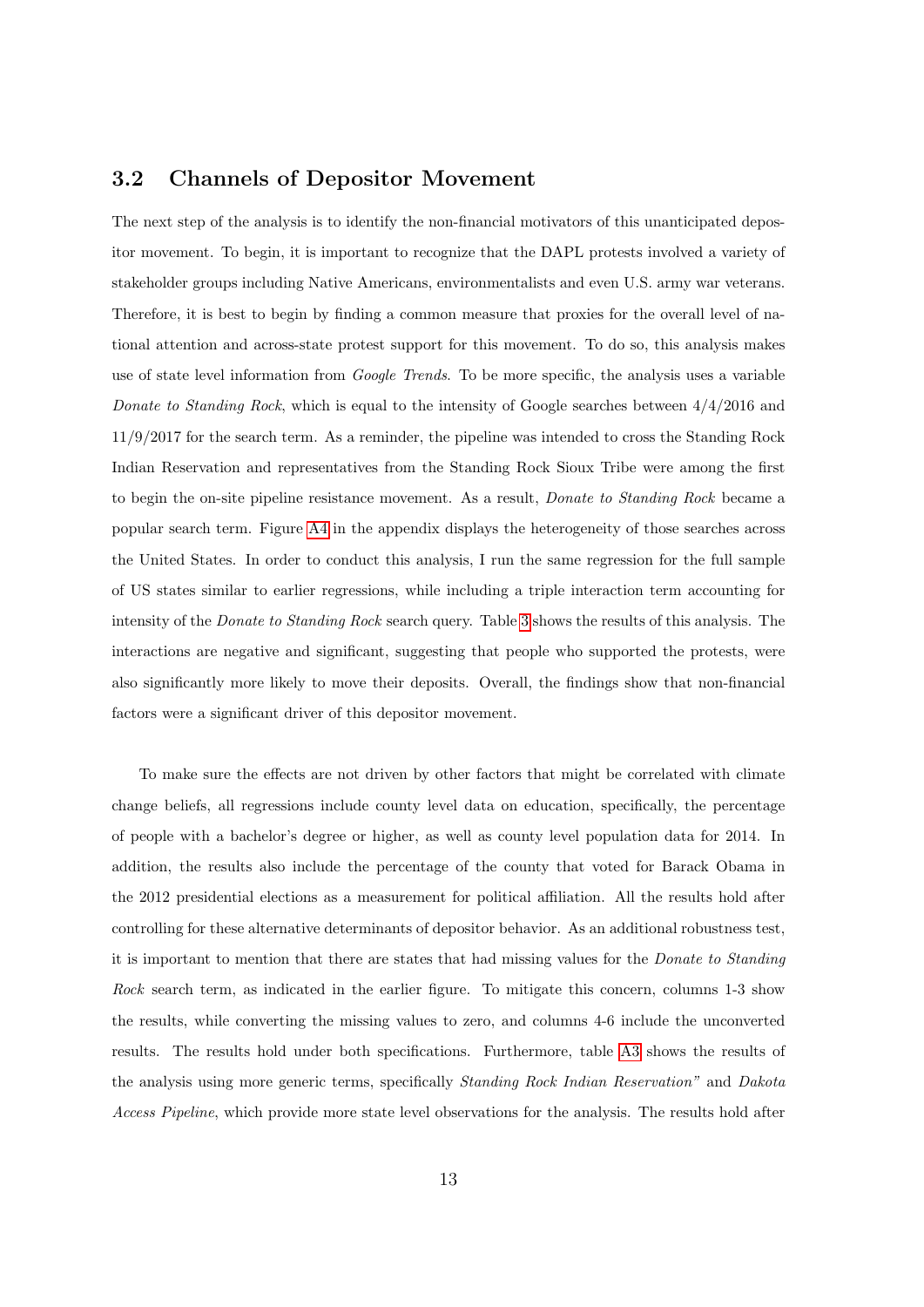using these alternative search queries as well. While this adds overall strength to the analysis, the earlier results are much more reliable since the query *Donate to Standing Rock* is a much better representation of local DAPL support. Lastly, table [A4](#page-44-0) shows the results of all four previous search query specifications, while including state-year fixed effects, branch fixed effects and bank-year fixed effects in all specifications. The results remain significant and negative. This is by far the most conservative test of this paper, thereby adding significant strength to the analysis.

#### [Insert here Table [3\]](#page-29-0)

As stated earlier, the overall support for the movement was undoubtedly determined by a variety beliefs and preferences. Therefore, the next step of the analyses is to uncover and identify some of these factors and to examine whether they also had an effect on depositor behaviour. As a first step, I collected county level data from the Yale Program on Climate Change Communication (YPCCC). This data is based on surveys that evaluate Americans' climate change beliefs, risk perceptions, and policy support [\(Howe et al., 2015\)](#page-23-9). I use their data from 2016, and in the analysis I include a include a dummy, "Happening 70," which is equal to 1 if at least 70% of the county thinks that global warming is happening. Approximately 17% of US counties fall under this category. The dummy is used as a way to represent the counties where a clear majority of the population think climate change is happening. While incorporating a continuous variable might be of interest, the effects are mostly expected to appear in communities with relatively strong climate change beliefs as a result of the intense polarization of public opinion [\(Hoffman, 2011\)](#page-23-10). Table [4](#page-30-0) shows the results of this analysis. The interactions are negative and significant, demonstrating that changes in deposits were further aggravated by local beliefs in climate change. Bank branches who financed the DAPL had a greater negative deposit growth rate if they were located in a county with stronger beliefs in climate change. As in earlier analyses, the results also hold after controlling for education, political beliefs and population. As a further test, the third column of the analysis includes bank-year and state-year fixed effects as a way to control for any other bank and state specific effects that might have risen in 2017. The results hold after including this conservative test. As a final conservative test, the analysis makes use of the YPCCC data for 2014. One might argue that the DAPL event had an effect on local climate change beliefs, and therefore, it would be more appropriate to incorporate prior county-level beliefs on climate change. Table [A2](#page-42-0) in the appendix shows the results of this analysis. The findings remain the same and demonstrate that local climate change beliefs had an effect on depositor movement.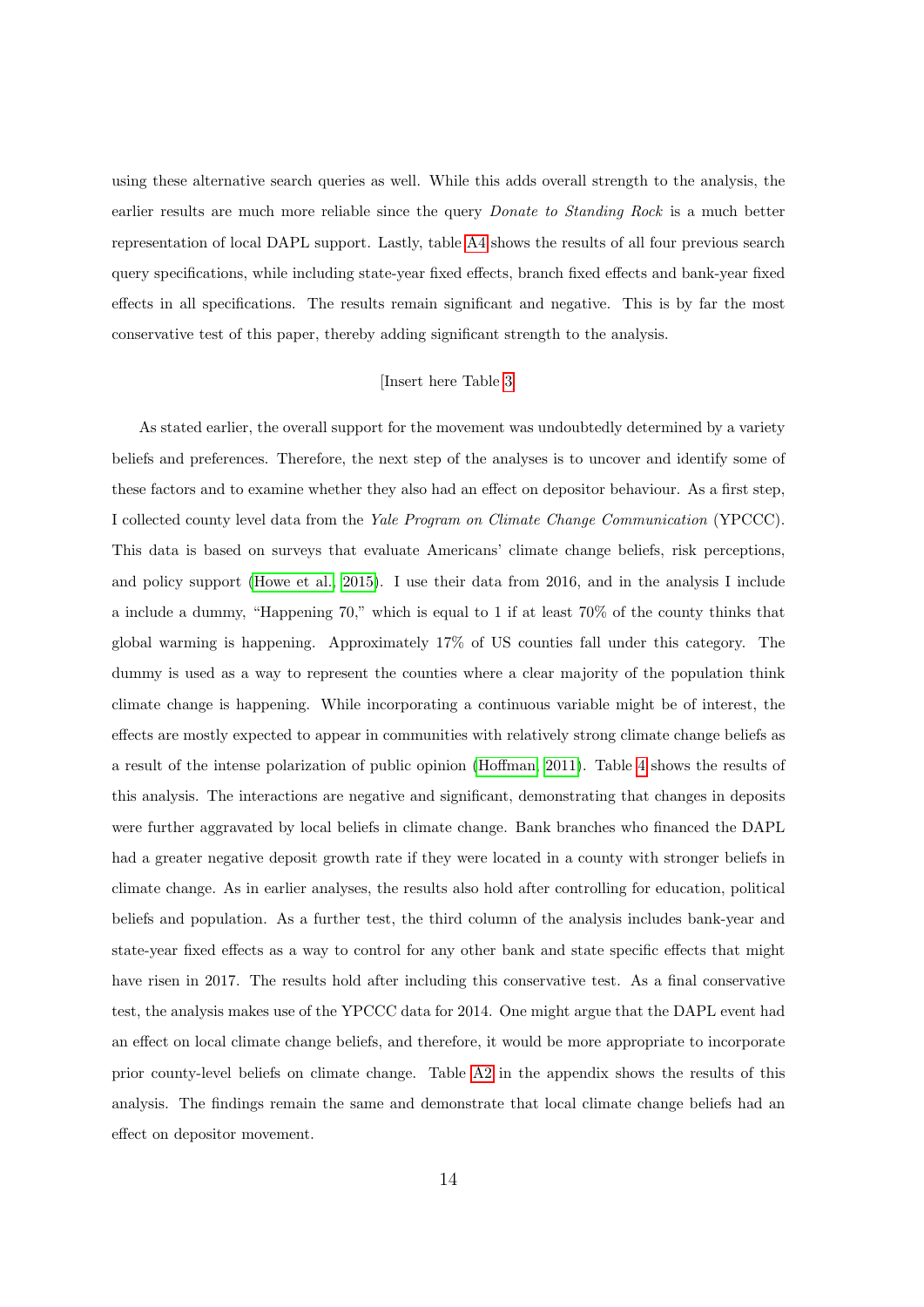#### [Insert here Table [4\]](#page-30-0)

The next stage of the analysis is to further gauge the effects of personal responsibility that depositors might feel due to the negative externalities caused by their banks (as proposed by Hart and Zingales, [2017\)](#page-23-0). To further tackle this responsibility channel, the analysis includes a variable "Human 55," which is is equal to 1 if at least 55% of the county thinks global warming is caused mostly by human activities. Approximately 9% of US counties fall under this category. The results from this analysis remain similar to earlier findings and provide additional insights into the nonfinancial determinants of depositor discipline.

#### [Insert here Table [5\]](#page-31-0)

As another examination of non-financial drivers, the analysis makes use of the county level social capital data from [Rupasingha et al.](#page-24-10) [\(2006\)](#page-24-10). More specifically, the analysis will incorporate their 2014 data on the number of non-profit organizations within a county (without including those with an international approach) to proxy for county level willingness to tackle societal issues. Table [6](#page-32-0) shows the results of this analysis. The interactions are negative and significant across the US, demonstrating that changes in deposit growth were further aggravated by local social norms. The results hold after controlling for county level education, population, and political affiliation.

#### [Insert here Table [6\]](#page-32-0)

As a final examination of the non-financial drivers, it will be worthwhile to examine whether proximity to the scandal played any significant role. The motivation for running this analysis is to understand whether those who were located closer to the scene of the controversy were more likely to move their deposits. To be more specific, the interaction terms will account for whether the branch was present in a pipeline state (i.e., North Dakota, South Dakota, Iowa, and Illinois). The results from this analysis are shown in table [7,](#page-33-0) which demonstrate that on average, bank branches who financed the DAPL had suffered an additional negative deposit growth rate if they were located in the pipeline states. Even though the DAPL scandal was a nationwide phenomenon, the results further highlight that people who were closest to the scene of the controversy, and hence more likely to be impacted, were the ones who were more likely to move their deposits. These results are similar to findings by [Levine et al.](#page-24-11) [\(2018\)](#page-24-11), who document the increased migration of corporate executives after firms open industrial plants emitting toxic air pollutants. It is important to clarify that, in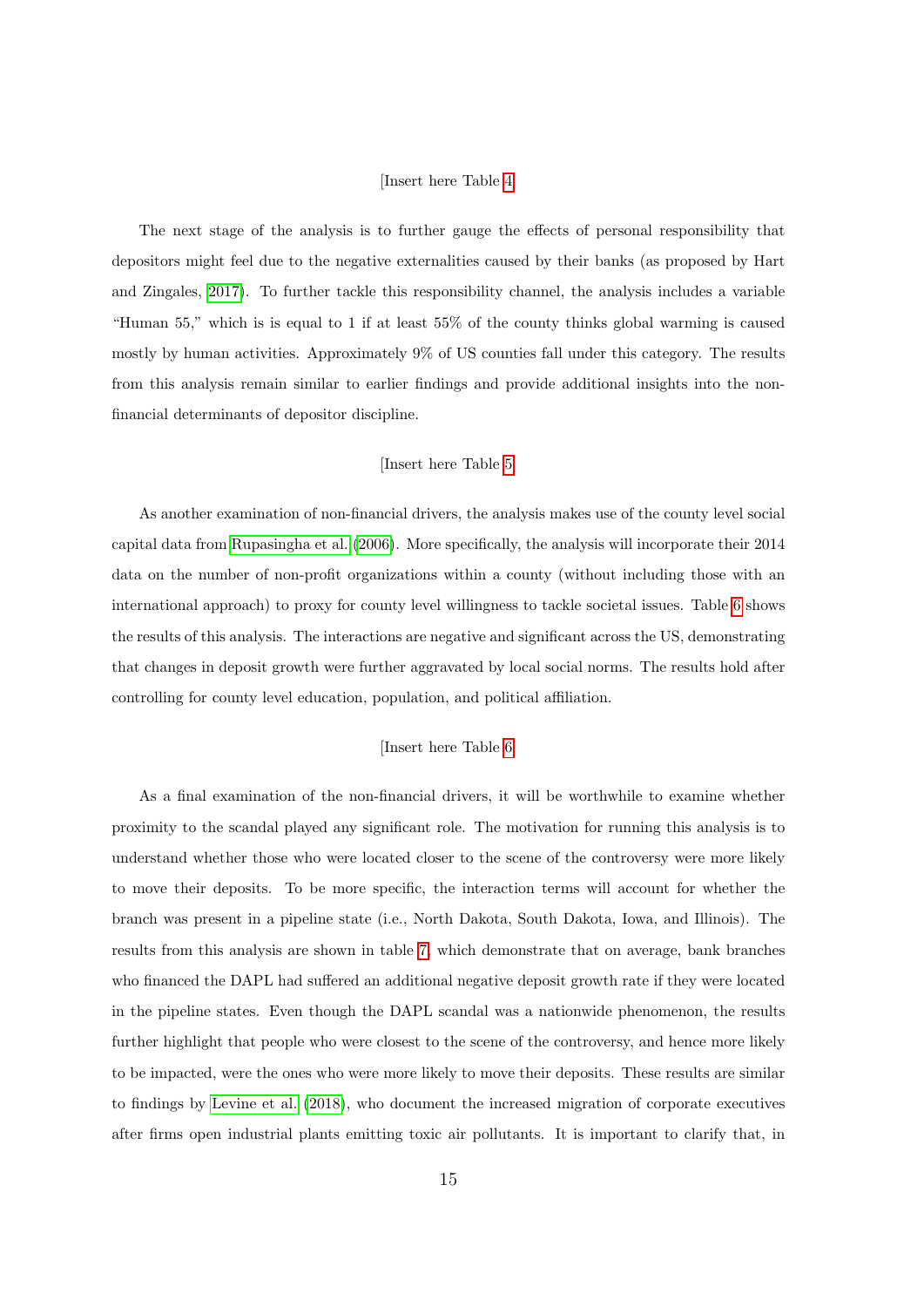total, nine banks with branches in the United States financed the DAPL; however, not all of them had operations in the pipeline states. The banks that had a presence in these states were BNP Paribas, Citigroup, Wells Fargo, and Mitsubishi UFJ. In total, they collectively held 17% of all deposits in South Dakota, 12% in North Dakota, 9% in Iowa, and 3% Illinois. The results from this analysis are in line with earlier findings and further highlight an additional amplifying factor for depositor movement.

[Insert here Table [7\]](#page-33-0)

## <span id="page-16-0"></span>4 Further Findings

## 4.1 Savings Banks

While deposit growth decreases for banks involved in the DAPL incident, it is worthwhile exploring whether the uninvolved banks enjoy any spillovers as a result of depositor movement. To do so, I create a dummy equal to one if the branch did not finance the DAPL and is a state-chartered savings bank. This test is motivated by [Brown et al.](#page-22-1) [\(2017\)](#page-22-1) who found that deposit withdrawals from distressed banks in Switzerland were unrelated to household coverage by deposit insurance. They assume that deposit withdrawals from UBS (distressed bank that incurred investment losses in the wake of the US subprime crisis) were at least partly driven by disagreement with the bank's corporate policy, rather than by fear about losing savings. This view was further supported by the fact that while customer deposits declined strongly at the two large banks (UBS and Credit Suisse), deposits at the domestically focused cantonal banks and savings banks increased throughout the crisis. More specifically, there is additional documentation that local mortgage lenders (Raiffeisenbanks) were direct recipients of the new clients that migrated away from UBS [\(Blickle, 2017\)](#page-22-9). In similar spirit, [Giannetti and Wang](#page-22-11) [\(2016\)](#page-22-11) find that in the United States, state-level corporate fraud, decrease stock market participation and, more interestingly, [Gurun et al.](#page-23-11) [\(2017\)](#page-23-11) find that residents who were exposed to the infamous Madoff Ponzi scheme, were more likely to withdraw their assets from investment advisors and subsequently increase their deposits at banks. Motivated by these findings and insights, I test whether US savings banks faced similar advantages during the DAPL incident.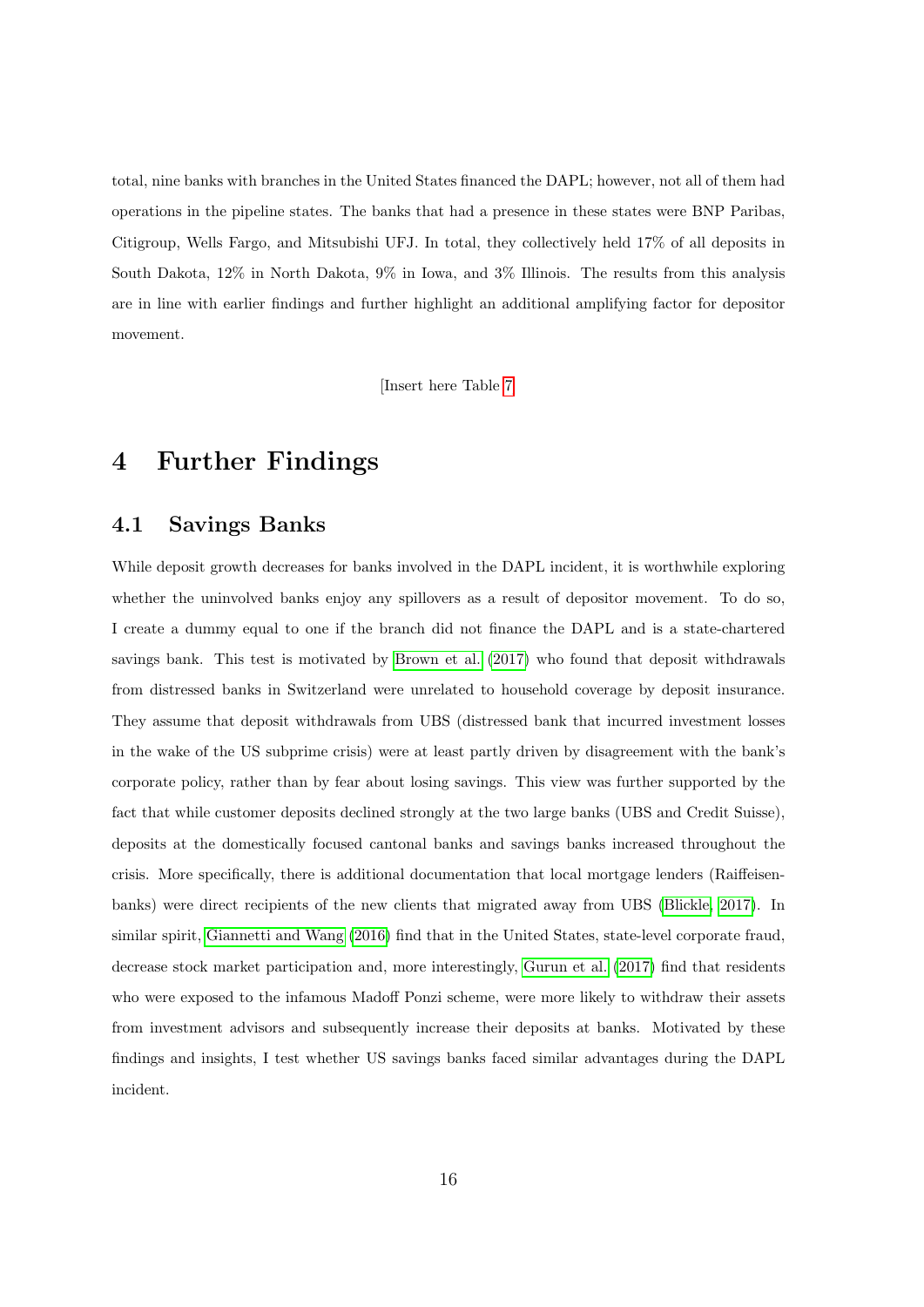The results in table [8](#page-34-0) show that savings banks were the main beneficiaries of this unanticipated depositor movement. This is done by incorporating a triple interaction term with a variable measuring the proportion of DAPL branches in a given county. Intuitively, if the locality has more DAPL branches, the likelihood of savings banks exhibiting higher deposit growth should increase as a result of greater levels of depositor movement. The results demonstrate that savings banks in counties with more DAPL banks enjoyed higher deposit growth rates as a result of the scandal. In order to be assured that the results are not driven by any time-varying, state-level, demand-side shocks nor bank-year specific characteristics, column 10 reports the interaction results with the inclusion of state-year fixed effects as well as bank-year fixed effects. Overall, these results demonstrate the impacts of the pipeline controversy and its heterogenous effects on depositors.

[Insert here Table [8\]](#page-34-0)

## 4.2 Wells Fargo

During the DAPL scandal, Wells Fargo was going through a series of corruption scandals unrelated to the DAPL incident. The bank had created (without customers' permission) millions of fraudulent accounts as sales staff desperately tried to hit unreasonable sales targets. Furthermore, thousands of auto loan customers were charged for car insurance that they did not need [\(Fox and Duren, 2017\)](#page-22-12). As a result of all these scandals, 18% of Wells Fargo's branches lost deposits, while competitor deposit growth rates had improved during the same time frame [\(Tor, 2017\)](#page-25-0). These incidents do not necessarily go against the main findings of the extended analysis; however, to establish that changes in deposits were partially driven by the pipeline scandal as well as the proximity to the pipeline, I exclude the Wells Fargo branches from the sample. Wells Fargo had the largest amount of branches in the treatment group, so excluding them serves as a conservative approach to the analysis. The results in table [A5](#page-45-0) in the appendix show that branches that financed the DAPL had incurred significantly greater deposit losses, even after excluding the branches owned by Wells Fargo.

### 4.3 Credit Unions

The overall results of this study are most likely understated. As mentioned earlier, the FDIC does not cover nor insure credit unions, which hold a non-negligible amount of \$1 trillion in total deposits. Credit unions are covered by the National Credit Union Administration (NCUA), and as a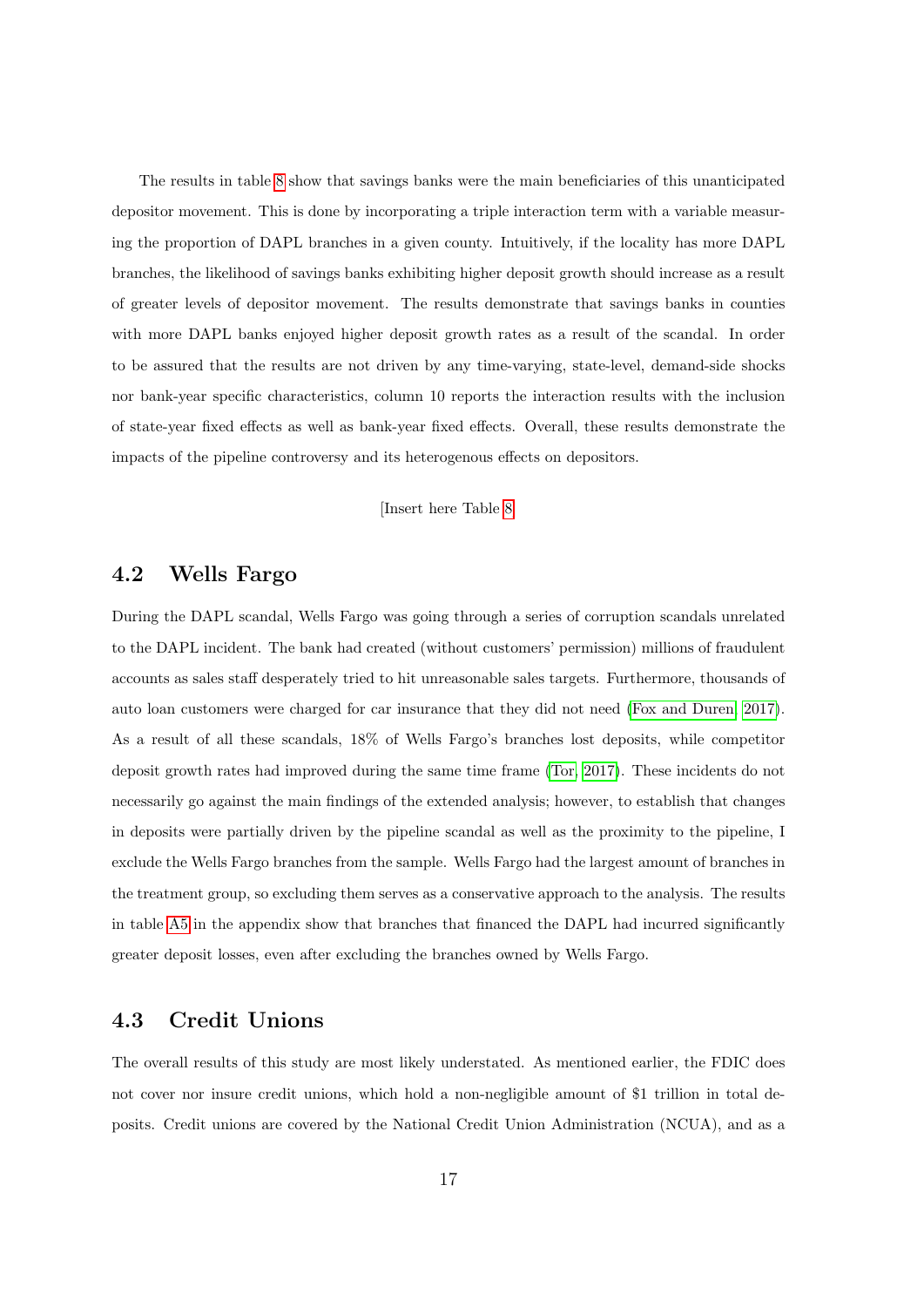comparison, the FDIC covers approximately \$11.1 trillion in total deposits. Overall, not including these banks in the analysis biases against finding any results as NGOs quite often instructed petitioners to move their funds to more local institutions (i.e., savings banks, and more relevantly, credit unions). Unfortunately, this paper cannot include credit union data in the main analysis. Though branch level data is provided by the NCUA, their data does not provide deposit information at the branch level. Therefore, this analysis will incorporate call report data at the institutional level as an alternative. This data is added to the main dataset, providing approximately 6,000 additional banks to the main analysis. The analysis will assume that each institution operates as its own individual branch, located at the headquarter's address. Overall, this is not a major problem for the analysis as most credit unions in the United States are small with few branches, which operate within a geographically close proximity. The main drawback is that the data cannot be used in the primary analyses of this paper as it would not allow for specific controls found in the FDIC dataset nor for bank-year fixed effects that are useful in the extended analyses of the paper.

Table [9](#page-35-0) shows the main results after incorporating credit union data in the analysis. As a comparison, columns 3-4 show the very same results excluding credit unions. In line with prior expectations, the results show that branches which financed the DAPL had significant decreases in deposit growth. The results are greater in magnitude once the credit unions are incorporated in the analysis. This provides further evidence that the earlier results were indeed underestimating the effects of the DAPL incident on the treated branches.

#### [Insert here Table [9\]](#page-35-0)

As an additional test, table [A6](#page-46-0) in the appendix re-creates the earlier deposit windfall results for the non-treated branches. More specifically, the analysis tests whether savings and credit unions had higher deposit growth rates if there were more DAPL financing branches operating in the same county. The variable savings bank is a dummy equal to one if the entity is either a savings bank or a credit union. In line with earlier results, the findings show that these entities were in fact doing well if there were more DAPL financing branches in the vicinity. It would be interesting to test whether there were any heterogenous effects on these institutions (e.g., whether credit unions received more of the deposit windfall than savings banks did). Unfortunately, this analysis will not be able to make any further inference as the credit union data is only available at the institution level, which therefore limits the reliable identification strategies available for further tests.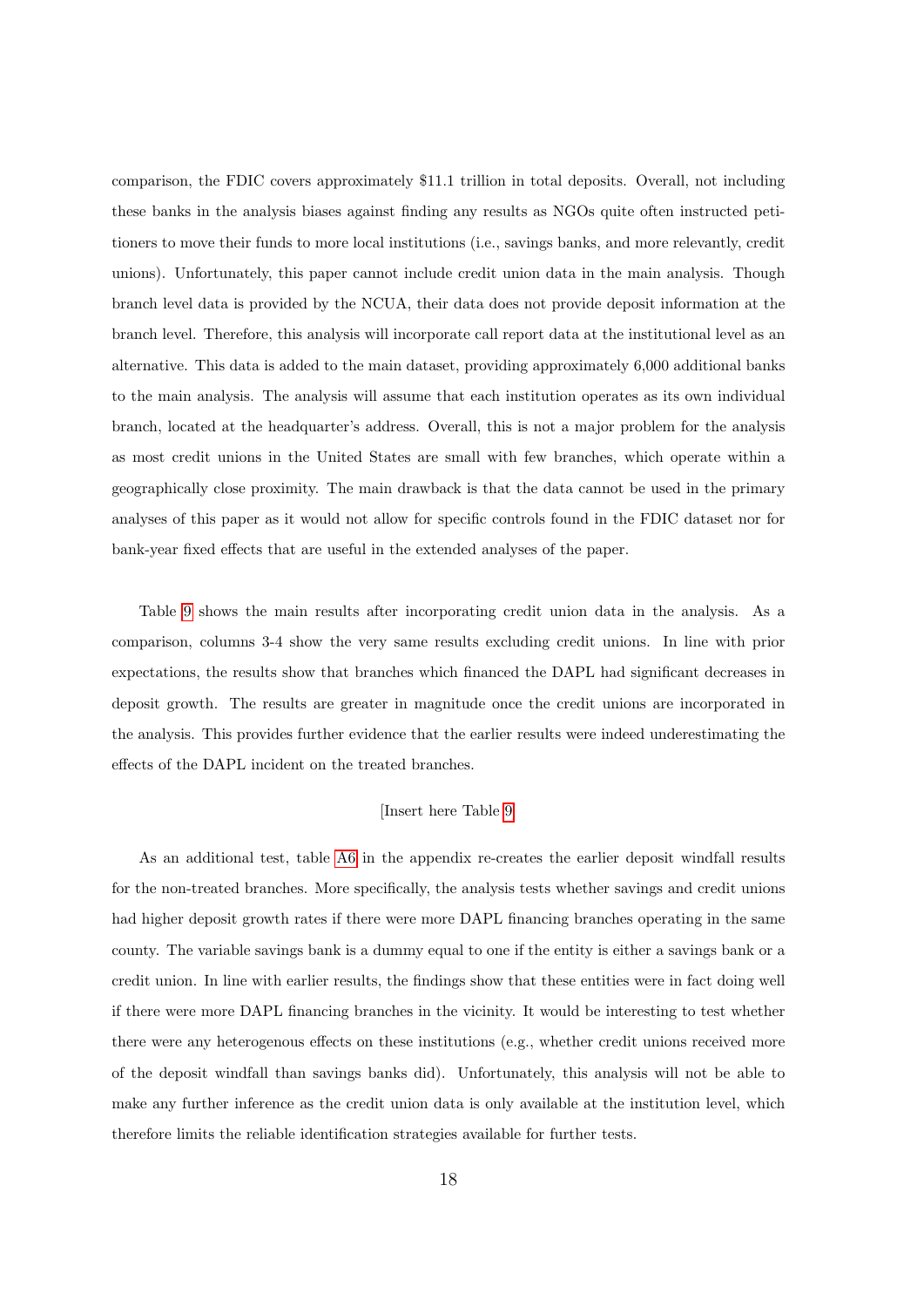## 4.4 Further Protests

Between September 2016 and June 2017, bank protests often concentrated on the "project" financing banks, as emphasized in earlier sections and analyses. However, as time went on, protests grew larger and so did the list of banks that were targeted. Among the major petitions, "DefundDAPL" and "Signforgood" began including banks that provided corporate loans to the companies in charge of the pipeline construction. These were known as the corporate financing banks. While these banks were not generally targeted until June 2017, some early stage protests took place already in February 2017. These were mainly as a result of the "DefundDAPL" movement that had started in November 2016. The banks that were in these extended lists included Citizens Bank, Comerica, U.S. Bank, PNC, JP-Morgan Chase, Bank of America, RBC, Origin Bank and HSBC. While other banks were included in these lists as well, all of these banks specifically had major branch level presence in the United States.

Table [10](#page-36-0) reports the main empirical results by incorporating the extended treatment group, i.e., by including both the project and corporate financing banks. The results are significant and provide evidence that even the extended group was affected during the treatment period. Interestingly, the overall results are weaker, which suggests that the larger and perceptionally vaguer group was not being targeted as successfully on average. Anecdotal evidence does suggest that some of the corporate financing banks also received much attention and public scrutiny. For example, U.S. Bank, Bank of America, and Citizens Bank experienced numerous branch level protests, and, after major public pressure, Citizens Bank ended up withdrawing from the pipeline loan in March 2018. While U.S. Bank received much attention from branch level protests, activists also climbed the U.S. Bank stadium in Minneapolis, Minnesota and hung large banners protesting the bank's commitment to financing the DAPL project. This pressure initially led U.S. Bank to publicly state that it would stop financing future pipelines; however, this later turned out to be false. U.S. Bank was later found financing new pipeline projects not too long after the protests.[7](#page-0-0) While some banks faced immense public pressure, certain banks, including HSBC, which has large branch level presence in the United States, faced very limited public scrutiny. This disparity would indicate that there were some levels of heterogeneity as to which banks were ultimately targeted by local grassroots movements. Most likely, both the heterogeneity and the timing are partial explanations as to why the overall effect on

<sup>7</sup>To be more specific, U.S. Bank had committed to cease project financing loans. The new loans that were then issued were corporate financing loans to pipeline companies for general use, which included pipeline construction.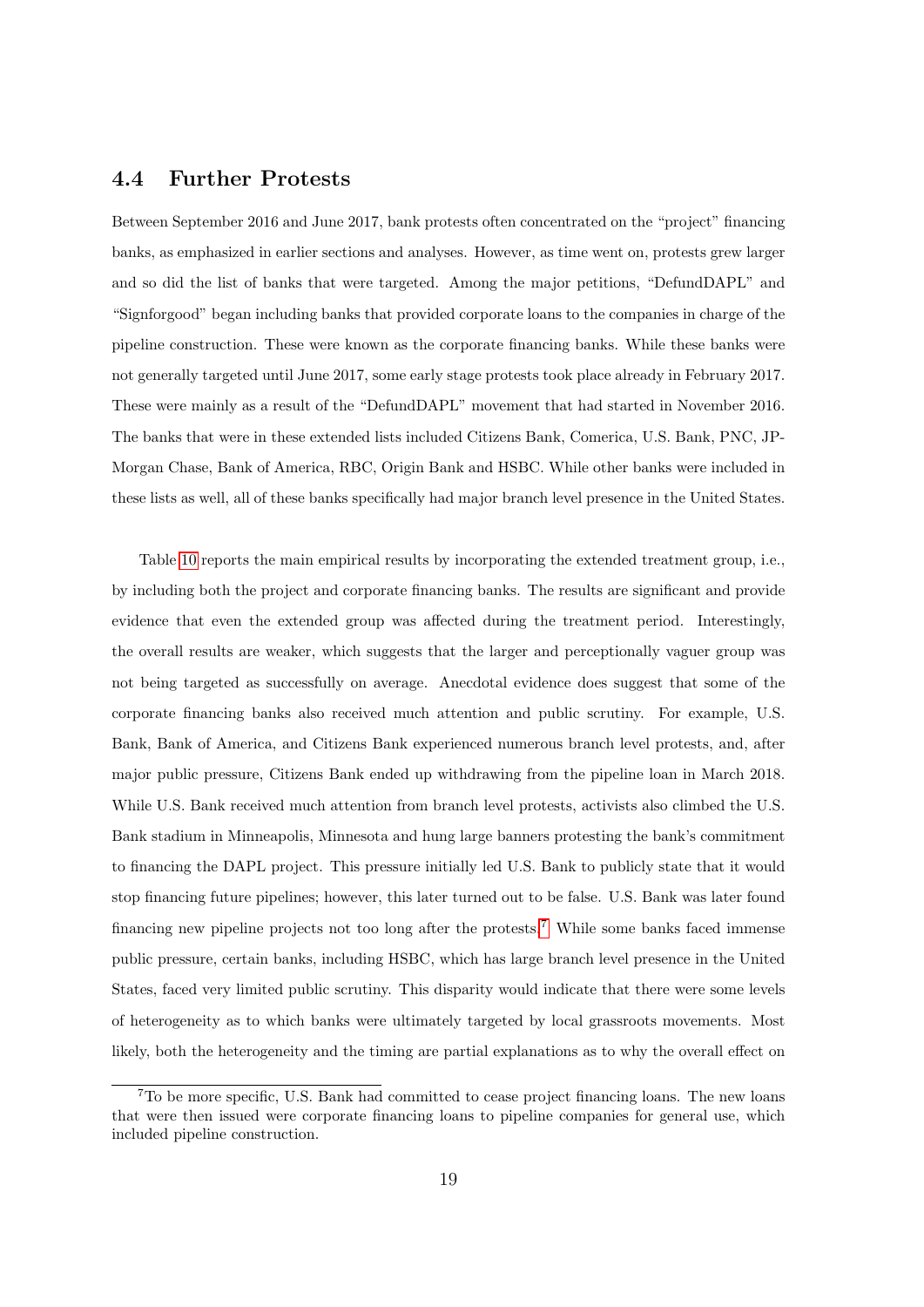deposit growth is smaller compared to earlier results. The next sections will test for whether the extended group was differentially affected by the non-financial motivators of depositor discipline, i.e., proximity to pipeline, climate change beliefs, and social values.

#### [Insert here Table [10\]](#page-36-0)

Table [A7](#page-47-0) reports the results for branches located in pipeline states with the inclusion of the extended treatment group. Overall, the results are similar, but most importantly, the results are stronger compared to earlier findings. These coefficient results are greater not only in size but also in significance as they hold after accounting for branch and county-year fixed effects. This result highlights some of the earlier heterogeneity. While the extended group of banks were generally being targeted by protesters, it seems banks were targeted more in areas where it really mattered, in this case, the pipeline states.

While the pipeline state results in itself are interesting, perhaps there are other channels that show a similar story. Tables [A8](#page-48-0) and [A9](#page-49-0) take a further dive into the drivers of alternative sources of depositor movement while incorporating the extended treatment group. Table [A8](#page-48-0) shows the results of the analysis after the incorporation of the YPCCC data on climate change beliefs. While the coefficient signs are negative, the results remain insignificant. On the other hand, the effects of local societal attitudes proxied by county level number of NGOs, in table [A9,](#page-49-0) show negative and significant results similar to earlier findings. What is most notable about these results is that while the coefficient size is smaller, the results are stronger. The results hold for all previous specifications, but also after the inclusion of state-year and bank-year fixed effects. Overall, the results highlight that while the masses did not pay as much attention to this larger list of banks, there was clear heterogeneity as to how and when these branches were targeted. Results suggest that proximity to the pipeline had a clear effect on all banks and that county level attitudes had further heterogeneous impacts on the extended treatment group.

As a sanity check, table [A10](#page-50-0) shows the results for savings banks after adjusting for the amount of extended DAPL group financing banks present in each county. It is likely that savings banks experienced higher deposit windfalls in counties with more extended group DAPL financing banks. Results are similar to earlier findings and showcase the phenomenon that savings banks that were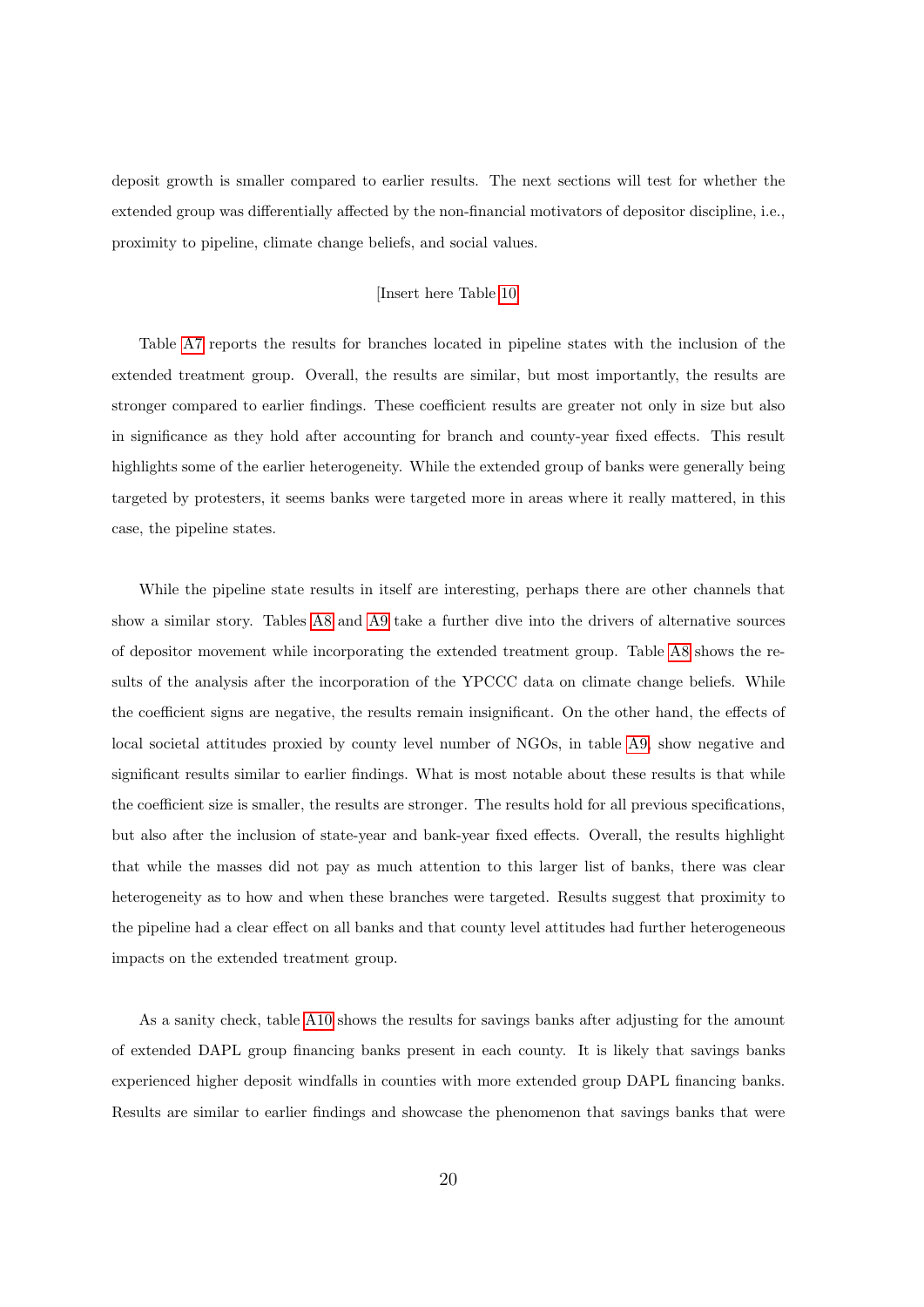located in DAPL heavy counties, benefited from the DAPL incident.

## <span id="page-21-0"></span>5 Conclusion

The purpose of this study is to document the non-financial preferences of household financial investment decisions as well as to showcase a new and novel channel of depositor discipline. By using US branch level deposit data, I find that banks who financed the controversial Dakota Access Pipeline had significantly lower deposit growth rates, especially for branches located in states where people supported the protestors, branches located in environmentally and socially conscious counties and branches located closer to the pipeline. I find that local savings banks were among the major beneficiaries of this deposit movement, which is also in line with prior evidence.

While one may still argue that DAPL had relatively little impact on the balance sheets of these banks, a closer examination has revealed surprising bank level operational changes. After the DAPL incident, several banks re-evaluated their commitments to the pipeline loan, after which many ended up in fully selling their stakes in the project. While it is difficult to truly identify how and to what extent the depositor channel influenced these and other operational decisions, it has certainly played a role.

The results from this study highlight the strength of the household market force and the importance of depositor activism on bank fundamentals. The findings suggest that bank involvement in perceptually non-ethical activities not only requires regulatory oversight; depositors can have real impact as well. As financial institutions are increasingly being evaluated for their financial and non-financial activities, I show a surprising, yet important, disciplinary channel for bank behavior. Future studies should aim to better identify the extent to which banks actually internalize these forces and whether they significantly influence their corporate behaviour.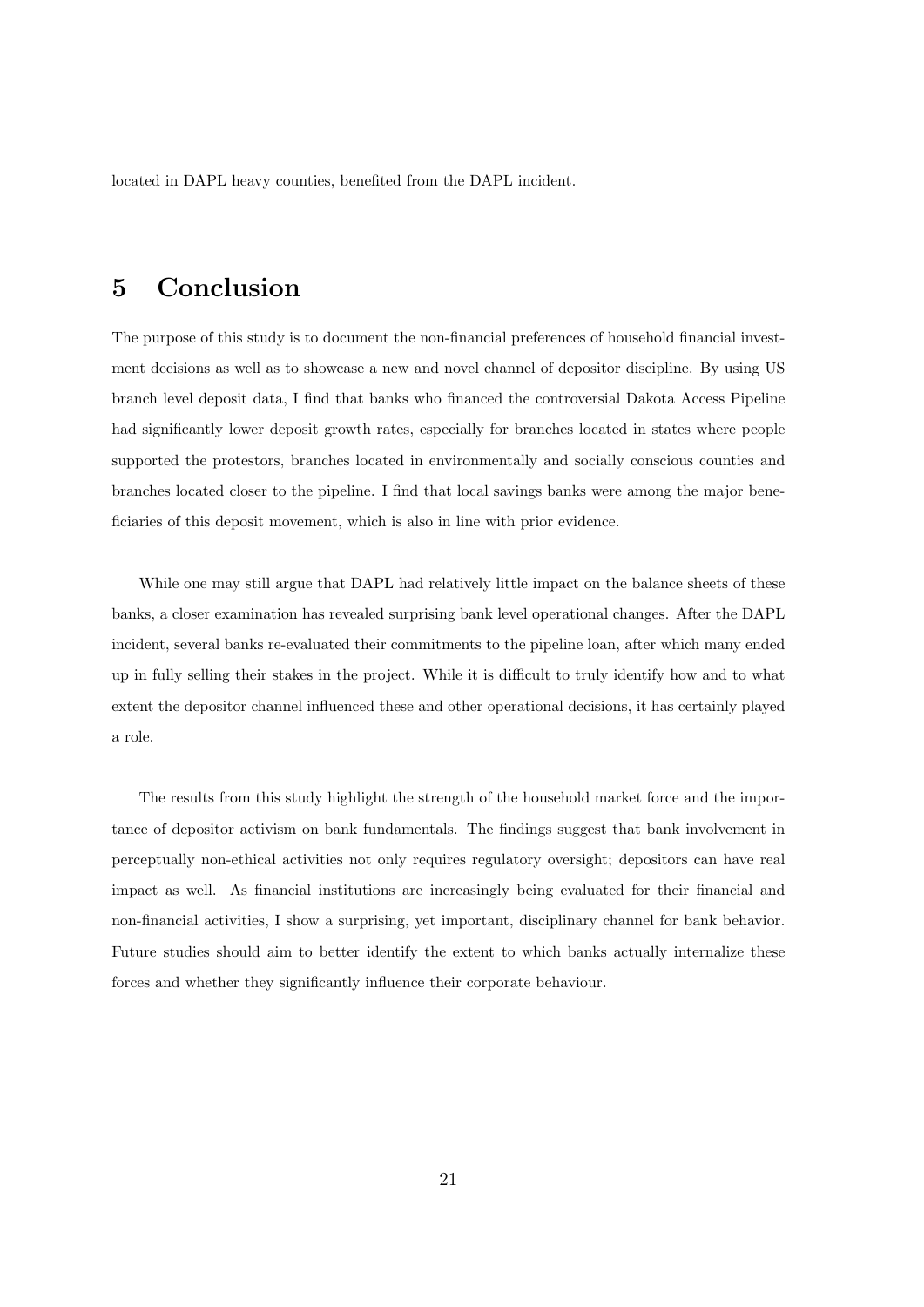## References

- <span id="page-22-0"></span>BankTrack (2017a) 'Banks vs. the paris agreement: Who is still financing coal plant development.' Bank Track. Online; accessed 25-January-2018
- <span id="page-22-10"></span> $(2017b)$  'Over 700,000 people demand banks stop financing the dakota access pipeline.' Bank Track. Online; posted 03-February-2017
- <span id="page-22-3"></span>Baron, David P (2007) 'Corporate social responsibility and social entrepreneurship.' Journal of Economics & Management Strategy 16(3), 683–717
- <span id="page-22-2"></span>Bénabou, Roland, and Jean Tirole (2006) 'Incentives and prosocial behavior.' The American Economic Review 96(5), 1652–1678
- <span id="page-22-4"></span> $(2010)$  'Individual and corporate social responsibility.' *Economica* 77(305), 1–19
- <span id="page-22-9"></span>Blickle, Kristian (2017) 'Local banks, credit supply, and house prices.' Working Paper
- <span id="page-22-1"></span>Brown, Martin, Benjamin Guin, and Stefan Morkoetter (2017) 'Deposit withdrawals from distressed banks: Client relationships matter.' Swiss Institute of Banking and Finance, Working Paper on Finance
- <span id="page-22-8"></span>Correa, Ricardo, Horacio Sapriza, and Andrei Zlate (2013) 'Liquidity shocks, dollar funding costs, and the bank lending channel during the European sovereign crisis.' Working Paper
- <span id="page-22-6"></span>Dimson, Elroy, Oğuzhan Karakaş, and Xi Li (2015) 'Active ownership.' The Review of Financial Studies 28(12), 3225–3268
- <span id="page-22-5"></span>Edmans, Alex (2011) 'Does the stock market fully value intangibles? employee satisfaction and equity prices.' Journal of Financial economics 101(3), 621–640
- <span id="page-22-7"></span>Ferrell, Allen, Hao Liang, and Luc Renneboog (2016) 'Socially responsible firms.' Journal of Financial Economics 122(3), 585–606
- <span id="page-22-12"></span>Fox, Zach, and Carolyn Duren (2017) 'Wells Fargo's latest scandal raises specter of board removal.' S&P Global. Online; posted 07-August-2017
- <span id="page-22-11"></span>Giannetti, Mariassunta, and Tracy Yue Wang (2016) 'Corporate scandals and household stock market participation.' The Journal of Finance 71(6), 2591–2636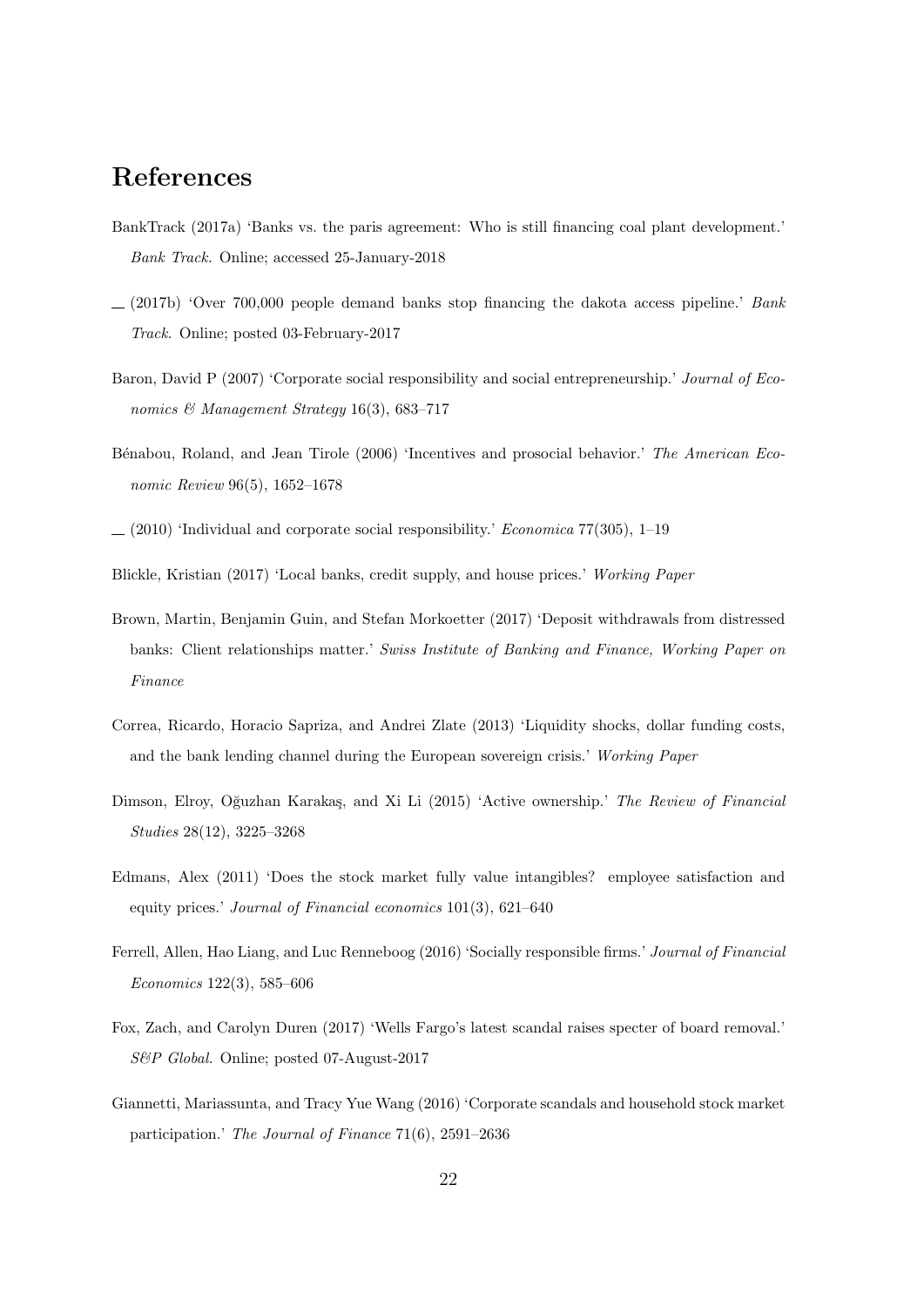- <span id="page-23-1"></span>Goldberg, Lawrence G, and Sylvia C Hudgins (2002) 'Depositor discipline and changing strategies for regulating thrift institutions.' Journal of Financial Economics 63(2), 263–274
- <span id="page-23-11"></span>Gurun, Umit G, Noah Stoffman, and Scott E Yonker (2017) 'Trust busting: The effect of fraud on investor behavior.' The Review of Financial Studies 31(4), 1341–1376
- <span id="page-23-0"></span>Hart, Oliver, and Luigi Zingales (2017) 'Companies should maximize shareholder welfare not market value.' Journal of Law, Finance, and Accounting 2, 247–274
- <span id="page-23-3"></span>Hartzmark, Samuel M, and Abigail B Sussman (2018) 'Do investors value sustainability? A natural experiment examining ranking and fund flows.' Working Paper
- <span id="page-23-5"></span>Hasan, Iftekhar, Krzysztof Jackowicz, Oskar Kowalewski, and Lukasz Kozłowski (2013) 'Market discipline during crisis: Evidence from bank depositors in transition countries.' Journal of Banking & Finance 37(12), 5436–5451
- <span id="page-23-10"></span>Hoffman, Andrew J (2011) 'Sociology: The growing climate divide.' Nature Climate Change 1(4), 195
- <span id="page-23-2"></span>Hong, Harrison, and Marcin Kacperczyk (2009) 'The price of sin: The effects of social norms on markets.' Journal of Financial Economics 93(1), 15–36
- <span id="page-23-9"></span>Howe, Peter D, Matto Mildenberger, Jennifer R Marlon, and Anthony Leiserowitz (2015) 'Geographic variation in opinions on climate change at state and local scales in the USA.' Nature Climate Change 5(6), 596–603
- <span id="page-23-8"></span>ING (2017) 'Ing has sold its stake in Dakota access pipeline loan.' ING - Press Realease. Online; posted 21-March-2017
- <span id="page-23-7"></span>Iyer, Rajkamal, and Manju Puria (2012) 'Understanding bank runs: The importance of depositorbank relationships and networks.' The American Economic Review 102(4), 1414–1445
- <span id="page-23-6"></span>Iyer, Rajkamal, Manju Puri, and Nicholas Ryan (2013) 'Do depositors monitor banks?' National Bureau of Economic Research
- <span id="page-23-4"></span>Kitzmueller, Markus, and Jay Shimshack (2012) 'Economic perspectives on corporate social responsibility.' Journal of Economic Literature 50(1), 51–84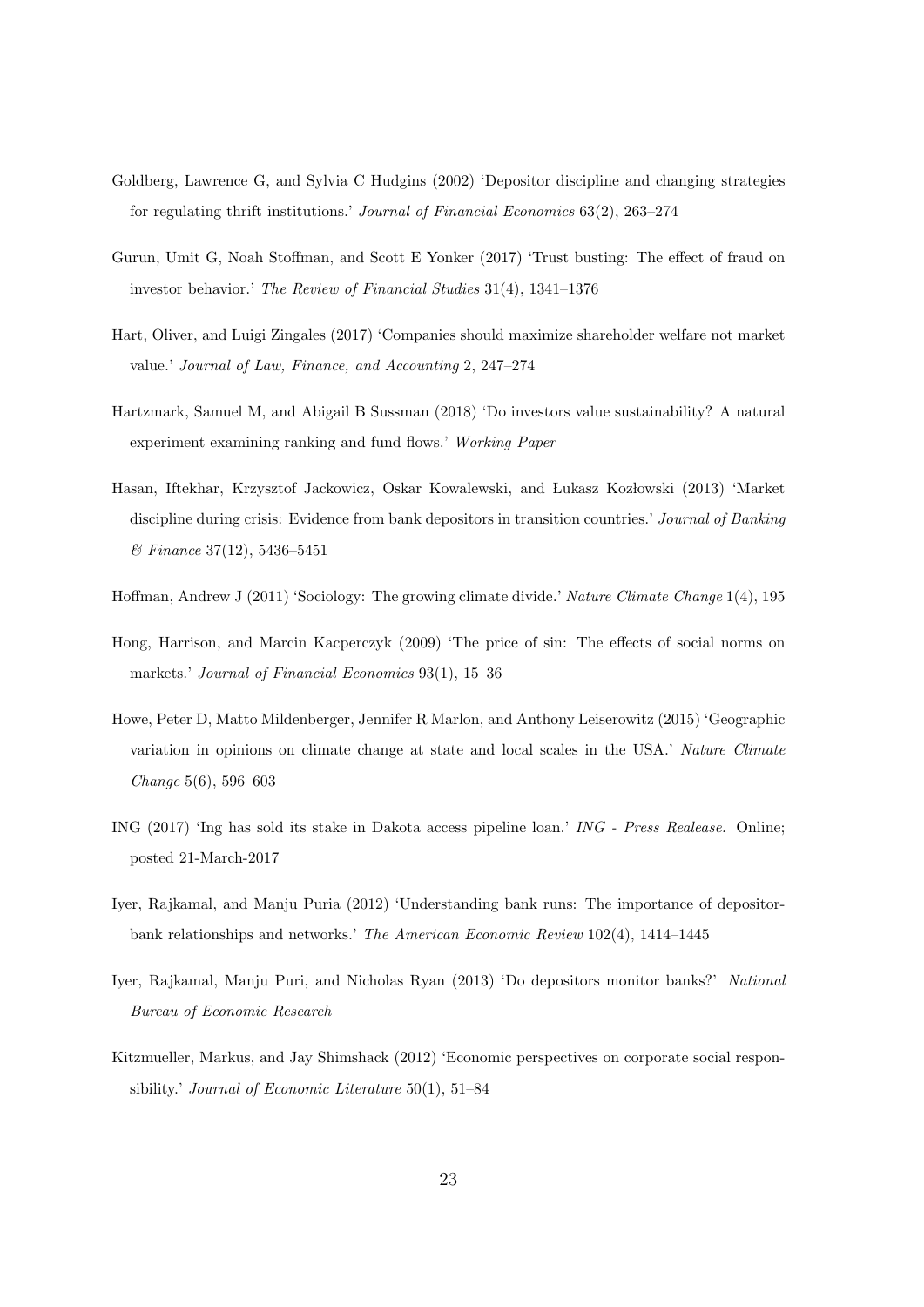- <span id="page-24-5"></span>Krüger, Philipp (2015) 'Corporate goodness and shareholder wealth.' Journal of Financial Economics 115(2), 304–329
- <span id="page-24-11"></span>Levine, Ross, Chen Lin, and Zigan Wang (2018) 'Toxic emissions and executive migration.' National Bureau of Economic Research
- <span id="page-24-7"></span>Liang, Hao, and Luc Renneboog (2017) 'On the foundations of corporate social responsibility.' The Journal of Finance 72(2), 853–910
- <span id="page-24-6"></span>Lins, Karl V, Henri Servaes, and Ane Tamayo (2017) 'Social capital, trust, and firm performance: The value of corporate social responsibility during the financial crisis.' The Journal of Finance 72(4), 1785–1824
- <span id="page-24-1"></span>Maechler, Andrea, and Kathleen McDill (2006) 'Dynamic depositor discipline in US banks.' Journal of Banking & Finance 30(7), 1871–1898
- <span id="page-24-0"></span>Martinez Peria, Maria Soledad, and Sergio L Schmukler (2001) 'Do depositors punish banks for bad behavior? Market discipline, deposit insurance, and banking crises.' The Journal of Finance 56(3), 1029–1051
- <span id="page-24-9"></span>Oliveira, Raquel de F., Rafael F. Schiozer, and Lucas A.B. de C. Barros (2014) 'Depositors perception of too-big-to-fail.' Review of Finance 19(1), 191–227
- <span id="page-24-10"></span>Rupasingha, Anil, Stephan J Goetz, and David Freshwater (2006) 'The production of social capital in US counties.' The Journal of Socio-economics 35(1), 83–101
- <span id="page-24-2"></span>Saunders, Anthony, and Berry Wilson (1996) 'Contagious bank runs: evidence from the 1929–1933 period.' Journal of Financial Intermediation 5(4), 409–423
- <span id="page-24-4"></span>Schnabel, Isabel (2009) 'The role of liquidity and implicit guarantees in the German twin crisis of 1931.' Journal of International Money and Finance 28(1), 1–25
- <span id="page-24-3"></span>Schumacher, Liliana (2000) 'Bank runs and currency run in a system without a safety net: Argentina and the 'tequila' shock.' Journal of Monetary Economics 46(1), 257–277
- <span id="page-24-8"></span>Servaes, Henri, and Ane Tamayo (2017) 'The role of social capital in corporations: a review.' Oxford Review of Economic Policy 33(2), 201–220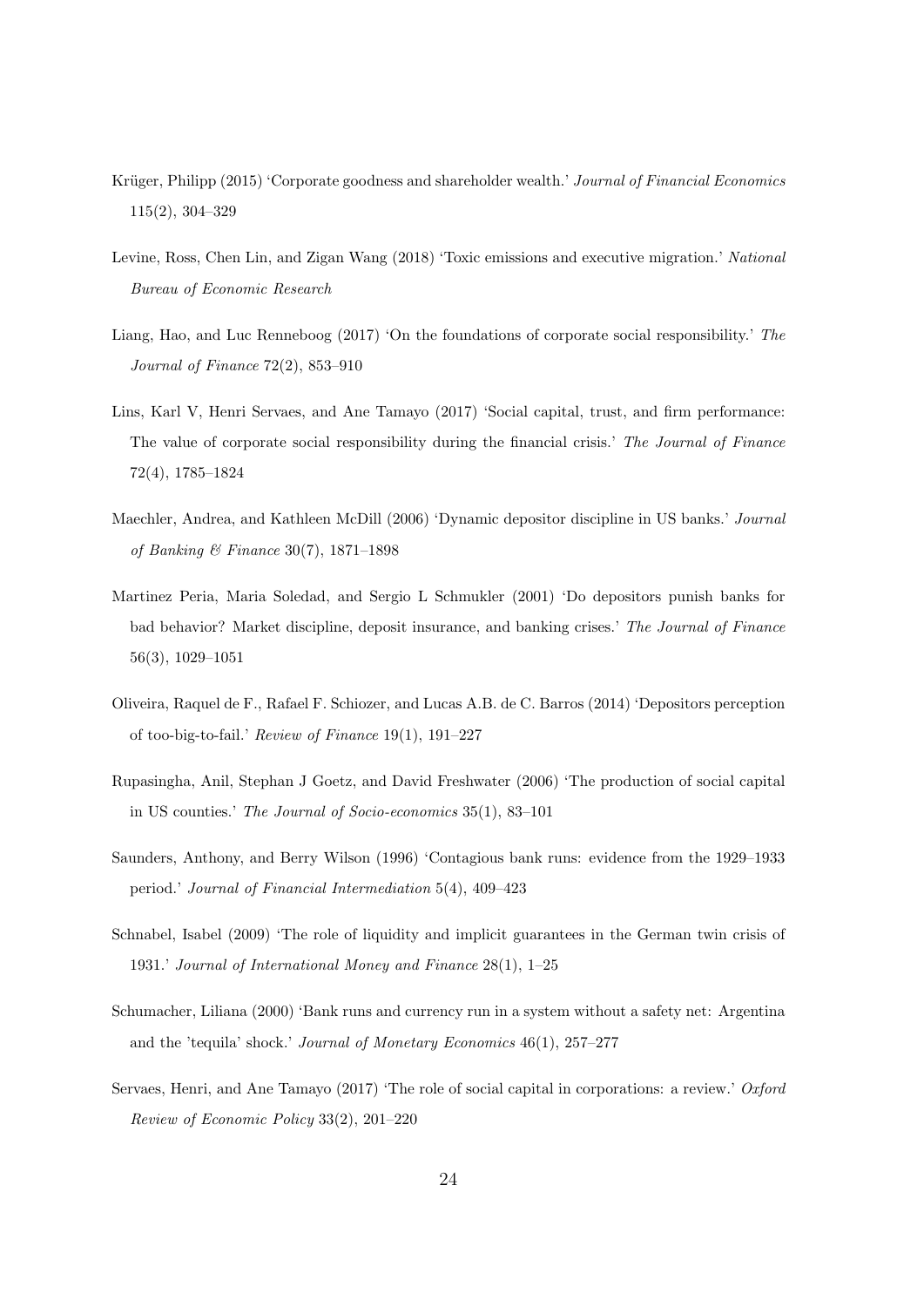<span id="page-25-0"></span>Tor, Maria (2017) '18% of Wells Fargo branches lost deposits, FDIC data shows.' S&P Global. Online; posted 24-October-2017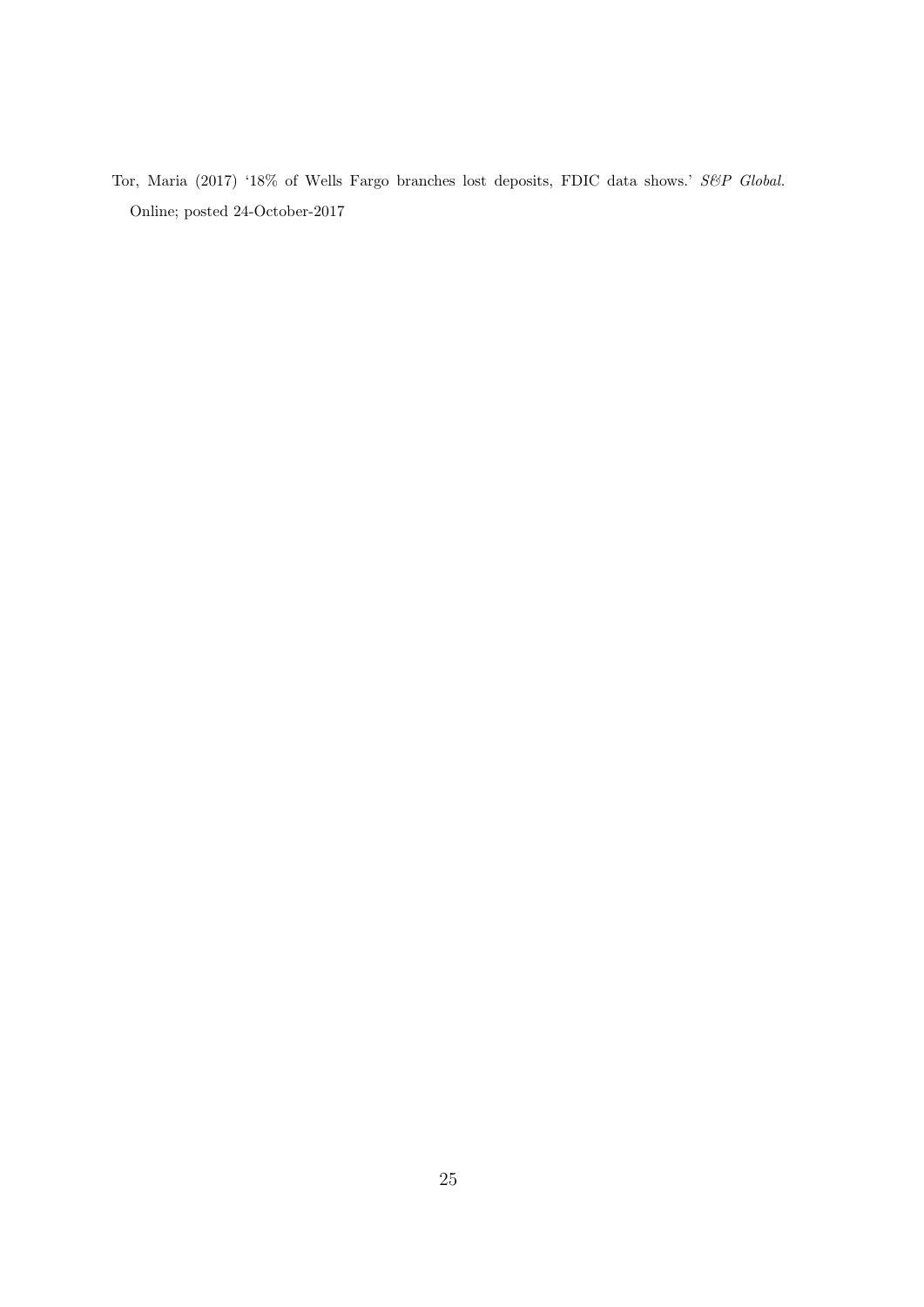<span id="page-26-0"></span>Figure 2: Dakota Access Pipeline: State-Average Adjusted Deposit Growth Rates for Treated Banks



Notes: The red line highlights the pipeline states. Kentucky, Louisiana, Arkansas, Missouri, West Virginia, Ohio and Rhode **M**and are categorized as "No data", because these states had either zero or less than eight branches in total from the treatment group. Legends are determined by the five quartiles from 2015.

(a) July 2014 - June 2015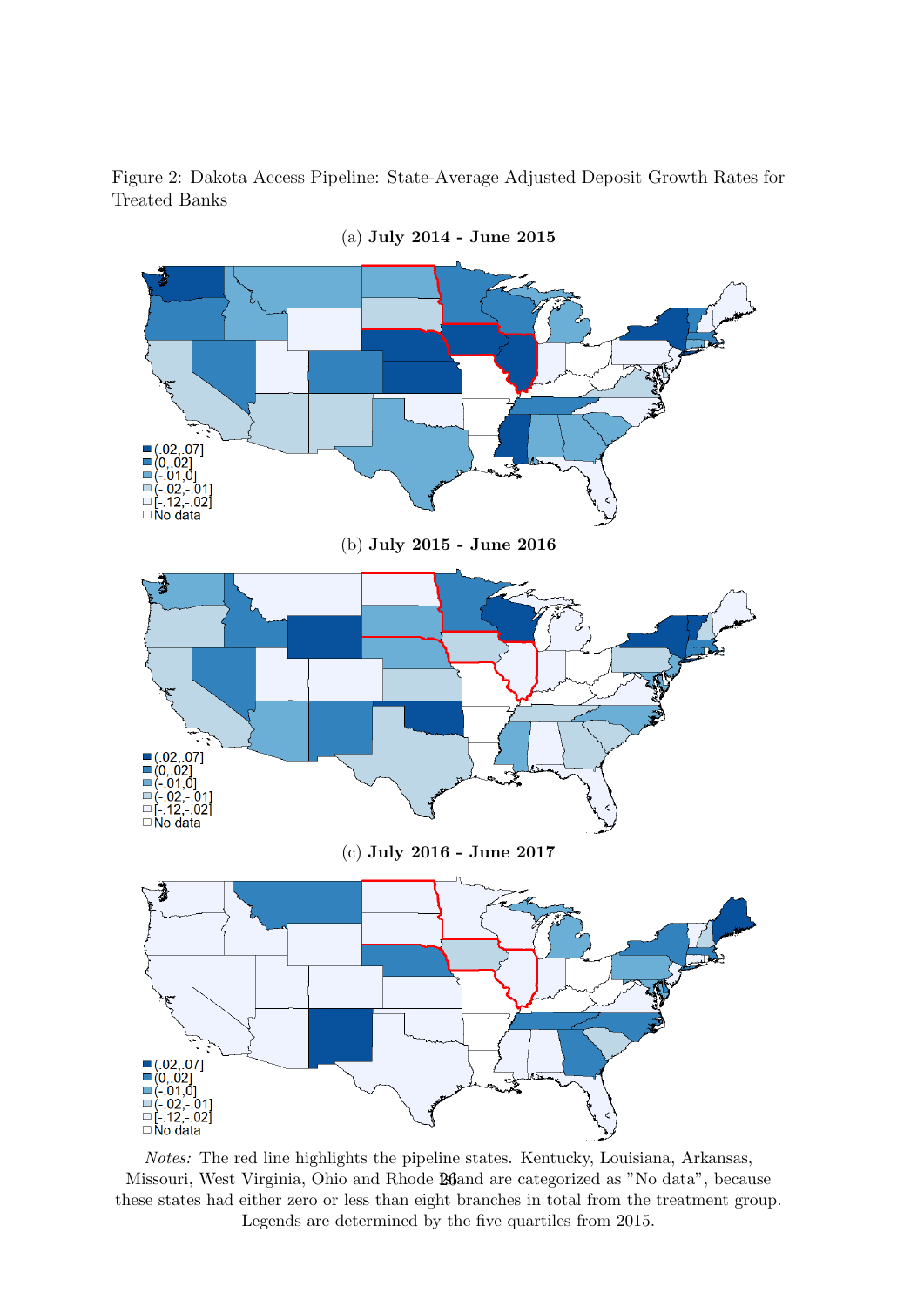### Table 1: Summary Statistics

<span id="page-27-0"></span>

|                                                                                                 | (1)     | (2)           | $\overline{(3)}$ |  |
|-------------------------------------------------------------------------------------------------|---------|---------------|------------------|--|
| VARIABLES                                                                                       | N       | mean          | sd               |  |
| Branch Data and Controls                                                                        |         |               |                  |  |
| Annual branch level deposit growth, winsorized at the 1st and 99th percentile                   | 416,594 | 0.0862        | 0.230            |  |
| Factor variable that defines the type of service the branch office provides                     | 416,594 | 11.18         | 1.254            |  |
| Industry classification grouping which indicates the institution's primary asset specialization | 416,594 | 4.853         | 2.399            |  |
| Factor variable that indicates major groupings of the institution                               | 416,594 | 2.330         | 1.810            |  |
| Total assets of the institution                                                                 | 416,594 | $3.930e + 08$ | $6.689e+08$      |  |
| Total deposits of the institution                                                               | 416,594 | $2.543e+08$   | $4.229e+08$      |  |
| Treatment Variables                                                                             |         |               |                  |  |
| Equal to one if the branch financed the Dakota Access Pipeline                                  | 416,594 | 0.131         | 0.337            |  |
| Equal to one if the branch financed the Dakota Access Pipeline and the year is 2016             | 416,594 | 0.0260        | 0.159            |  |
| Equal to one if the branch financed the Dakota Access Pipeline and the year is 2017             | 416.594 | 0.0253        | 0.157            |  |
| County Level Information                                                                        |         |               |                  |  |
| Percentage of the county that thinks global warming is happening                                | 415.533 | 69.43         | 6.287            |  |
| Percentage of the county that thinks global warming is caused mostly by human activities        | 415,533 | 52.62         | 6.006            |  |
| Number of non-profit organizations (without including those with an international approach)     | 416,578 | 3,853         | 6,533            |  |
| Percent of adults with a bachelor's degree or higher, 2012-2016                                 | 416.578 | 30.16         | 11.32            |  |
| Percentage of the county that voted for Barack Obama in the 2012 presidential elections         | 400,110 | 47.44         | 16.84            |  |
| Population 2014                                                                                 | 416,578 | 898,249       | $1.649e + 06$    |  |
|                                                                                                 |         |               |                  |  |

#### (a) Branch Controls

#### (b) Two-Sample t-Test for Equal Means

|                                                                                         |        | (2)                                | (3)     | (4)       |
|-----------------------------------------------------------------------------------------|--------|------------------------------------|---------|-----------|
|                                                                                         |        | Mean                               | Mean    |           |
| VARIABLES                                                                               |        | Did not Finance DAPL Financed DAPL |         | $t$ -test |
|                                                                                         |        |                                    |         |           |
| Branch Deposits                                                                         | 416594 | 63250                              | 95241   | ***       |
| Annual branch level deposit growth, winsorized at the 1st and 99th percentile           | 416594 | 0.087                              | 0.083   | ***       |
| Percent of adults with a bachelor's degree or higher, 2012-2016                         | 416578 | 29.64                              | 33.56   | ***       |
| Percentage of the county that voted for Barack Obama in the 2012 presidential elections | 400110 | 46.96                              | 50.66   | ***       |
| Population 2014                                                                         | 416578 | 830554                             | 1347573 | ***       |
|                                                                                         |        |                                    |         |           |

#### (c) Deposit Growth by Bank

|                                                              | 1                  | $\left( 2\right)$ | (3)    | (4)   |
|--------------------------------------------------------------|--------------------|-------------------|--------|-------|
| <b>BANKS</b>                                                 | Number of Branches | Ν                 | mean   | sd    |
|                                                              |                    |                   |        |       |
| MITSUBISHI UFJ FINANCIAL GROUP, INC.                         | 351                | 1.475             | 0.118  | 0.257 |
| BANCO BILBAO VIZCAYA ARGENTARIA, S.A.                        | 653                | 3.278             | 0.0973 | 0.219 |
| <b>BNP PARIBAS</b>                                           | 526                | 2.747             | 0.101  | 0.227 |
| CITIGROUP INC.                                               | 714                | 4.030             | 0.105  | 0.254 |
| MIZUHO FINANCIAL GROUP, INC.                                 |                    |                   | 0.199  | 0.735 |
| SUNTRUST BANKS, INC.                                         | 1395               | 7.124             | 0.0466 | 0.191 |
| TORONTO-DOMINION BANK, THE                                   | 1237               | 6.302             | 0.126  | 0.268 |
| WELLS FARGO & COMPANY                                        | 5937               | 29.538            | 0.0744 | 0.149 |
| SUMITOMO MITSUI FINANCIAL GROUP, INC. / TRUST HOLDINGS, INC. | 10                 | 51                | 0.0456 | 0.215 |
|                                                              |                    |                   |        |       |

Notes: Branch level data and controls are all collected from the FDIC for 2012-2017. County level education information come from the United States Department of Agriculture county-level data sets. County-level information on climate change beliefs come from the Yale Program on Climate Change Communication. Population data and number of non-profit organizations come from the Northeast Regional Center for Rural Development website. Lastly, the full US 2012 election county-level results is collected online from the the Guardian. Variable descriptions can be found from section [2.](#page-6-0)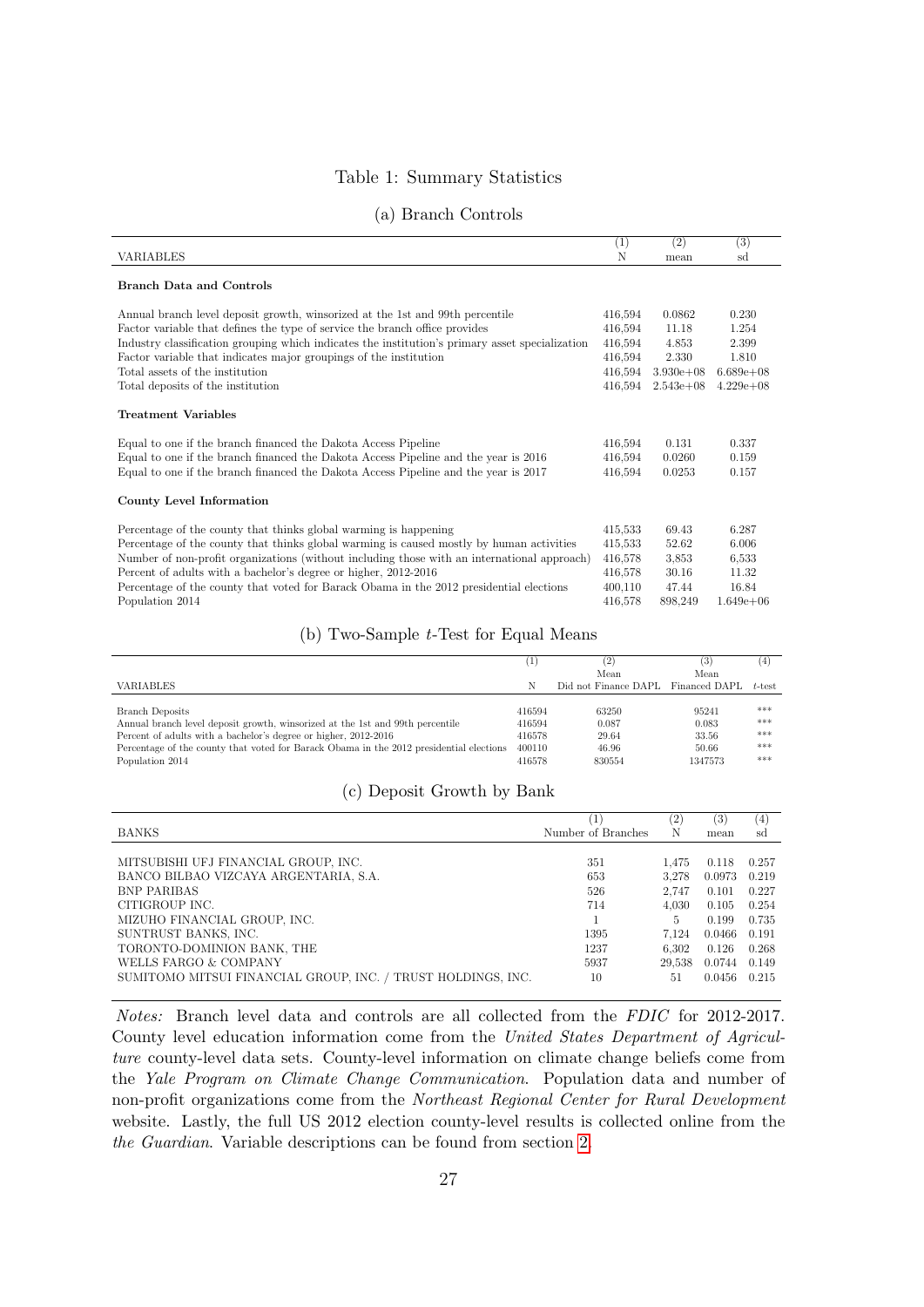<span id="page-28-0"></span>

|                      | $\left( 1\right)$ | $\left( 2\right)$                                           | (3)         | $\left(4\right)$ | (5)            |
|----------------------|-------------------|-------------------------------------------------------------|-------------|------------------|----------------|
| <b>VARIABLES</b>     |                   | Deposit Growth Deposit Growth Deposit Growth Deposit Growth |             |                  | Deposit Growth |
|                      |                   |                                                             |             |                  |                |
| Financed DAPL * 2017 | $-0.020***$       | $-0.018***$                                                 | $-0.022***$ | $-0.015***$      | $-0.015***$    |
|                      | (0.002)           | (0.002)                                                     | (0.003)     | (0.003)          | (0.003)        |
| Financed DAPL        | $-0.022***$       | $-0.022***$                                                 |             |                  |                |
|                      | (0.002)           | (0.002)                                                     |             |                  |                |
|                      |                   |                                                             |             |                  |                |
| Observations         | 416,594           | 416,594                                                     | 416,513     | 412,557          | 411,930        |
| Controls             | Yes               | Yes                                                         | Yes         | Yes              | Yes            |
| Branch FE            | N <sub>o</sub>    | No                                                          | No          | Yes              | Yes            |
| Bank FE              | No                | No                                                          | Yes         | N <sub>0</sub>   | No             |
| State FE             | Yes               | No                                                          | No          | No               | N <sub>o</sub> |
| Year FE              | Yes               | No                                                          | No          | No               | No             |
| State*Year FE        | No                | Yes                                                         | Yes         | Yes              | No.            |
| County*Year FE       | No                | No                                                          | No          | No               | Yes            |
|                      |                   |                                                             |             |                  |                |

Table 2: DAPL Main Results

Notes: This table shows the effect of financing the Dakota Access Pipeline (DAPL) on branch level deposit growth. The variable "Financed DAPL" takes a value of one if the branch financed the Dakota Access Pipeline. The variable "2017" is a dummy variable indicating the year of the DAPL scandal. The dependent variable is annual branch level deposit growth winsorized at the 1st and 99th percentiles. Fixed effects are reported in the bottom of the table and controls are summarized in Table 1. Standard errors are in parentheses and clustered at the branch level. \*\*\* p<0.01, \*\* p<0.05, \* p<0.1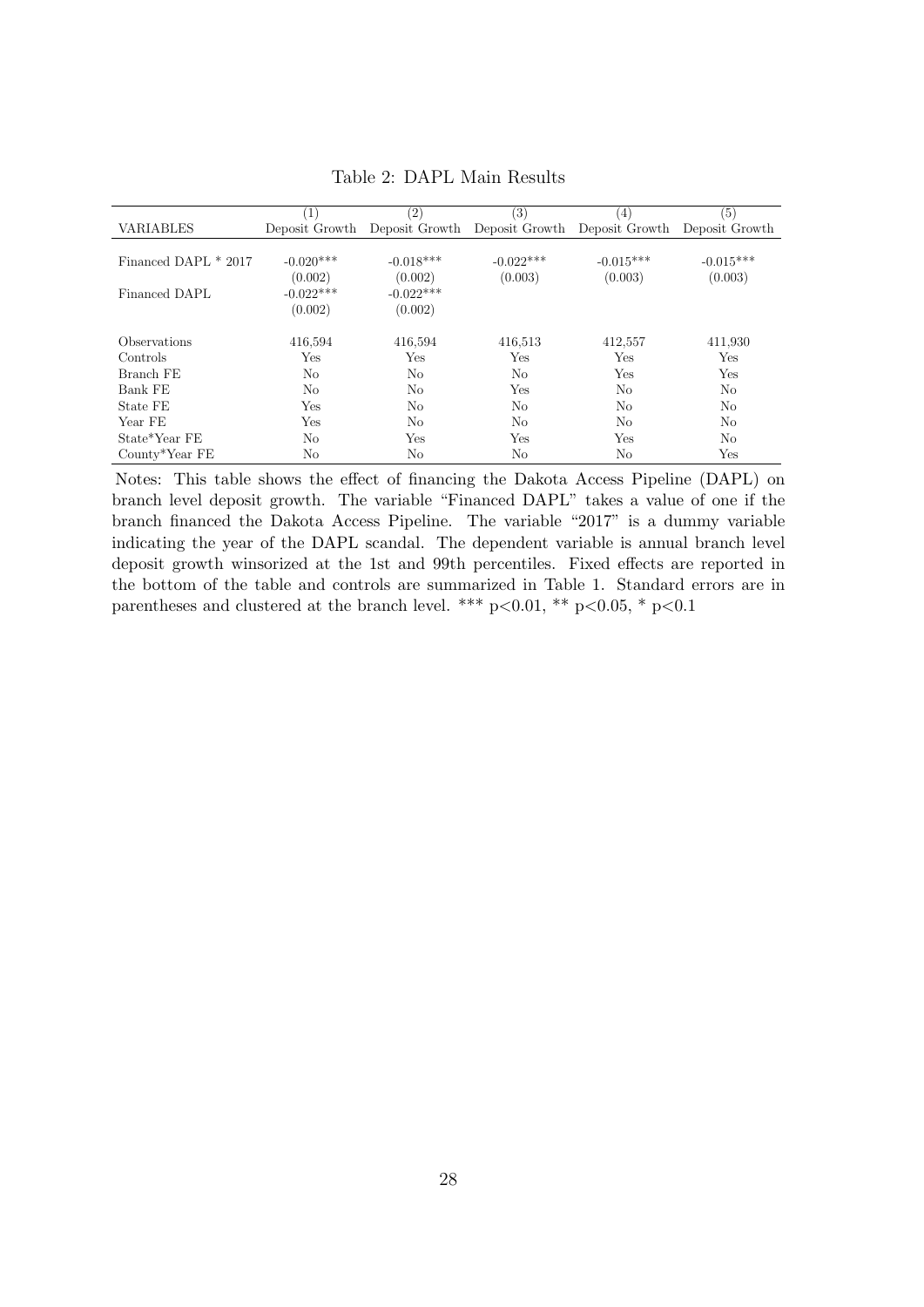<span id="page-29-0"></span>

|                                                      | (1)         | (2)                      | (3)                                                                                       | (4)         | (5)                          | (6)         |
|------------------------------------------------------|-------------|--------------------------|-------------------------------------------------------------------------------------------|-------------|------------------------------|-------------|
| <b>VARIABLES</b>                                     |             |                          | Deposit Growth Deposit Growth Deposit Growth Deposit Growth Deposit Growth Deposit Growth |             |                              |             |
|                                                      |             | Converted Missing Values |                                                                                           |             | Non-Converted Missing Values |             |
|                                                      |             |                          |                                                                                           |             |                              |             |
| $Ln(Donate to Standing Rock) * Finance DAPL * 2017$  | $-0.003**$  | $-0.003**$               | $-0.006***$                                                                               | $-0.019***$ | $-0.020***$                  | $-0.029***$ |
|                                                      | (0.001)     | (0.001)                  | (0.002)                                                                                   | (0.004)     | (0.004)                      | (0.005)     |
| $Ln(Donate to Standing Rock) * 2017$                 | $0.002***$  | $0.002***$               | $0.002***$                                                                                | $0.007***$  | $0.006***$                   | $0.008***$  |
|                                                      | (0.001)     | (0.001)                  | (0.001)                                                                                   | (0.002)     | (0.002)                      | (0.002)     |
| Ln(Donate to Standing Rock) * Financed DAPL          | 0.001       | 0.001                    | $-0.040**$                                                                                | $0.021***$  | $0.020***$                   | $-0.042***$ |
|                                                      | (0.001)     | (0.001)                  | (0.016)                                                                                   | (0.003)     | (0.003)                      | (0.016)     |
| Financed DAPL * 2017                                 | $-0.011**$  | $-0.014**$               | 0.003                                                                                     | $0.052***$  | $0.050***$                   | $0.091***$  |
|                                                      | (0.005)     | (0.005)                  | (0.006)                                                                                   | (0.016)     | (0.017)                      | (0.018)     |
| Ln(Donate to Standing Rock)                          | $-0.000$    | 0.000                    | $-0.012$                                                                                  | $-0.015***$ | $-0.015***$                  | 0.081       |
|                                                      | (0.000)     | (0.000)                  | (0.021)                                                                                   | (0.001)     | (0.002)                      | (0.104)     |
| Financed DAPL                                        | $-0.021***$ |                          |                                                                                           | $-0.103***$ |                              |             |
|                                                      | (0.003)     |                          |                                                                                           | (0.010)     |                              |             |
| Percent of Adults With a Bachelor's Degree or Higher | $0.002***$  | $0.002***$               | 0.001                                                                                     | $0.002***$  | $0.001***$                   | 0.000       |
|                                                      | (0.000)     | (0.000)                  | (0.001)                                                                                   | (0.000)     | (0.000)                      | (0.001)     |
| Percent of Votes for Obama                           | $-0.000***$ | 0.000                    | 0.002                                                                                     | $-0.000**$  | 0.000                        | 0.001       |
|                                                      | (0.000)     | (0.000)                  | (0.001)                                                                                   | (0.000)     | (0.000)                      | (0.001)     |
| Population 2014                                      | $0.000***$  | $0.000***$               | $-0.000$                                                                                  | $0.000***$  | $0.000***$                   | $-0.000$    |
|                                                      | (0.000)     | (0.000)                  | (0.000)                                                                                   | (0.000)     | (0.000)                      | (0.000)     |
| Observations                                         | 400,110     | 400,026                  | 396,187                                                                                   | 318,789     | 318,722                      | 315,583     |
| Controls                                             | Yes         | Yes                      | Yes                                                                                       | Yes         | Yes                          | Yes         |
| Bank FE                                              | No          | Yes                      | No                                                                                        | No          | Yes                          | No          |
| Branch FE                                            | No          | No                       | Yes                                                                                       | No          | No                           | Yes         |
| State FE                                             | No          | No                       | No                                                                                        | No          | No                           | No          |
| Year FE                                              | Yes         | Yes                      | Yes                                                                                       | Yes         | Yes                          | Yes         |

Table 3: DAPL & Donating to Standing Rock

Notes: This table shows the effect of financing the Dakota Access Pipeline (DAPL) and public opinion on branch level deposit growth. "Donate to Standing Rock" is equal to the search intensity of the Google search term using Google Trends. These are state specific values between 15 and 100. Columns 1-3 convert all missing values to zero and columns 4-6 are unconverted. The variable "Financed DAPL" takes a value of one if the branch financed the Dakota Access Pipeline. The variable "2017" is a dummy variable indicating the year of the DAPL scandal. The dependent variable is annual branch level deposit growth winsorized at the 1st and 99th percentiles. Fixed effects are reported in the bottom of the table and controls are summarized in Table 1. Standard errors are in parentheses and clustered at the branch level. \*\*\* p<0.01, \*\* p<0.05, \* p<0.1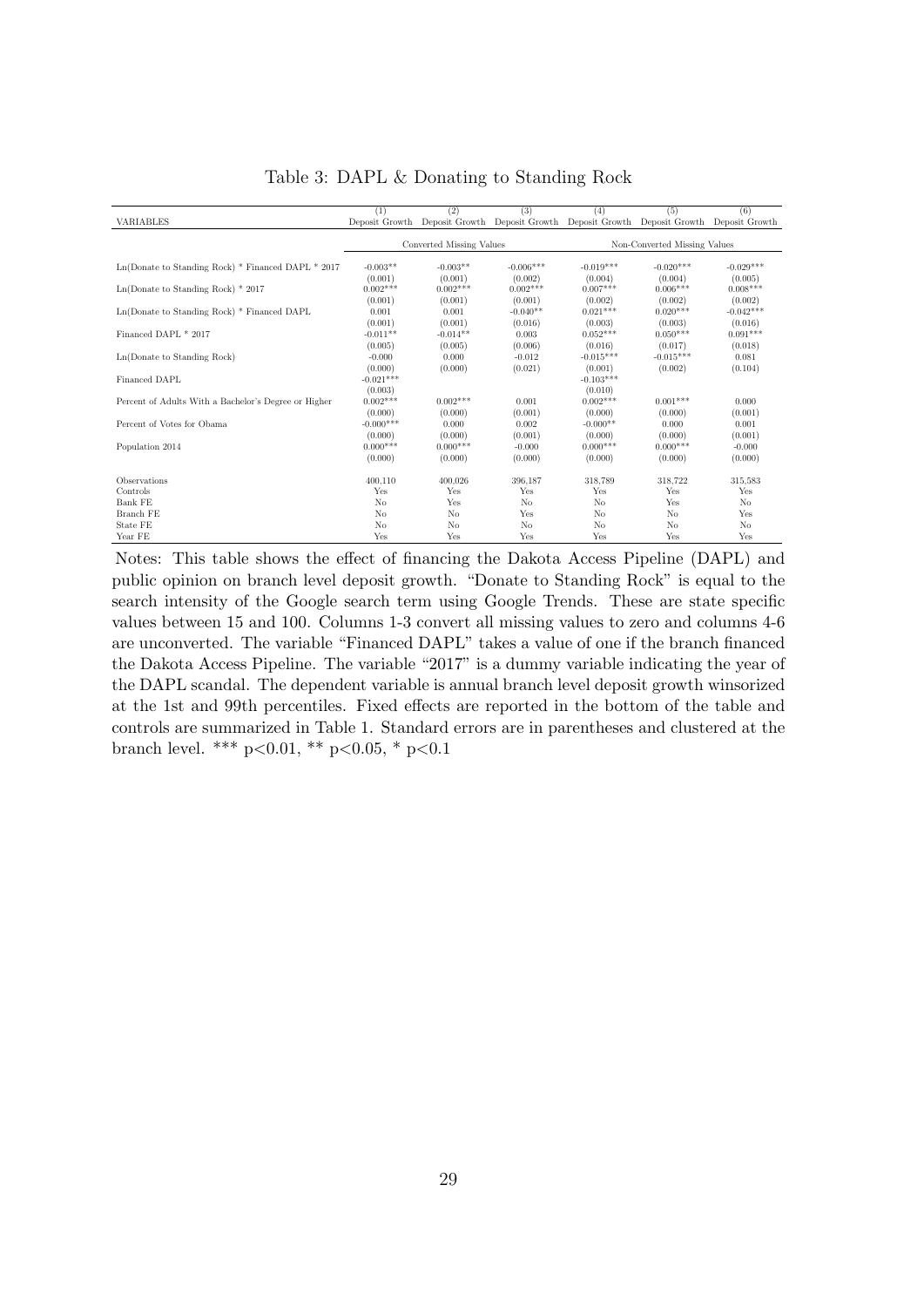<span id="page-30-0"></span>

|                                                      | (1)            | (2)         | (3)                           | (4)            |
|------------------------------------------------------|----------------|-------------|-------------------------------|----------------|
| <b>VARIABLES</b>                                     | Deposit Growth |             | Deposit Growth Deposit Growth | Deposit Growth |
|                                                      |                |             |                               |                |
| Happening 70 * Financed DAPL * 2017                  | $-0.013***$    | $-0.018***$ | $-0.019***$                   | $-0.012**$     |
|                                                      | (0.005)        | (0.005)     | (0.005)                       | (0.005)        |
| Happening $70 * 2017$                                | $-0.002$       | $-0.005**$  | $-0.003$                      | $-0.003$       |
|                                                      | (0.002)        | (0.002)     | (0.003)                       | (0.003)        |
| Happening 70 * Financed DAPL                         | 0.001          | $-0.022$    | $-0.032$                      | 0.004          |
|                                                      | (0.002)        | (0.041)     | (0.041)                       | (0.003)        |
| Financed DAPL * 2017                                 | $-0.016***$    | $-0.006$    | $-0.004$                      |                |
|                                                      | (0.004)        | (0.004)     | (0.004)                       |                |
| Happening 70                                         | 0.001          | $-0.020$    | $-0.019$                      | $0.017***$     |
|                                                      | (0.002)        | (0.028)     | (0.028)                       | (0.001)        |
| Percent of Adults With a Bachelor's Degree or Higher | $0.002***$     | 0.001       | 0.001                         |                |
|                                                      | (0.000)        | (0.001)     | (0.001)                       |                |
| Percent of Votes for Obama                           | 0.000          | $0.002*$    | $0.002*$                      |                |
|                                                      | (0.000)        | (0.001)     | (0.001)                       |                |
| Population 2014                                      | $0.000***$     | $-0.000$    | $-0.000$                      |                |
|                                                      | (0.000)        | (0.000)     | (0.000)                       |                |
| Observations                                         | 398,980        | 395,158     | 395,158                       | 407,998        |
| Controls                                             | Yes            | Yes         | Yes                           | Yes            |
| Bank Fe                                              | Yes            | No          | N <sub>o</sub>                | N <sub>o</sub> |
| Branch FE                                            | N <sub>o</sub> | Yes         | Yes                           | N <sub>o</sub> |
| State FE                                             | N <sub>o</sub> | No          | No                            | No             |
| Year FE                                              | Yes            | Yes         | N <sub>o</sub>                | N <sub>o</sub> |
| State*Year FE                                        | N <sub>o</sub> | No          | Yes                           | Yes            |
| Bank*Year FE                                         | N <sub>o</sub> | No          | No                            | Yes            |

Table 4: DAPL & Climate Change Beliefs

Notes: This table shows the effect of financing the Dakota Access Pipeline (DAPL) and environmental awareness on branch level deposit growth. "Happening 70" is equal to 1 if at least 70% of the county thinks that global warming is happening. The variable "Financed DAPL" takes a value of one if the branch financed the Dakota Access Pipeline. The variable "2017" is a dummy variable indicating the year of the DAPL scandal. The dependent variable is annual branch level deposit growth winsorized at the 1st and 99th percentiles. Fixed effects are reported in the bottom of the table and controls are summarized in Table 1. Standard errors are in parentheses and clustered at the branch level. \*\*\*  $p<0.01$ , \*\*  $p<0.05$ , \*  $p<0.1$ .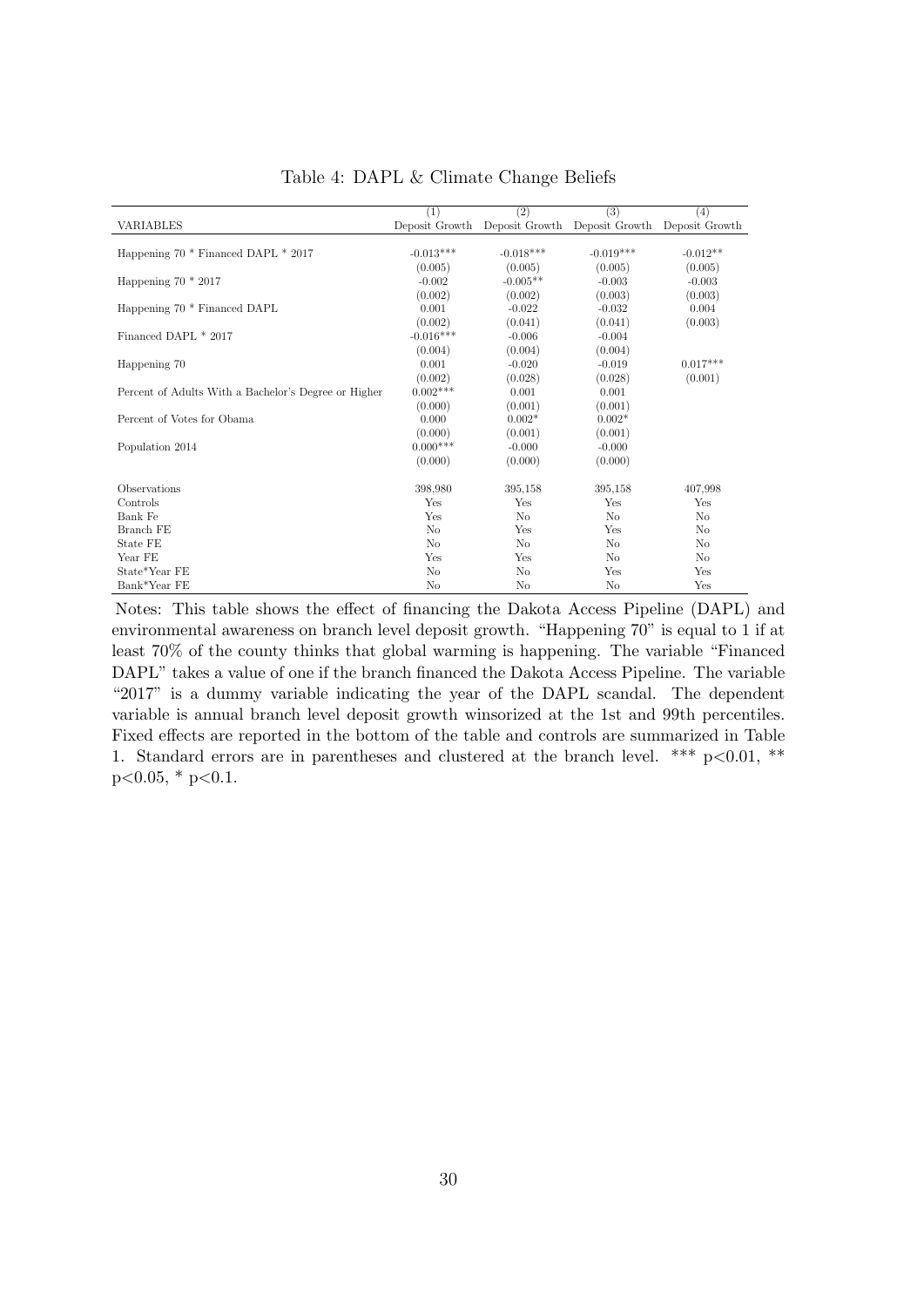<span id="page-31-0"></span>

|                                                      | (1)            | $\overline{(2)}$ | (3)            |
|------------------------------------------------------|----------------|------------------|----------------|
| <b>VARIABLES</b>                                     | Deposit Growth | Deposit Growth   | Deposit Growth |
|                                                      |                |                  |                |
| Human 55 * Financed DAPL * 2017                      | $-0.010**$     | $-0.015***$      | $-0.016***$    |
|                                                      | (0.005)        | (0.005)          | (0.005)        |
| Human $55 * 2017$                                    | $-0.004*$      | $-0.008***$      | $-0.007**$     |
|                                                      | (0.002)        | (0.002)          | (0.003)        |
| Human 55 * Financed DAPL                             | 0.003          | $-0.026$         | $-0.036$       |
|                                                      | (0.003)        | (0.048)          | (0.047)        |
| Financed DAPL * 2017                                 | $-0.020***$    | $-0.009***$      | $-0.008**$     |
|                                                      | (0.003)        | (0.004)          | (0.004)        |
| Human 55                                             | $0.004**$      | $-0.022$         | $-0.019$       |
|                                                      | (0.002)        | (0.034)          | (0.034)        |
| Percent of Adults With a Bachelor's Degree or Higher | $0.002***$     | 0.001            | 0.001          |
|                                                      | (0.000)        | (0.001)          | (0.001)        |
| Percent of Votes for Obama                           | $-0.000$       | $0.002*$         | $0.002*$       |
|                                                      | (0.000)        | (0.001)          | (0.001)        |
| Population 2014                                      | $0.000***$     | $-0.000$         | $-0.000$       |
|                                                      | (0.000)        | (0.000)          | (0.000)        |
|                                                      |                |                  |                |
| Observations                                         | 398,980        | 395,158          | 395,158        |
| Controls                                             | Yes            | Yes              | Yes            |
| Bank FE                                              | Yes            | N <sub>o</sub>   | N <sub>o</sub> |
| Branch FE                                            | No             | Yes              | Yes            |
| State FE                                             | No             | N <sub>o</sub>   | No             |
| Year FE                                              | Yes            | Yes              | N <sub>o</sub> |
| State*Year FE                                        | No             | No               | Yes            |

Table 5: DAPL & Climate Change and Human Responsibility

Notes: This table shows the effect of financing the Dakota Access Pipeline (DAPL) and environmental awareness on branch level deposit growth. "Human 55" is equal to 1 if at least 55% of the county thinks global warming is caused mostly by human activities. The variable "Financed DAPL" takes a value of one if the branch financed the Dakota Access Pipeline. The variable "2017" is a dummy variable indicating the year of the DAPL scandal. The dependent variable is annual branch level deposit growth winsorized at the 1st and 99th percentiles. Fixed effects are reported in the bottom of the table and controls are summarized in Table 1. Standard errors are in parentheses and clustered at the branch level. \*\*\*  $p<0.01$ , \*\*  $p<0.05$ , \*  $p<0.1$ .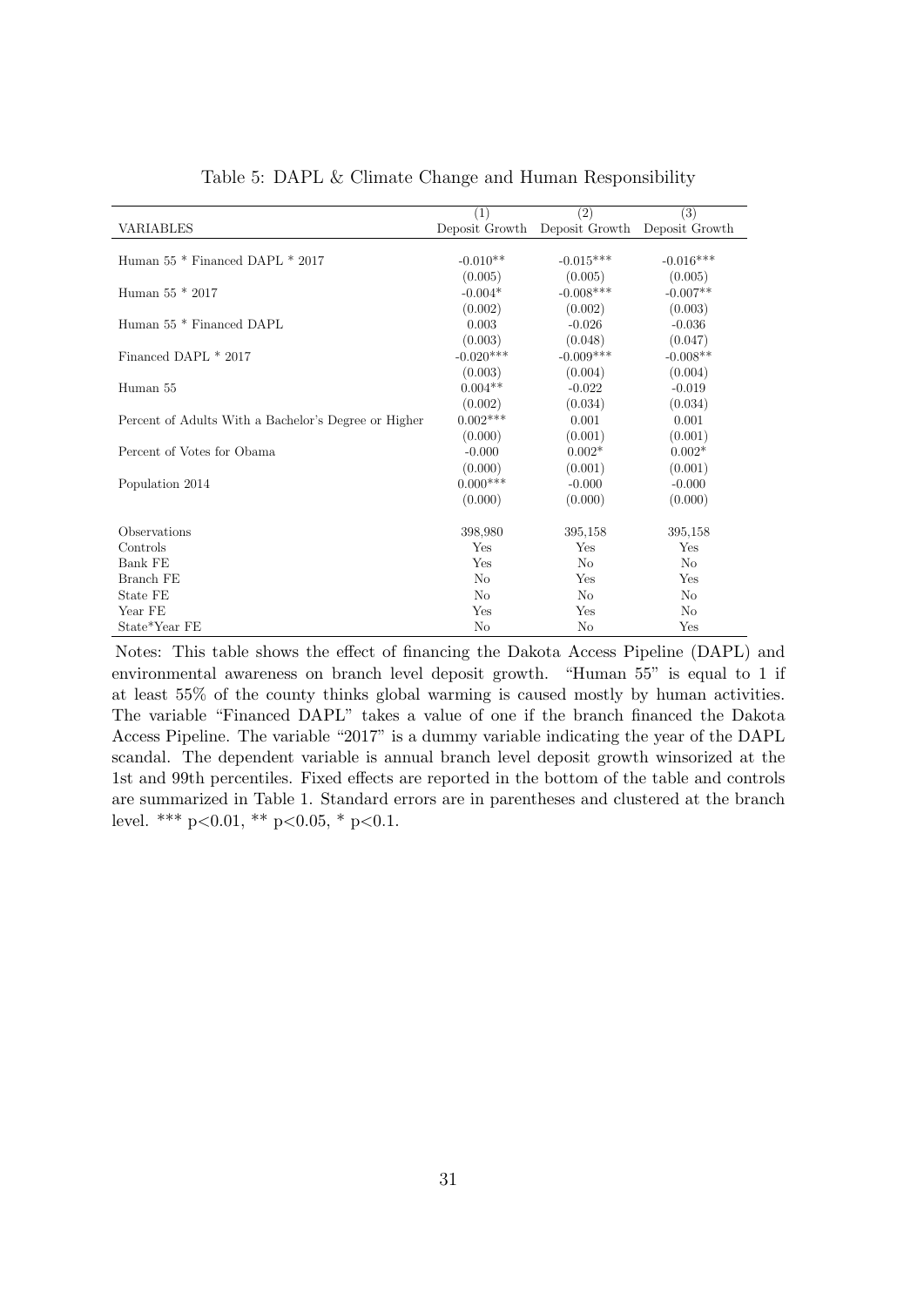<span id="page-32-0"></span>

|                                                      | (1)            | (2)            | (3)            | (4)                                                                        | (5)            | (6)            |
|------------------------------------------------------|----------------|----------------|----------------|----------------------------------------------------------------------------|----------------|----------------|
| <b>VARIABLES</b>                                     | Deposit Growth |                |                | Deposit Growth Deposit Growth Deposit Growth Deposit Growth Deposit Growth |                |                |
|                                                      |                |                |                |                                                                            |                |                |
| Ln(Number of Non-Profits) * Financed DAPL * 2017     | $-0.004***$    | $-0.004***$    | $-0.005***$    | $-0.007***$                                                                | $-0.005***$    | $-0.006***$    |
|                                                      | (0.001)        | (0.002)        | (0.002)        | (0.002)                                                                    | (0.002)        | (0.002)        |
| $Ln(Number$ of Non-Profits) $*$ 2017                 | $-0.001***$    | $-0.000$       | 0.001          | $-0.002***$                                                                | $-0.000$       | $-0.002***$    |
|                                                      | (0.001)        | (0.001)        | (0.001)        | (0.001)                                                                    | (0.001)        | (0.001)        |
| $Ln(Number$ of Non-Profits) $*$ Financed DAPL        | 0.000          | $-0.000$       | 0.001          | $-0.014**$                                                                 | $-0.000$       | $-0.018***$    |
|                                                      | (0.001)        | (0.001)        | (0.001)        | (0.006)                                                                    | (0.001)        | (0.006)        |
| Financed DAPL * 2017                                 | 0.014          | 0.015          | 0.014          | $0.038***$                                                                 | 0.013          | $0.035***$     |
|                                                      | (0.012)        | (0.012)        | (0.012)        | (0.013)                                                                    | (0.012)        | (0.013)        |
| Ln(Number of Non-Profits)                            | $0.010***$     | $0.008***$     | $0.008***$     | $0.030*$                                                                   | $0.009***$     | $0.030*$       |
|                                                      | (0.001)        | (0.001)        | (0.001)        | (0.016)                                                                    | (0.001)        | (0.016)        |
| Financed DAPL                                        | $-0.020***$    | $-0.021***$    |                |                                                                            |                |                |
|                                                      | (0.007)        | (0.007)        |                |                                                                            |                |                |
| Percent of Adults With a Bachelor's Degree or Higher | $0.001***$     | $0.001***$     | $0.001***$     | $-0.001$                                                                   | $0.001***$     | $-0.001$       |
|                                                      | (0.000)        | (0.000)        | (0.000)        | (0.001)                                                                    | (0.000)        | (0.001)        |
| Percent of Votes for Obama                           | $-0.000$ ***   | $-0.000***$    | $-0.000$       | 0.001                                                                      | $-0.000***$    | 0.001          |
|                                                      | (0.000)        | (0.000)        | (0.000)        | (0.001)                                                                    | (0.000)        | (0.001)        |
| Population 2014                                      | 0.000          | $-0.000$       | $-0.000$       | $-0.000*$                                                                  | 0.000          | $-0.000*$      |
|                                                      | (0.000)        | (0.000)        | (0.000)        | (0.000)                                                                    | (0.000)        | (0.000)        |
| Observations                                         |                |                |                |                                                                            |                |                |
| Controls                                             | 400,110<br>Yes | 400,110<br>Yes | 400.026<br>Yes | 396,187<br>Yes                                                             | 400,026<br>Yes | 396,187<br>Yes |
| Bank FE                                              | No             | No             | Yes            | No                                                                         | Yes            | No             |
|                                                      |                |                |                |                                                                            |                |                |
| Branch FE                                            | No             | No             | No             | Yes                                                                        | N <sub>o</sub> | Yes            |
| State FE                                             | No             | No             | No             | No                                                                         | No             | No             |
| Year FE                                              | Yes            | No             | No             | Yes                                                                        | Yes            | No             |
| State*Year FE                                        | No             | Yes            | Yes            | No                                                                         | No             | Yes            |

Table 6: DAPL & Charitable Behavior

Notes: This table shows the effect of financing the Dakota Access Pipeline (DAPL) and charitable behavior on branch level deposit growth. The variable "Number of Non-Profits" is equal to the number of domestically focused non-profits at the county level. The variable "Financed DAPL" takes a value of one if the branch financed the Dakota Access Pipeline. The variable "2017" is a dummy variable indicating the year of the DAPL scandal. The dependent variable is annual branch level deposit growth winsorized at the 1st and 99th percentiles. Fixed effects are reported in the bottom of the table and controls are summarized in Table 1. Standard errors are in parentheses and clustered at the branch level. \*\*\*  $p<0.01$ , \*\* p<0.05, \* p<0.1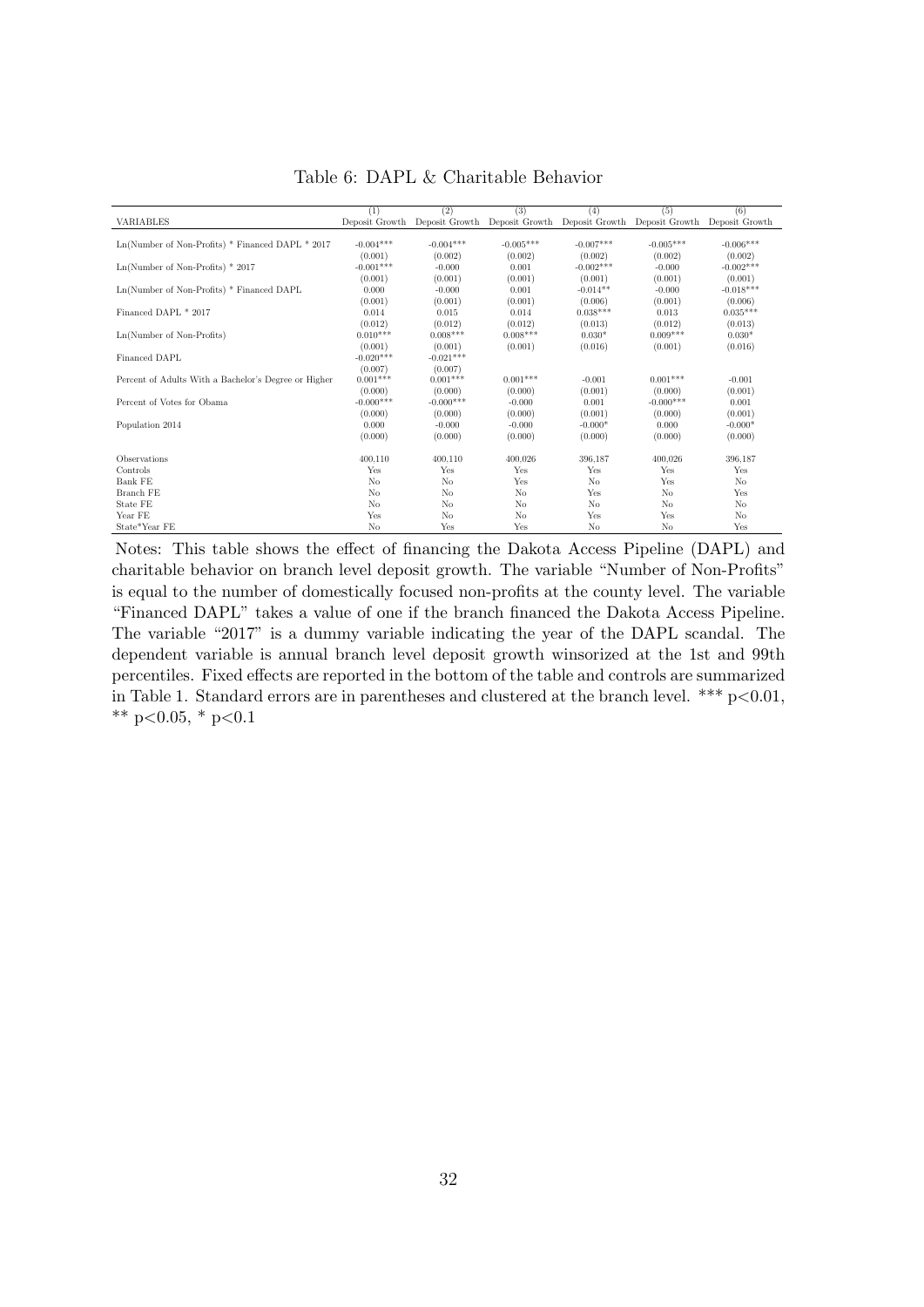<span id="page-33-0"></span>

|                                   | $\left( 1\right)$ | (2)                                          | $\left( 3\right)$ |
|-----------------------------------|-------------------|----------------------------------------------|-------------------|
| <b>VARIABLES</b>                  |                   | Deposit Growth Deposit Growth Deposit Growth |                   |
|                                   |                   |                                              |                   |
| Financed DAPL * 2017 * DAPL State | $-0.029**$        | $-0.026**$                                   | $-0.023*$         |
|                                   | (0.012)           | (0.012)                                      | (0.012)           |
| Financed DAPL * 2016 * DAPL State | $-0.041***$       | $-0.036***$                                  | $-0.033***$       |
|                                   | (0.012)           | (0.012)                                      | (0.012)           |
| Financed DAPL * 2017              | $-0.020***$       | $-0.016***$                                  | $-0.023***$       |
|                                   | (0.002)           | (0.003)                                      | (0.003)           |
| Financed DAPL * 2016              | 0.001             | 0.003                                        | $-0.004$          |
|                                   | (0.002)           | (0.002)                                      | (0.003)           |
| Finance DAPL * DAPL State         | 0.000             | $-0.001$                                     | 0.011             |
|                                   | (0.008)           | (0.008)                                      | (0.009)           |
| Financed DAPL                     | $-0.022***$       | $-0.022***$                                  |                   |
|                                   | (0.002)           | (0.002)                                      |                   |
| Observations                      | 416,594           | 416,594                                      | 416,513           |
| Controls                          | Yes               | Yes                                          | Yes               |
| Bank FE                           | N <sub>o</sub>    | N <sub>0</sub>                               | Yes               |
| State FE                          | Yes               | N <sub>o</sub>                               | No                |
| Year FE                           | Yes               | N <sub>o</sub>                               | N <sub>0</sub>    |
| State*Year FE                     | N <sub>o</sub>    | Yes                                          |                   |
|                                   |                   |                                              | Yes               |

Table 7: DAPL and Proximity: Full Sample Analysis

Notes: This table shows the effect of financing the Dakota Access Pipeline (DAPL) and proximity on branch level deposit growth. The variable "DAPL State" takes a value of one if the branch is located in one of the pipeline states. The variable "Financed DAPL" takes a value of one if the branch financed the Dakota Access Pipeline. The variable "2017" is a dummy variable indicating the year of the DAPL scandal. The dependent variable is annual branch level deposit growth winsorized at the 1st and 99th percentiles. Fixed effects are reported in the bottom of the table and controls are summarized in Table 1. Standard errors are in parentheses and clustered at the branch level. \*\*\*  $p<0.01$ , \*\*  $p<0.05$ , \*  $p<0.1$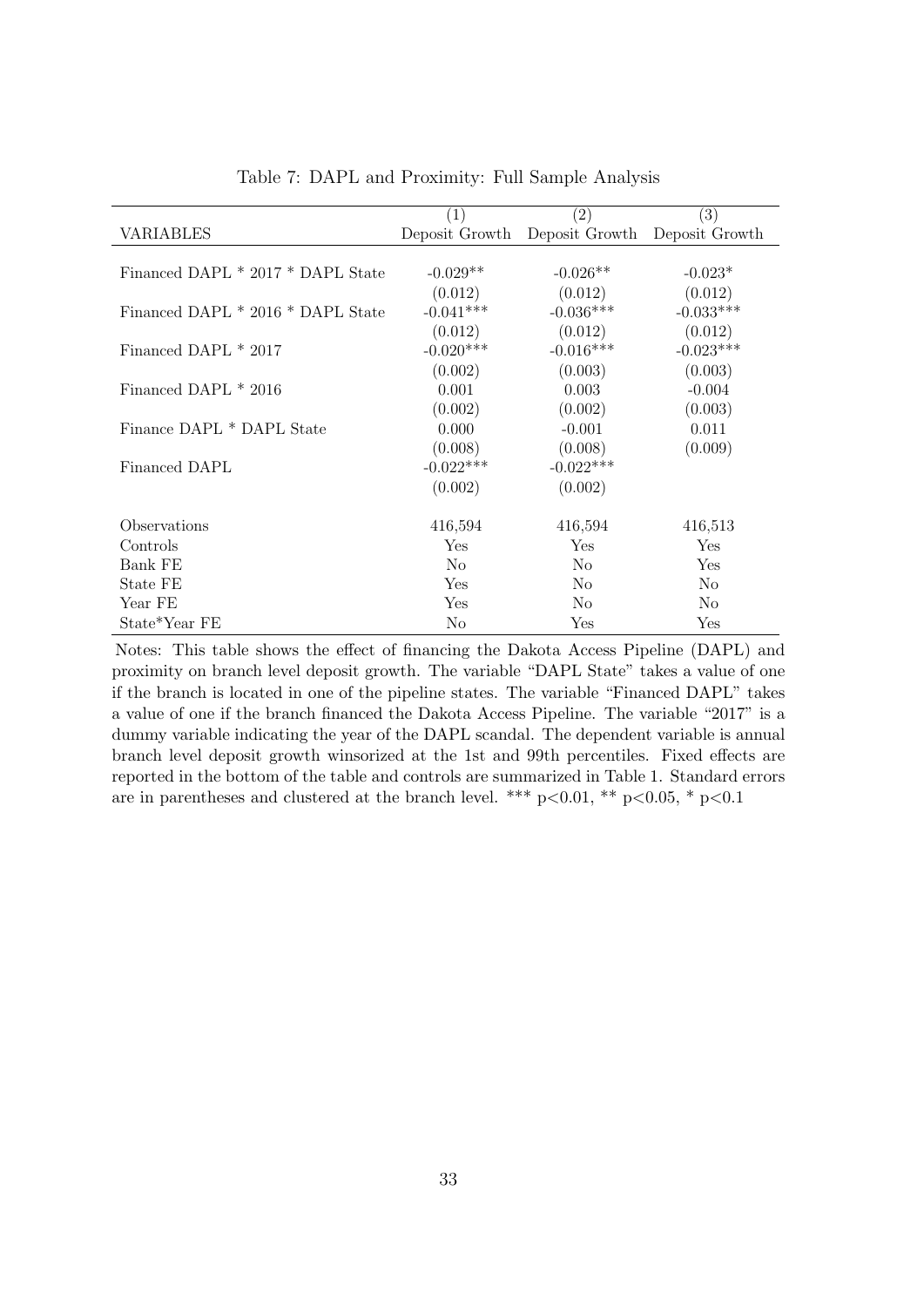<span id="page-34-0"></span>

|                                                | $\left(1\right)$ | (2)            | (3)                                          | (4)            | (5)            |
|------------------------------------------------|------------------|----------------|----------------------------------------------|----------------|----------------|
| <b>VARIABLES</b>                               | Deposit Growth   |                | Deposit Growth Deposit Growth Deposit Growth |                | Deposit Growth |
|                                                |                  |                |                                              |                |                |
| Savings Bank * 2017 * Proportion of DAPL Banks | $0.085**$        | $0.090**$      | $0.077*$                                     | $0.135***$     | $0.140**$      |
|                                                | (0.040)          | (0.041)        | (0.042)                                      | (0.051)        | (0.071)        |
| Savings Bank * 2017                            | $-0.005$         | $-0.003$       | $-0.003$                                     | $-0.012**$     |                |
|                                                | (0.005)          | (0.005)        | (0.005)                                      | (0.006)        |                |
| Savings Bank * Proportion of DAPL Banks        | $-0.027$         | $-0.027$       | $-0.001$                                     | $0.212***$     |                |
|                                                | (0.023)          | (0.023)        | (0.028)                                      | (0.052)        |                |
| Proportion of DAPL Banks * 2017                | $-0.045***$      | $-0.033***$    | $-0.021*$                                    |                |                |
|                                                | (0.008)          | (0.012)        | (0.013)                                      |                |                |
| Savings Bank                                   | $-0.013***$      | $-0.013***$    | $0.019**$                                    |                |                |
|                                                | (0.003)          | (0.003)        | (0.009)                                      |                |                |
| Proportion of DAPL Banks                       | $0.104***$       | $0.098***$     | $0.079***$                                   |                |                |
|                                                | (0.007)          | (0.007)        | (0.007)                                      |                |                |
| Observations                                   | 416,594          | 416,594        | 416,513                                      | 411,930        | 408,123        |
| Controls                                       | Yes              | Yes            | Yes                                          | Yes            | Yes            |
| Branch FE                                      | N <sub>o</sub>   | N <sub>o</sub> | N <sub>o</sub>                               | Yes            | No             |
| Bank FE                                        | N <sub>o</sub>   | N <sub>o</sub> | Yes                                          | N <sub>o</sub> | N <sub>o</sub> |
| State FE                                       | Yes              | No             | No                                           | No             | No             |
| Year FE                                        | Yes              | N <sub>o</sub> |                                              |                |                |
|                                                |                  |                | N <sub>o</sub>                               | No             | No             |
| State*Year FE                                  | No               | Yes            | Yes                                          | No             | No             |
| Year*County FE                                 | N <sub>o</sub>   | N <sub>o</sub> | N <sub>o</sub>                               | Yes            | Yes            |
| Bank*Year FE                                   | No               | No             | No                                           | No             | Yes            |

Table 8: DAPL & Savings Banks

Notes: This table shows the effect of the Dakota Access Pipeline (DAPL) on branch level deposit growth for savings banks. The variable "Savings Bank" takes a value of one if the branch is classified as a savings bank. The variable "Proportion of DAPL Banks" is equal to the percentage of DAPL financing branches at the county level. The variable "2017" is a dummy variable indicating the year of the DAPL scandal. The dependent variable is annual branch level deposit growth winsorized at the 1st and 99th percentiles. Fixed effects are reported in the bottom of the table and controls are summarized in Table 1. Standard errors are in parentheses and clustered at the branch level. \*\*\* p<0.01, \*\* p<0.05, \* p<0.1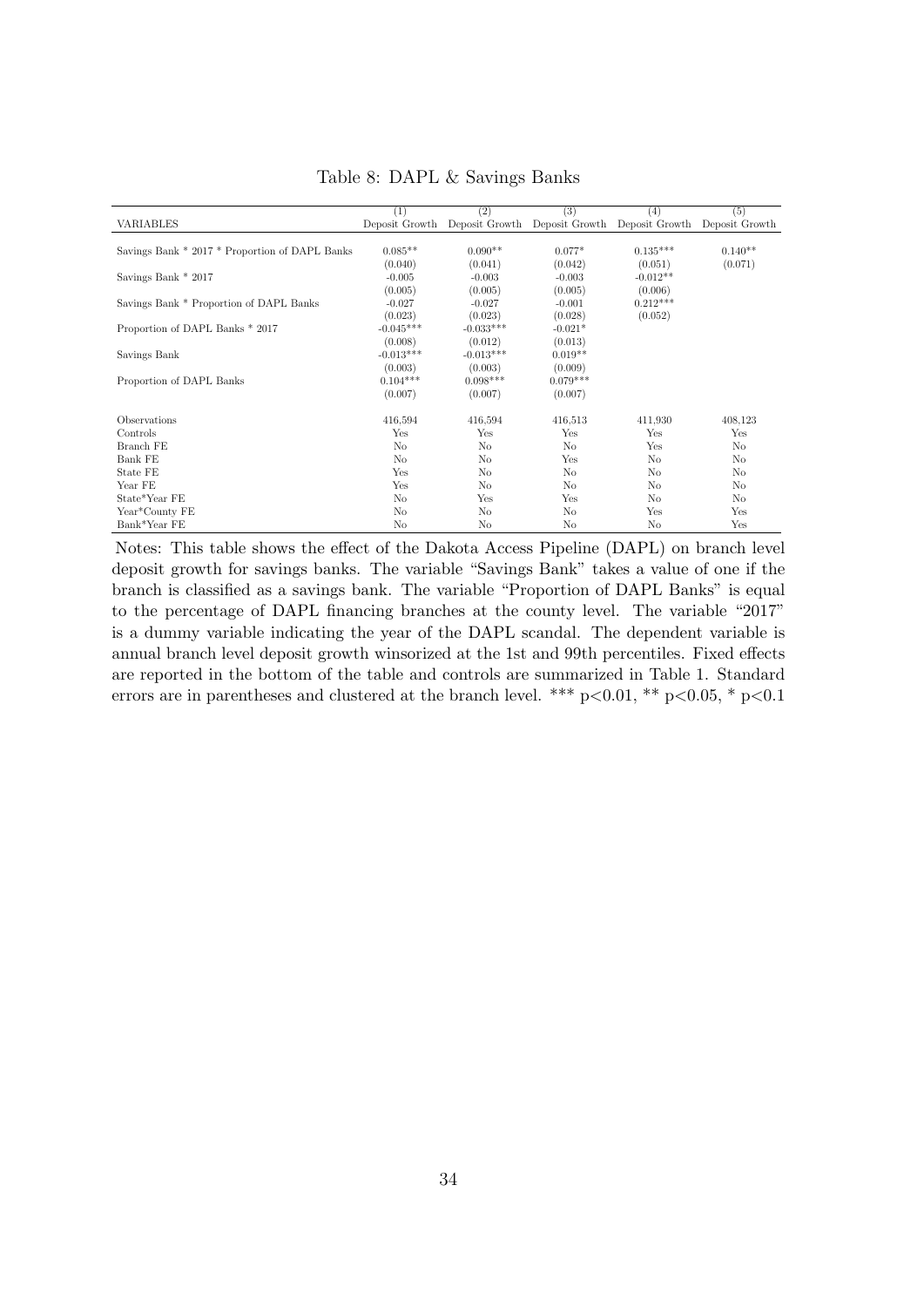<span id="page-35-0"></span>

|                        | $\left  \right $   | $\left( 2\right)$ | (3)                           | (4)                   |
|------------------------|--------------------|-------------------|-------------------------------|-----------------------|
| VARIABLES              | Deposit Growth     |                   | Deposit Growth Deposit Growth | Deposit Growth        |
|                        | With Credit Unions |                   |                               | Without Credit Unions |
| Financed DAPL $*$ 2017 | $-0.014***$        | $-0.013***$       | $-0.012***$                   | $-0.011***$           |
|                        | (0.003)            | (0.003)           | (0.003)                       | (0.003)               |
| Financed DAPL          | 0.002              | $-0.032$          | 0.000                         | $-0.035$              |
|                        | (0.043)            | (0.048)           | (0.043)                       | (0.048)               |
| Observations           | 443,145            | 442,521           | 412,562                       | 411,935               |
| Branch FE              | Yes                | Yes               | Yes                           | Yes                   |
| State*Year FE          | Yes                | N <sub>o</sub>    | Yes                           | N <sub>o</sub>        |
| $County*Year$ FE       | No                 | Yes               | No                            | Yes                   |

Table 9: DAPL Main Results and Credit Unions

Notes: This table shows the effect of financing the Dakota Access Pipeline (DAPL) on branch level deposit growth. The first two columns include credit unions in the sample and the last two columns exclude them. The variable "Financed DAPL" takes a value of one if the branch financed the Dakota Access Pipeline. The variable "2017" is a dummy variable indicating the year of the DAPL scandal. The dependent variable is annual branch level deposit growth winsorized at the 1st and 99th percentiles. Fixed effects are reported in the bottom of the table and controls are summarized in Table 1. Standard errors are in parentheses and clustered at the branch level. \*\*\*  $p<0.01$ , \*\*  $p<0.05$ , \*  $p<0.1$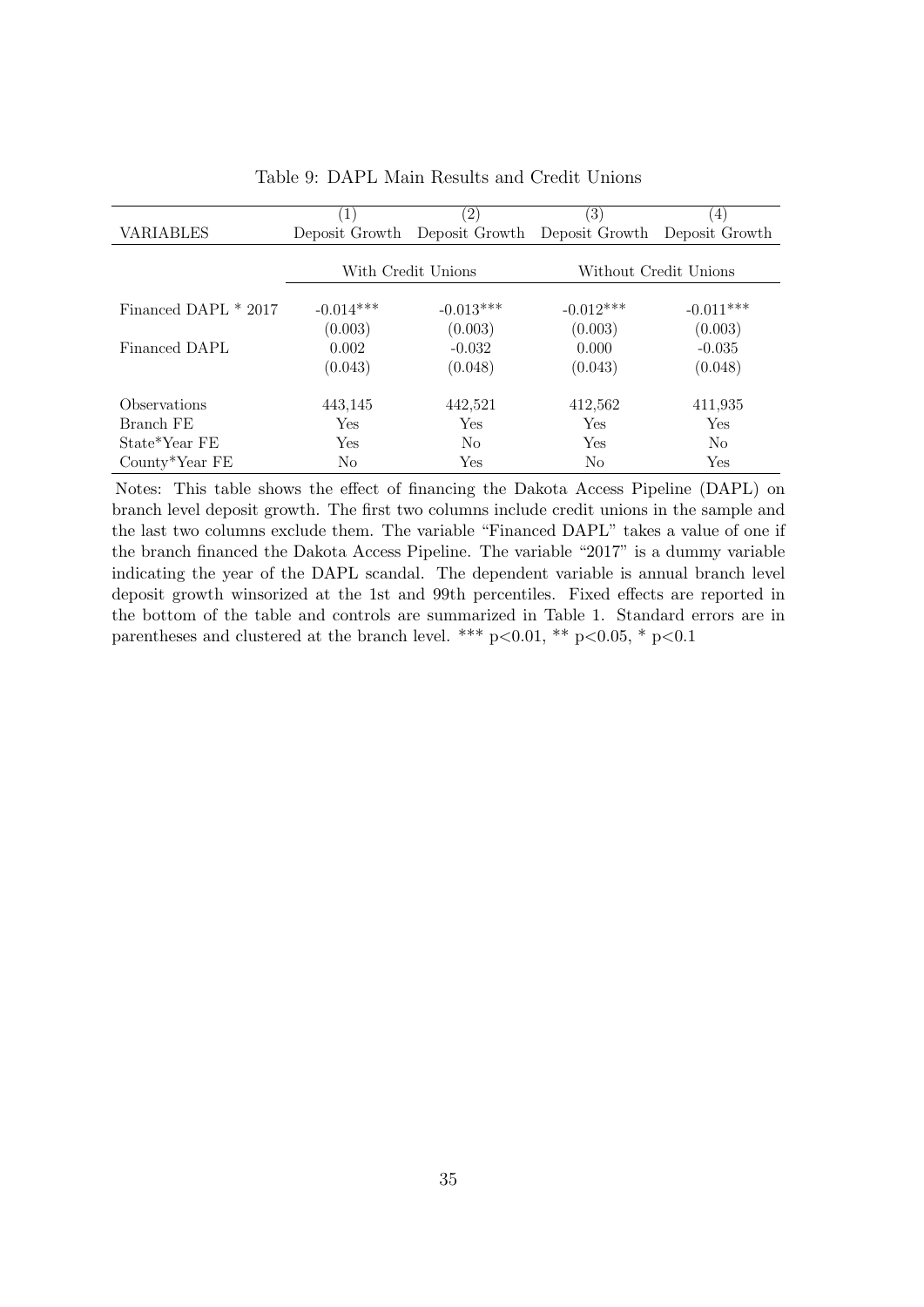<span id="page-36-0"></span>

|                      | $\left( 1\right)$ | $\left( 2\right)$             | $\left( 3\right)$ |
|----------------------|-------------------|-------------------------------|-------------------|
| <b>VARIABLES</b>     |                   | Deposit Growth Deposit Growth | Deposit Growth    |
|                      |                   |                               |                   |
| Financed DAPL * 2017 | $-0.010***$       | $-0.008***$                   | $-0.008***$       |
|                      | (0.002)           | (0.002)                       | (0.002)           |
| Financed DAPL        | $-0.002$          | $-0.002$                      |                   |
|                      | (0.002)           | (0.002)                       |                   |
|                      |                   |                               |                   |
| Observations         | 416,594           | 416,594                       | 416,513           |
| Controls             | Yes               | Yes                           | Yes               |
| Bank FE              | $\rm No$          | No                            | Yes               |
| State FE             | Yes               | N <sub>o</sub>                | $\rm No$          |
| Year FE              | Yes               | No                            | $\rm No$          |
| State*Year FE        | No                | Yes                           | Yes               |

Table 10: DAPL Main Results and Extended Treatment Group

Notes: This table shows the effect of financing the Dakota Access Pipeline (DAPL) on branch level deposit growth. The variable "Financed DAPL" takes a value of one if the branch provided project or corporate financing to the Dakota Access Pipeline. The variable "2017" is a dummy variable indicating the year of the DAPL scandal. The dependent variable is annual branch level deposit growth winsorized at the 1st and 99th percentiles. Fixed effects are reported in the bottom of the table and controls are summarized in Table 1. Standard errors are in parentheses and clustered at the branch level. \*\*\*  $p<0.01$ , \*\*  $p<0.05$ , \*  $p<0.1$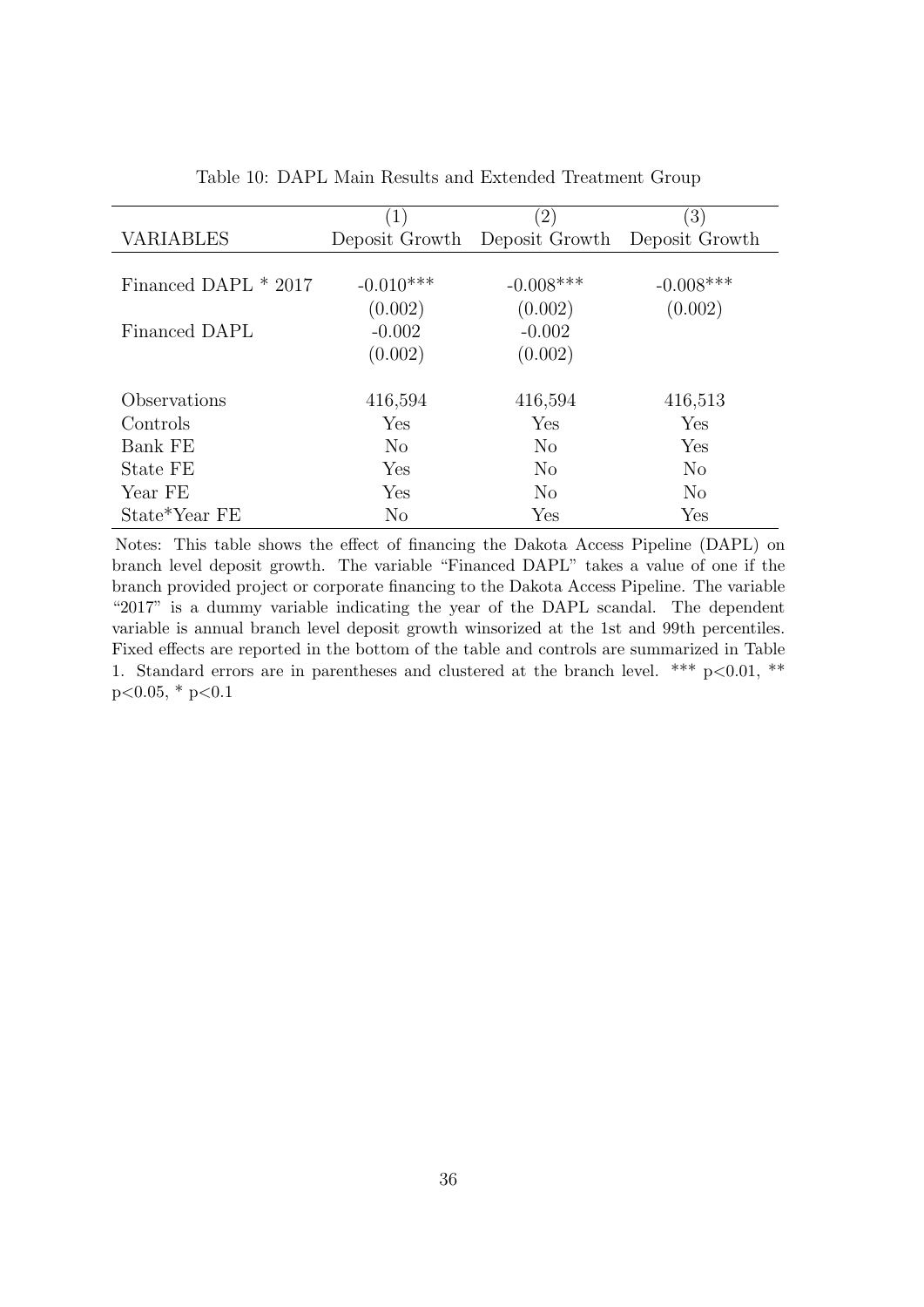# 6 Appendix

<span id="page-37-0"></span>

Figure A1: Quarterly Uninsured Deposit Growth

The graph includes uninsured deposit growth for banks who financed the DAPL and those who did not. The left red vertical line indicates the date at which banks were being targeted as a result of the DAPL scandal. The second vertical line indicates the date at which the 700,000 collective petition had come public. Uninsured deposit growth rates are winsorized at the 1% and 99% level.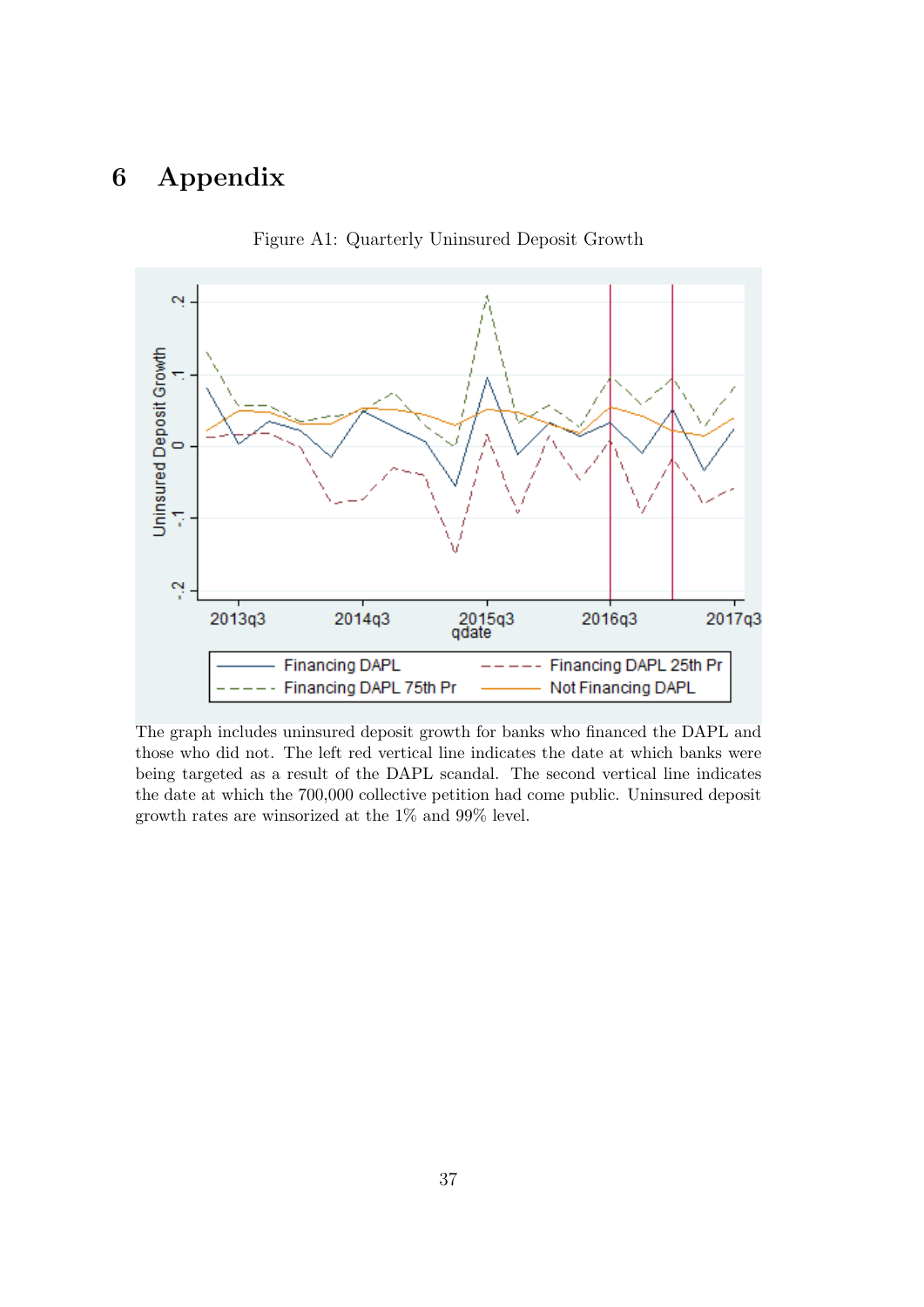<span id="page-38-0"></span>

Figure A2: Quarterly Deposit Growth

The graph includes deposit growth for banks who financed the DAPL and those who did not. Data for institutions that financed the DAPL include all institutions with \$1 billion or more in total deposits and institutions that are associated with the majority of FDIC branches (e.g. the analysis excludes all cases where for example a Wells Fargo entity had only one branch). The left red vertical line indicates the date at which banks were being targeted as a result of the DAPL scandal. The second vertical line indicates the date at which the 700,000 collective petition had come public. Deposit growth rates are winsorized at the 1% and 99% level.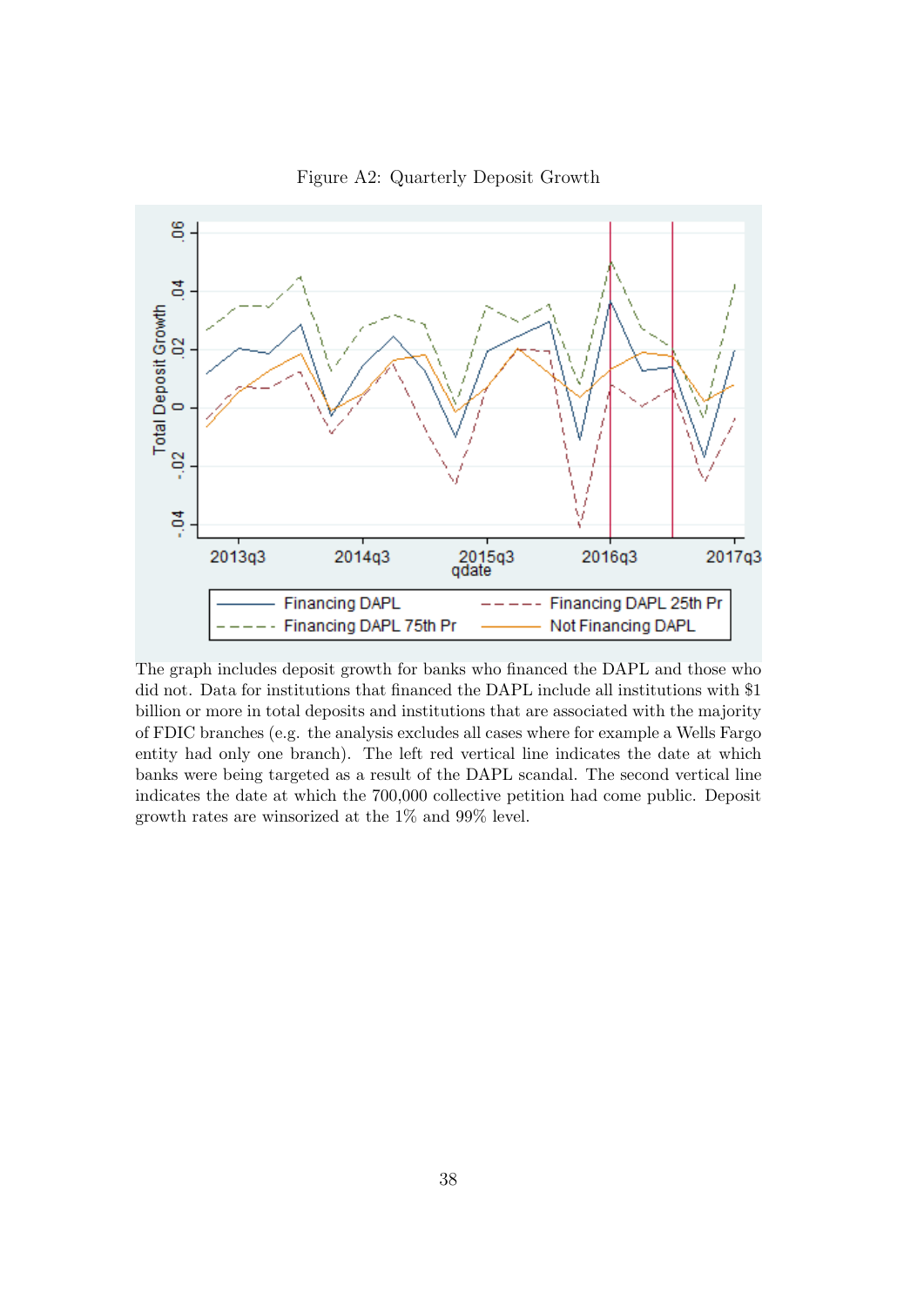<span id="page-39-0"></span>

Figure A3: Annual Deposit Growth

This graph shows the pre-treatment trends of the treated and control group. The graph includes the mean deposit growth for banks who financed the DAPL and those who did not finance the DAPL at the annual level. This graph is made using the main FDIC branch level dataset used in all main analyses of this paper.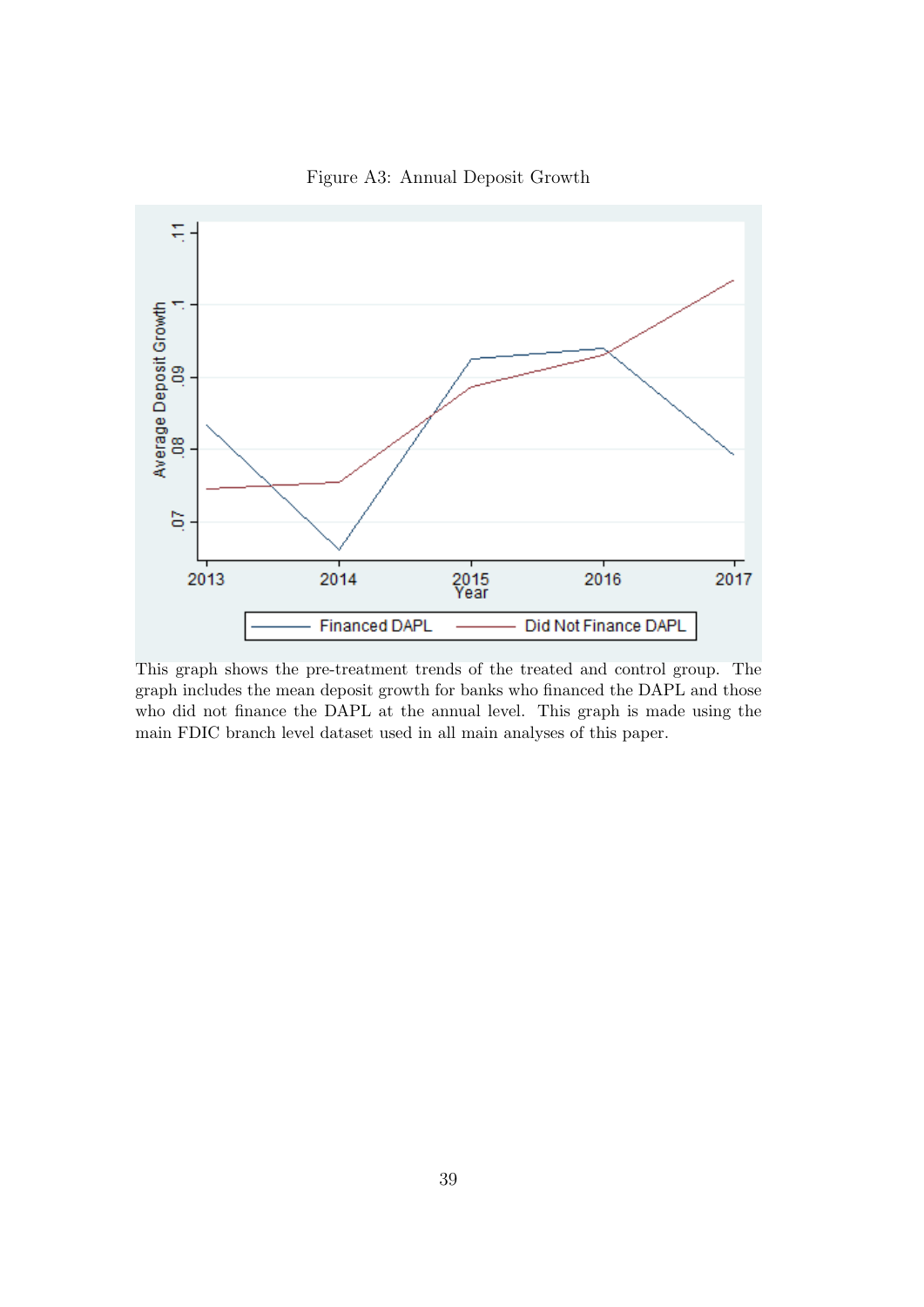<span id="page-40-0"></span>

Figure A4: Google Trends: "Donate to Standing Rock"

Notes: This figure shows the popularity of the search term "Donate to Standing Rock" across the US between  $4/4/2016$  and  $11/9/2017$ . The darker the color, the more popular the search querie in Google Search.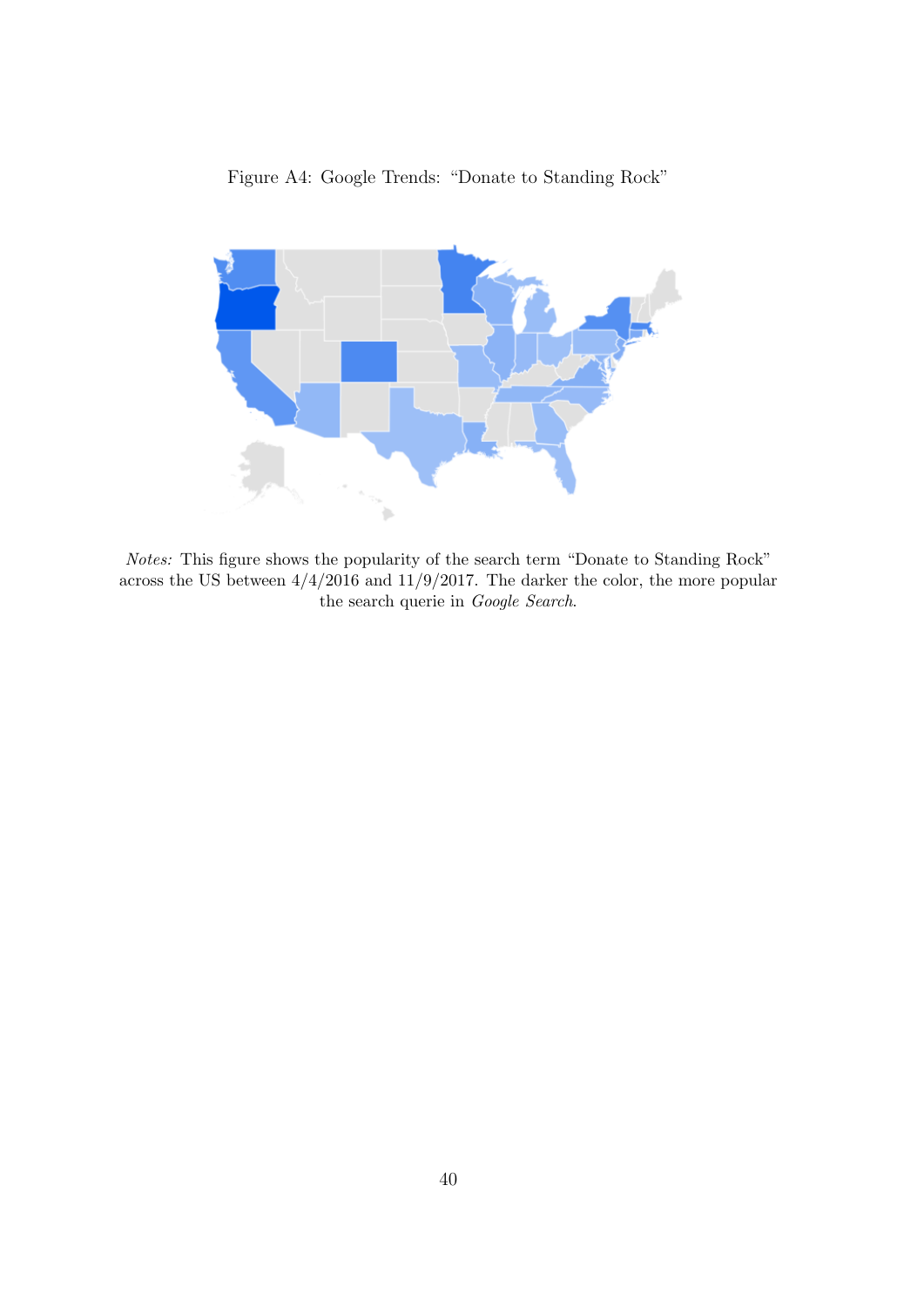<span id="page-41-0"></span>

|                      | (1)            | $\overline{(2)}$ | (3)                                          | $^{(4)}$       | $\overline{(5)}$ |
|----------------------|----------------|------------------|----------------------------------------------|----------------|------------------|
| <b>VARIABLES</b>     | Deposit Growth |                  | Deposit Growth Deposit Growth Deposit Growth |                | Deposit Growth   |
|                      |                |                  |                                              |                |                  |
| Financed DAPL * 2016 | $0.020***$     | $0.019***$       | $0.019***$                                   | $0.014***$     | $0.015***$       |
|                      | (0.003)        | (0.003)          | (0.003)                                      | (0.003)        | (0.003)          |
| Financed DAPL * 2015 | $0.023***$     | $0.017***$       | $0.022***$                                   | $0.015***$     | $0.014***$       |
|                      | (0.003)        | (0.003)          | (0.003)                                      | (0.003)        | (0.004)          |
| Financed DAPL * 2014 | $0.009***$     | $0.009***$       | $0.018***$                                   | $0.009**$      | $0.008**$        |
|                      | (0.003)        | (0.003)          | (0.003)                                      | (0.003)        | (0.004)          |
| Financed DAPL * 2013 | $0.026***$     | $0.025***$       | $0.036***$                                   | $0.023***$     | $0.022***$       |
|                      | (0.003)        | (0.003)          | (0.004)                                      | (0.004)        | (0.004)          |
| Financed DAPL        | $-0.041***$    | $-0.040***$      |                                              |                |                  |
|                      | (0.002)        | (0.002)          |                                              |                |                  |
| Observations         | 416,594        | 416,594          | 416,513                                      | 412,557        | 411,930          |
| Controls             | No             | Yes              | Yes                                          | Yes            | Yes              |
| <b>Branch FE</b>     | $\rm No$       | No               | $\rm No$                                     | Yes            | Yes              |
| Bank FE              | No             | $\rm No$         | Yes                                          | $\rm No$       | $\rm No$         |
| State FE             | Yes            | No               | $\rm No$                                     | No             | N <sub>o</sub>   |
| Year FE              | Yes            | No               | $\rm No$                                     | No             | No               |
| State*Year FE        | N <sub>o</sub> | No               | Yes                                          | Yes            | N <sub>o</sub>   |
| County*Year FE       | No             | N <sub>o</sub>   | No                                           | N <sub>o</sub> | Yes              |

Table A1: Treatment Group Times Year Interactions

Notes: This table shows the effect of financing the Dakota Access Pipeline (DAPL) on branch level deposit growth. The purpose of this test is to show that DAPL financing branches had on average, positive deposit growth rates before the year of the scandal (i.e. the base "Financed DAPL \* 2017"). The variable "Financed DAPL" takes a value of one if the branch financed the Dakota Access Pipeline. The dependent variable is annual branch level deposit growth winsorized at the 1st and 99th percentiles. Fixed effects are reported in the bottom of the table and controls are summarized in Table 1. Standard errors are in parentheses and clustered at the branch level. \*\*\*  $p<0.01$ , \*\*  $p<0.05$ , \*  $p<0.1$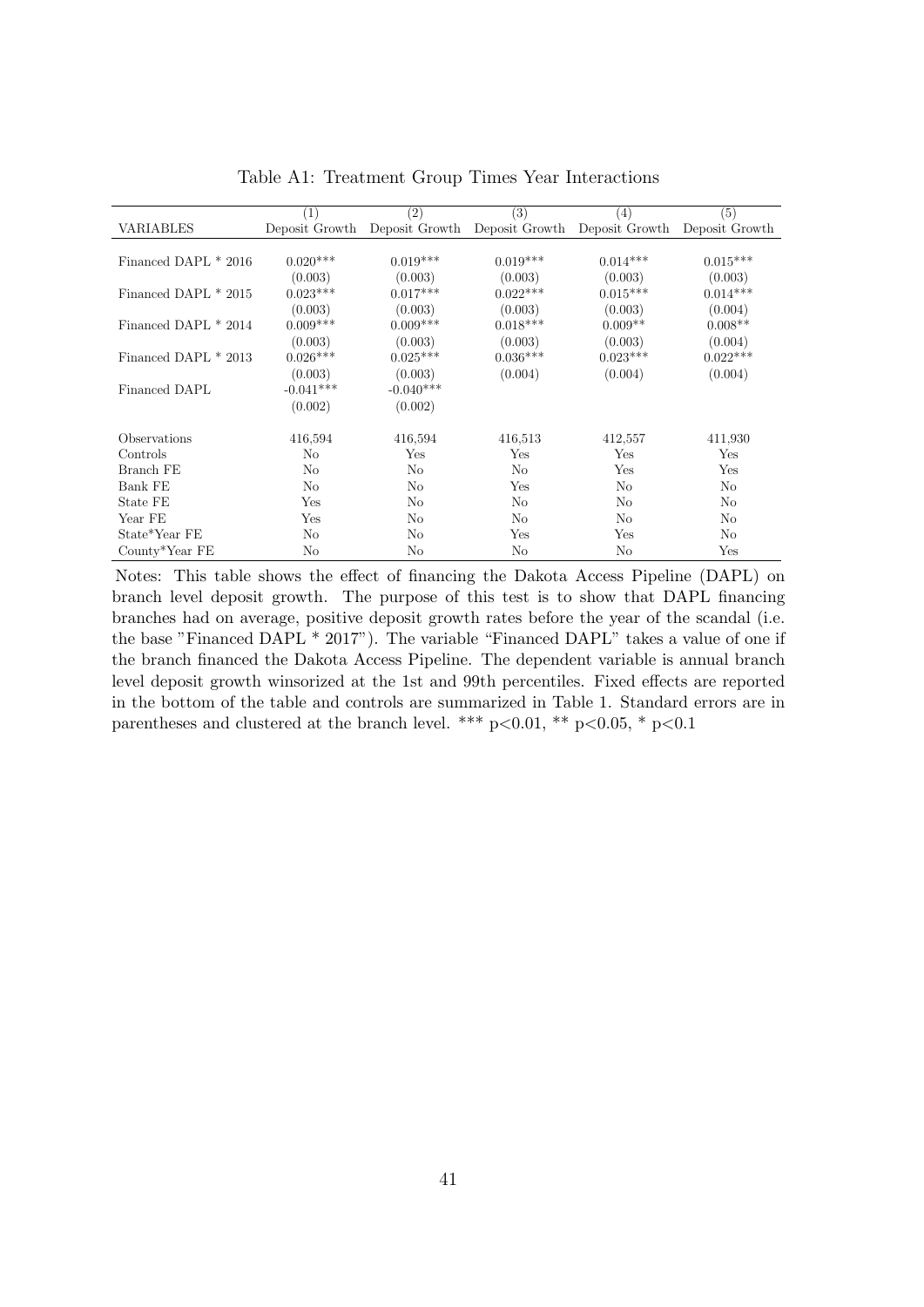<span id="page-42-0"></span>

|                                                      | (1)            | (2)         | (3)         | (4)                                                                                       | (5)            | (6)            |
|------------------------------------------------------|----------------|-------------|-------------|-------------------------------------------------------------------------------------------|----------------|----------------|
| VARIABLES                                            |                |             |             | Deposit Growth Deposit Growth Deposit Growth Deposit Growth Deposit Growth Deposit Growth |                |                |
|                                                      |                |             |             |                                                                                           |                |                |
| Happening 70 * Financed DAPL * 2017                  | $-0.004$       | $-0.017**$  | $-0.019***$ |                                                                                           |                |                |
|                                                      | (0.007)        | (0.007)     | (0.007)     |                                                                                           |                |                |
| Happening $70 * 2017$                                | $-0.008***$    | $-0.010***$ | $-0.012***$ |                                                                                           |                |                |
|                                                      | (0.003)        | (0.003)     | (0.004)     |                                                                                           |                |                |
| Happening 70 <sup>*</sup> Financed DAPL              | $0.013***$     | $-0.050$    | $-0.062$    |                                                                                           |                |                |
|                                                      | (0.004)        | (0.051)     | (0.051)     |                                                                                           |                |                |
| Financed DAPL * 2017                                 | $-0.023***$    | $-0.014***$ | $-0.012***$ |                                                                                           |                |                |
|                                                      | (0.003)        | (0.003)     | (0.003)     |                                                                                           |                |                |
| Happening 70                                         | $-0.002$       | 0.021       | 0.028       |                                                                                           |                |                |
|                                                      | (0.002)        | (0.042)     | (0.043)     |                                                                                           |                |                |
| Human 55 * Financed DAPL * 2017                      |                |             |             | $-0.001$                                                                                  | $-0.015**$     | $-0.016**$     |
|                                                      |                |             |             | (0.006)                                                                                   | (0.007)        | (0.007)        |
| Human 55 * 2017                                      |                |             |             | $-0.012***$                                                                               | $-0.016***$    | $-0.016***$    |
|                                                      |                |             |             | (0.003)                                                                                   | (0.003)        | (0.004)        |
| Human 55 * Financed DAPL                             |                |             |             | $0.004**$                                                                                 | $-0.045$       | $-0.054$       |
|                                                      |                |             |             | (0.002)                                                                                   | (0.043)        | (0.042)        |
| Financed DAPL * 2017                                 |                |             |             | $-0.024***$                                                                               | $-0.013***$    | $-0.012***$    |
|                                                      |                |             |             | (0.003)                                                                                   | (0.003)        | (0.003)        |
| Human 55                                             |                |             |             | $-0.000$                                                                                  | 0.007          | 0.011          |
|                                                      |                |             |             | (0.002)                                                                                   | (0.042)        | (0.043)        |
| Percent of Adults With a Bachelor's Degree or Higher | $0.002***$     | 0.001       | 0.000       | $0.002***$                                                                                | 0.001          | 0.000          |
|                                                      | (0.000)        | (0.001)     | (0.001)     | (0.000)                                                                                   | (0.001)        | (0.001)        |
| Percent of Votes for Obama                           | 0.000          | 0.002       | 0.002       | 0.000                                                                                     | $0.002*$       | 0.002          |
|                                                      | (0.000)        | (0.001)     | (0.001)     | (0.000)                                                                                   | (0.001)        | (0.001)        |
| Population 2014                                      | $0.000***$     | $-0.000$    | $-0.000$    | $0.000***$                                                                                | $-0.000$       | $-0.000$       |
|                                                      | (0.000)        | (0.000)     | (0.000)     | (0.000)                                                                                   | (0.000)        | (0.000)        |
|                                                      |                |             |             |                                                                                           |                |                |
| Observations                                         | 400.026        | 396,187     | 396,187     | 398,980                                                                                   | 395,158        | 395,158        |
| Controls                                             | Yes            | Yes         | Yes         | Yes                                                                                       | Yes            | Yes            |
| Bank FE                                              | Yes            | No          | No          | Yes                                                                                       | N <sub>o</sub> | N <sub>o</sub> |
| Branch FE                                            | No             | Yes         | Yes         | No                                                                                        | Yes            | Yes            |
| State FE                                             | N <sub>o</sub> | No          | No          | No                                                                                        | N <sub>o</sub> | N <sub>o</sub> |
| Year FE                                              | Yes            | Yes         | Yes         | Yes                                                                                       | Yes            | Yes            |
| State*Year FE                                        | No             | No          | Yes         | No                                                                                        | No             | Yes            |

Table A2: Climate Change Beliefs Using 2014 YPCC Values

Notes: This table shows the effect of financing the Dakota Access Pipeline (DAPL) and environmental awareness on branch level deposit growth. "Happening 70" is equal to 1 if at least 70% of the county thinks that global warming is happening in 2014. "Human 55" is equal to 1 if at least 55% of the county thinks global warming is caused mostly by human activities in 2014. The variable "Financed DAPL" takes a value of one if the branch financed the Dakota Access Pipeline. The variable "2017" is a dummy variable indicating the year of the DAPL scandal. The dependent variable is annual branch level deposit growth winsorized at the 1st and 99th percentiles. Fixed effects are reported in the bottom of the table and controls are summarized in Table 1. Standard errors are in parentheses and clustered at the branch level. \*\*\*  $p<0.01$ , \*\*  $p<0.05$ , \*  $p<0.1$ .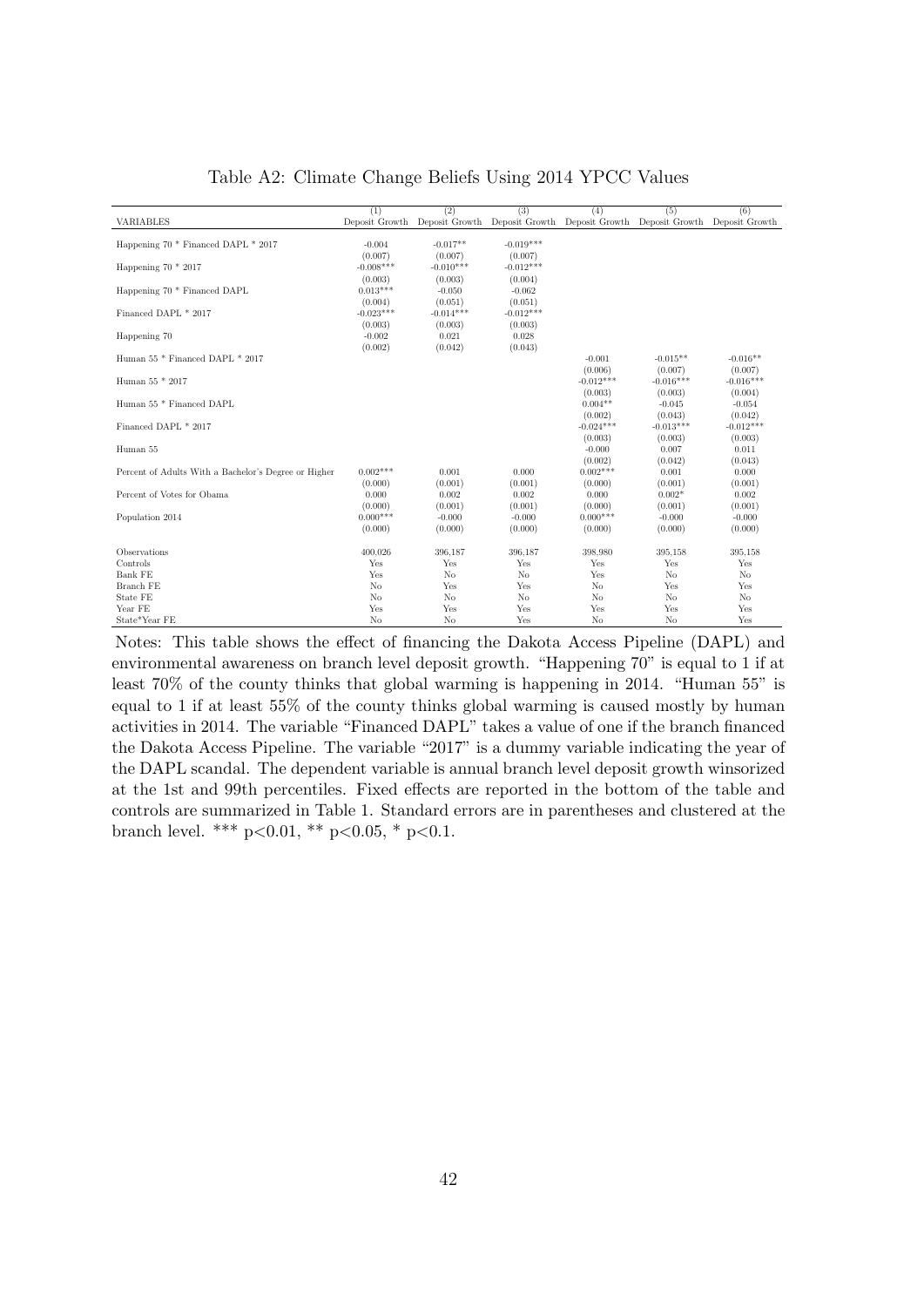<span id="page-43-0"></span>

|                                                                                | (1)                               | (2)                            | (3)                               | (4)                               | (5)                                                                                       | (6)                               |
|--------------------------------------------------------------------------------|-----------------------------------|--------------------------------|-----------------------------------|-----------------------------------|-------------------------------------------------------------------------------------------|-----------------------------------|
| VARIABLES                                                                      |                                   |                                |                                   |                                   | Deposit Growth Deposit Growth Deposit Growth Deposit Growth Deposit Growth Deposit Growth |                                   |
|                                                                                |                                   |                                |                                   |                                   |                                                                                           |                                   |
| $Ln(Standarding Rock Indian Reservation)$ <sup>*</sup><br>Financed DAPL * 2017 | $-0.026***$                       | $-0.033***$                    | $-0.025***$                       |                                   |                                                                                           |                                   |
|                                                                                | (0.005)                           | (0.006)                        | (0.005)                           |                                   |                                                                                           |                                   |
| $Ln(Standarding Rock Indian Reservation)$ <sup>*</sup><br>2017                 | $-0.000$                          | 0.001                          | $-0.002$                          |                                   |                                                                                           |                                   |
|                                                                                | (0.002)                           | (0.002)                        | (0.002)                           |                                   |                                                                                           |                                   |
| $Ln(Standarding Rock Indian Reservation)$ <sup>*</sup><br>Financed DAPL        | $0.023***$                        | $-0.057**$                     | $0.025***$                        |                                   |                                                                                           |                                   |
| Ln(Standing Rock Indian Reservation)                                           | (0.003)<br>$-0.013***$<br>(0.001) | (0.023)<br>0.089<br>(0.064)    | (0.003)<br>$-0.014***$<br>(0.002) |                                   |                                                                                           |                                   |
| $Ln(Dakota Access Pipeline) * Finance$<br>DAPL * 2017                          |                                   |                                |                                   | $-0.034***$                       | $-0.039***$                                                                               | $-0.033***$                       |
| $Ln(Dakota Access Pipeline) * 2017$                                            |                                   |                                |                                   | (0.006)<br>$-0.007***$<br>(0.002) | (0.006)<br>$-0.006**$<br>(0.002)                                                          | (0.006)<br>$-0.009***$<br>(0.002) |
| $Ln(Dakota Access Pipeline) * Finance$<br><b>DAPL</b>                          |                                   |                                |                                   | $0.021***$                        | $-0.062**$                                                                                | $0.028***$                        |
| Ln(Dakota Access Pipeline)                                                     |                                   |                                |                                   | (0.003)<br>$-0.009***$<br>(0.002) | (0.025)<br>$0.140**$<br>(0.059)                                                           | (0.004)<br>$-0.017***$<br>(0.003) |
| Financed DAPL * 2017                                                           | $0.040***$<br>(0.012)             | $0.061***$<br>(0.014)          | $0.034***$<br>(0.013)             | $0.044***$<br>(0.011)             | $0.058***$<br>(0.013)                                                                     | $0.039***$<br>(0.011)             |
| Financed DAPL                                                                  | $-0.072***$<br>(0.007)            |                                |                                   | $-0.059***$<br>(0.006)            |                                                                                           |                                   |
| Percent of adults with a bachelor's<br>degree or higher, 2012-2016             | $0.002***$                        | 0.001                          | $0.002***$                        | $0.002***$                        | 0.001                                                                                     | $0.002***$                        |
| Percent of Votes for Obama                                                     | (0.000)<br>$-0.000$ ***           | (0.001)<br>0.002               | (0.000)<br>0.000                  | (0.000)<br>$-0.000***$            | (0.001)<br>0.002                                                                          | (0.000)<br>0.000                  |
| Population 2014                                                                | (0.000)<br>$0.000***$<br>(0.000)  | (0.001)<br>$-0.000$<br>(0.000) | (0.000)<br>$0.000***$<br>(0.000)  | (0.000)<br>$0.000***$<br>(0.000)  | (0.001)<br>$-0.000$<br>(0.000)                                                            | (0.000)<br>$0.000***$<br>(0.000)  |
| Observations                                                                   | 400,110                           | 396,187                        | 400,026                           | 400,110                           | 396,187                                                                                   | 400,026                           |
| Controls                                                                       | Yes                               | Yes                            | Yes                               | Yes                               | Yes                                                                                       | Yes                               |
| Bank FE                                                                        | N <sub>o</sub>                    | N <sub>o</sub>                 | Yes                               | N <sub>o</sub>                    | N <sub>o</sub>                                                                            | Yes                               |
| Branch FE                                                                      | No                                | Yes                            | No                                | No                                | Yes                                                                                       | No                                |
| State FE                                                                       | N <sub>o</sub>                    | N <sub>o</sub>                 | N <sub>o</sub>                    | No                                | N <sub>o</sub>                                                                            | No                                |
| Year FE                                                                        | Yes                               | Yes                            | Yes                               | Yes                               | Yes                                                                                       | Yes                               |

Table A3: Alternative Google Trends Search Queries

Notes: This table shows the effect of financing the Dakota Access Pipeline (DAPL) and public opinion on branch level deposit growth. "Standing Rock Indian Reservation" and "Dakota Access Pipeline" is equal to the search intensity of the Google search term using Google Trends. The variable "Financed DAPL" takes a value of one if the branch financed the Dakota Access Pipeline. The variable "2017" is a dummy variable indicating the year of the DAPL scandal. The dependent variable is annual branch level deposit growth winsorized at the 1st and 99th percentiles. Fixed effects are reported in the bottom of the table and controls are summarized in Table 1. Standard errors are in parentheses and clustered at the branch level. \*\*\*  $p<0.01$ , \*\*  $p<0.05$ , \*  $p<0.1$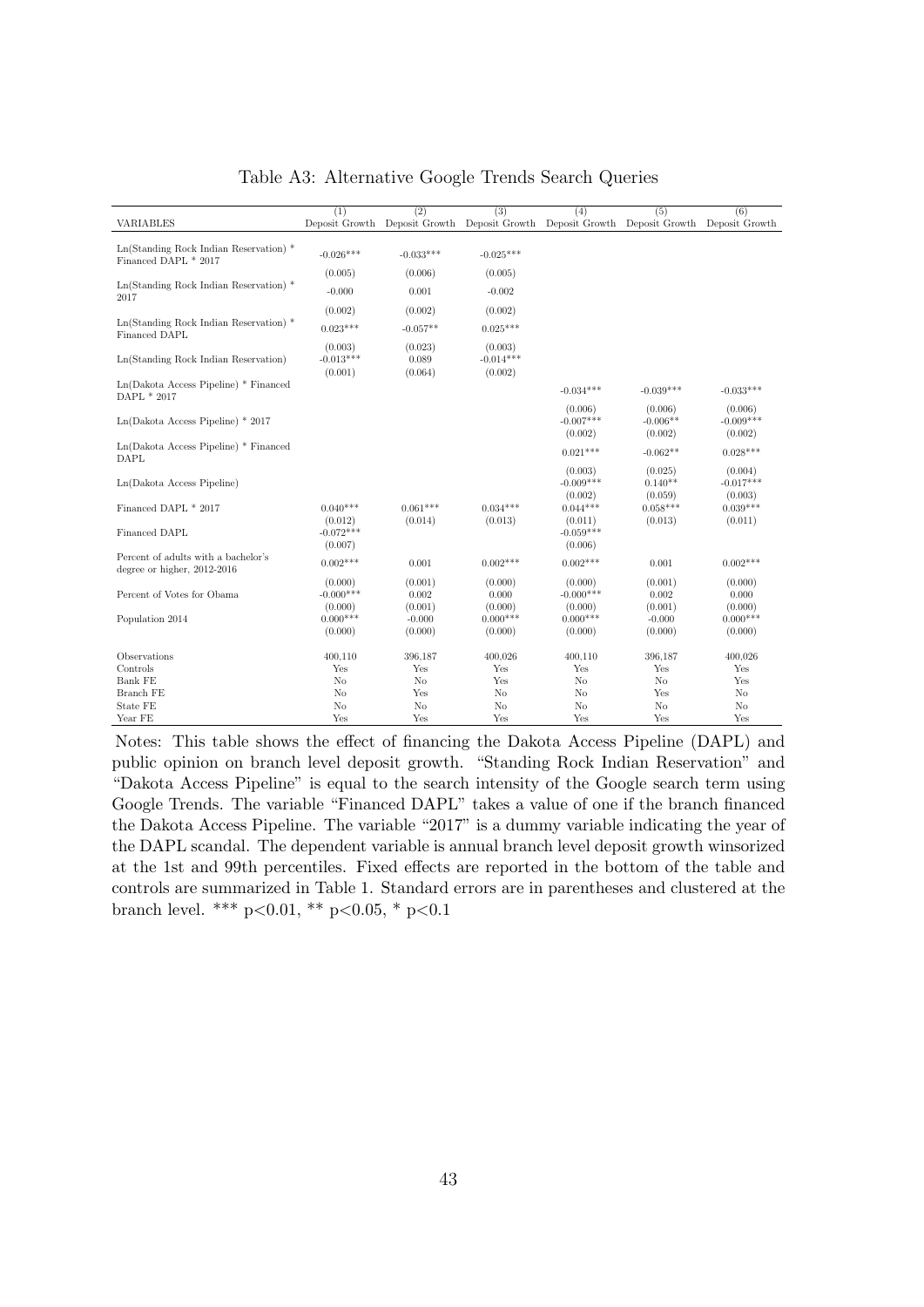<span id="page-44-0"></span>

|                                                        | (1)         | $\overline{(2)}$ | $\overline{(3)}$                             | (4)            |
|--------------------------------------------------------|-------------|------------------|----------------------------------------------|----------------|
| <b>VARIABLES</b>                                       |             |                  | Deposit Growth Deposit Growth Deposit Growth | Deposit Growth |
|                                                        |             |                  |                                              |                |
| $Ln(Donate to Standing Rock) * Finance$                | $-0.006***$ |                  |                                              |                |
| DAPL * 2017                                            |             |                  |                                              |                |
| $Ln(Donate to Standing Rock) * Finance$                | (0.002)     |                  |                                              |                |
| DAPL * 2017                                            |             | $-0.017***$      |                                              |                |
|                                                        |             | (0.006)          |                                              |                |
| $Ln(Standarding Rock Indian Reservation)$ <sup>*</sup> |             |                  |                                              |                |
| Financed DAPL * 2017                                   |             |                  | $-0.020**$                                   |                |
|                                                        |             |                  | (0.008)                                      |                |
| Ln(Dakota Access Pipeline) * Financed                  |             |                  |                                              | $-0.020**$     |
| DAPL * 2017                                            |             |                  |                                              | (0.009)        |
| Percent of adults with a bachelor's                    |             |                  |                                              |                |
| degree or higher, $2012-2016$                          | $-0.000$    | $-0.000$         | $-0.000$                                     | $-0.000$       |
|                                                        | (0.001)     | (0.001)          | (0.001)                                      | (0.001)        |
| Percent of votes for Obama                             | 0.001       | 0.001            | 0.001                                        | 0.001          |
|                                                        | (0.001)     | (0.001)          | (0.001)                                      | (0.001)        |
| Population 2014                                        | $-0.000$    | $-0.000$         | $-0.000$                                     | $-0.000$       |
|                                                        | (0.000)     | (0.000)          | (0.000)                                      | (0.000)        |
| Observations                                           | 388,573     | 310,511          | 388,573                                      | 388,573        |
| Controls                                               | Yes         | Yes              | Yes                                          | Yes            |
| Branch FE                                              | Yes         | Yes              | Yes                                          | Yes            |
| State*Year FE                                          | Yes         | Yes              | Yes                                          | Yes            |
| Bank*Year FE                                           | Yes         | Yes              | Yes                                          | Yes            |

### Table A4: Google Trends Search Queries with Additional Fixed Effects

Notes: This table shows the effect of financing the Dakota Access Pipeline (DAPL) and public opinion on branch level deposit growth. The variables are equal to the search intensity of the Google search term using Google Trends. The variable "Financed DAPL" takes a value of one if the branch financed the Dakota Access Pipeline. The variable "2017" is a dummy variable indicating the year of the DAPL scandal. The dependent variable is annual branch level deposit growth winsorized at the 1st and 99th percentiles. Fixed effects are reported in the bottom of the table and controls are summarized in Table 1. Standard errors are in parentheses and clustered at the branch level. \*\*\* p<0.01, \*\* p<0.05, \* p<0.1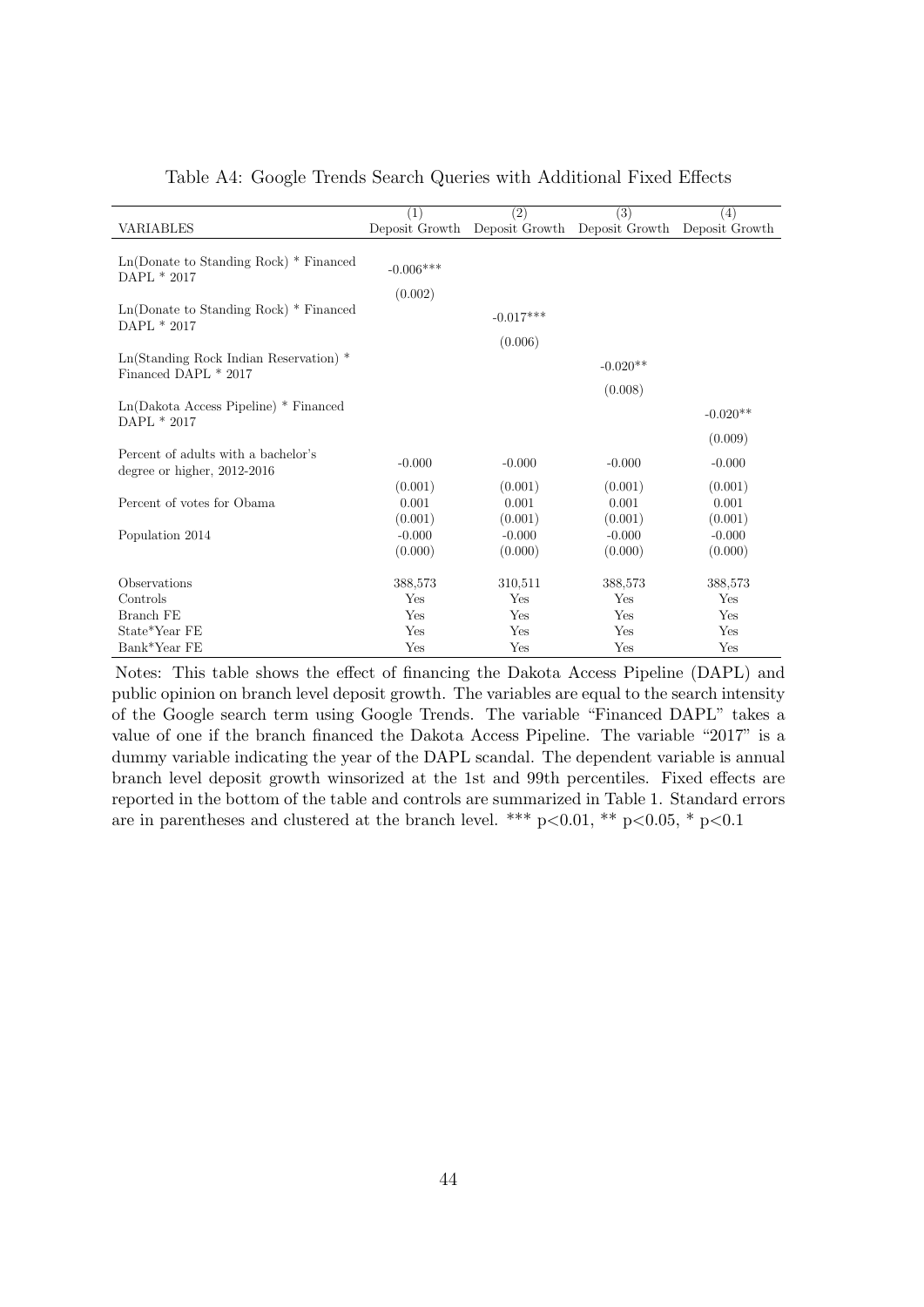<span id="page-45-0"></span>

|                      | $\left(1\right)$ | $\left( 2\right)$ | (3)                                          | $\left(4\right)$ | (5)            |
|----------------------|------------------|-------------------|----------------------------------------------|------------------|----------------|
| <b>VARIABLES</b>     | Deposit Growth   |                   | Deposit Growth Deposit Growth Deposit Growth |                  | Deposit Growth |
|                      |                  |                   |                                              |                  |                |
| Financed DAPL * 2017 | $-0.024***$      | $-0.023***$       | $-0.031***$                                  | $-0.022***$      | $-0.021***$    |
|                      | (0.004)          | (0.004)           | (0.004)                                      | (0.004)          | (0.005)        |
| Financed DAPL        | $-0.006**$       | $-0.006**$        |                                              |                  |                |
|                      | (0.002)          | (0.002)           |                                              |                  |                |
|                      |                  |                   |                                              |                  |                |
| Observations         | 387,056          | 387,056           | 386,975                                      | 383,094          | 382,411        |
| Controls             | Yes              | Yes               | Yes                                          | Yes              | Yes            |
| Branch FE            | N <sub>o</sub>   | No                | No                                           | Yes              | Yes            |
| Bank FE              | No               | No                | Yes                                          | No               | No             |
| State FE             | Yes              | No                | No                                           | No               | N <sub>o</sub> |
| Year FE              | Yes              | No                | No                                           | No               | No             |
| State*Year FE        | No               | Yes               | Yes                                          | Yes              | No.            |
| County*Year FE       | No               | No                | No                                           | No               | Yes            |
|                      |                  |                   |                                              |                  |                |

Table A5: DAPL & No Wells Fargo

Notes: This table shows the effect of financing the Dakota Access Pipeline (DAPL) on branch level deposit growth without including Wells Fargo branches in the sample. The variable "Financed DAPL" takes a value of one if the branch financed the Dakota Access Pipeline. The variable "2017" is a dummy variable indicating the year of the DAPL scandal. The dependent variable is annual branch level deposit growth winsorized at the 1st and 99th percentiles. Fixed effects are reported in the bottom of the table and controls are summarized in Table 1. Standard errors are in parentheses and clustered at the branch level. \*\*\* p<0.01, \*\* p<0.05, \* p<0.1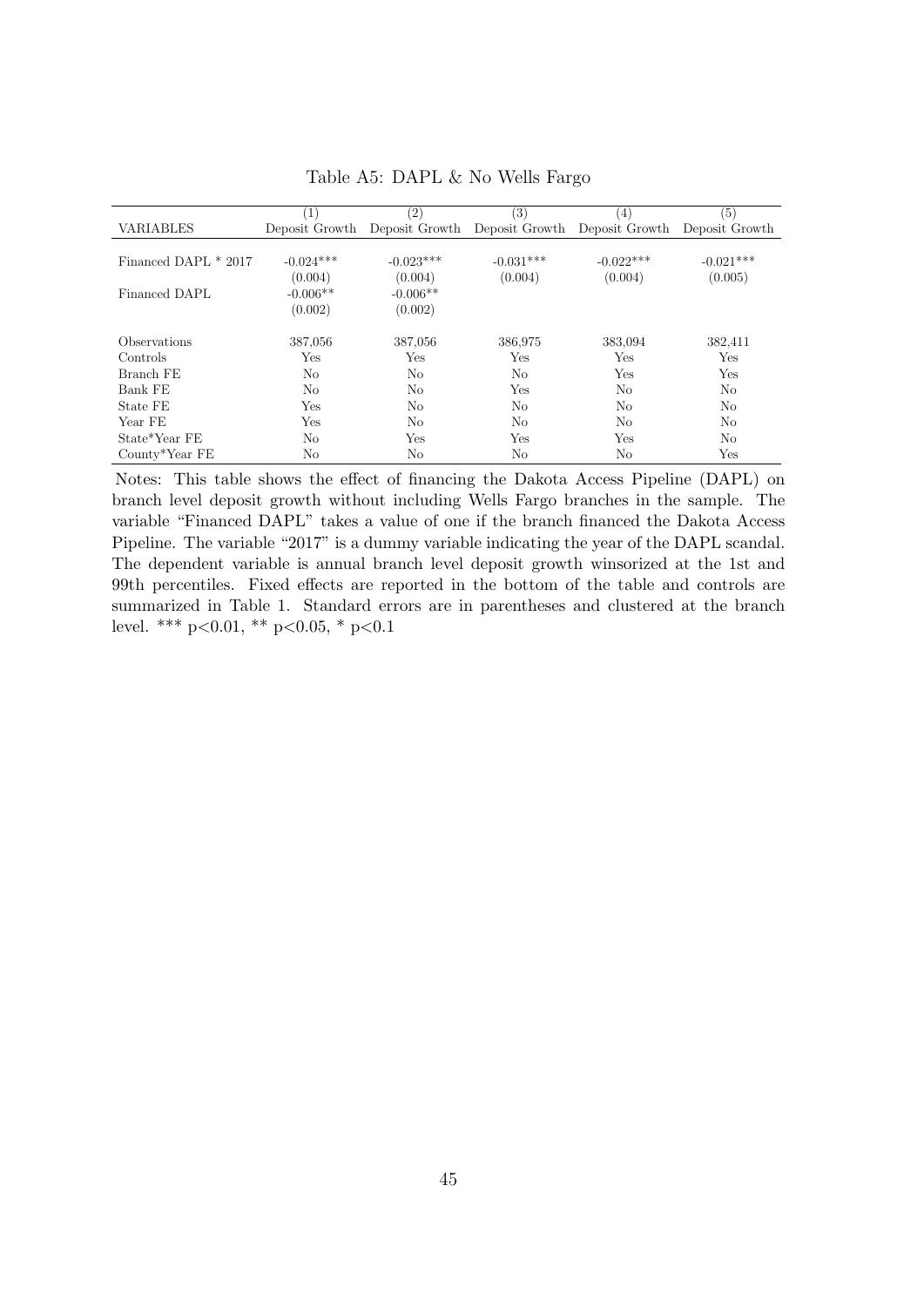|                                                | (1)            | (2)                | (3)                           | (4)                   |
|------------------------------------------------|----------------|--------------------|-------------------------------|-----------------------|
| <b>VARIABLES</b>                               | Deposit Growth |                    | Deposit Growth Deposit Growth | Deposit Growth        |
|                                                |                |                    |                               |                       |
|                                                |                | With Credit Unions |                               | Without Credit Unions |
| Savings Bank * 2017 * Proportion of DAPL Banks | $0.111***$     | $0.124***$         | $0.122**$                     | $0.147***$            |
|                                                | (0.022)        | (0.024)            | (0.048)                       | (0.052)               |
| Savings Bank * 2017                            | $-0.008***$    | $-0.003$           | $-0.003$                      | $-0.010*$             |
|                                                | (0.003)        | (0.003)            | (0.005)                       | (0.006)               |
| Savings Bank * Proportion of DAPL Banks        | 0.018          | $0.222***$         | 0.018                         | $0.260***$            |
|                                                | (0.031)        | (0.068)            | (0.033)                       | (0.078)               |
|                                                |                |                    |                               |                       |
| <i><b>Observations</b></i>                     | 446,483        | 442,521            | 415,896                       | 411,935               |
| Controls                                       | Yes            | Yes                | Yes                           | Yes                   |
| Branch FE                                      | N <sub>o</sub> | Yes                | No                            | Yes                   |
| Bank FE                                        | Yes            | N <sub>o</sub>     | Yes                           | N <sub>o</sub>        |
| Year*County FE                                 | Yes            | Yes                | Yes                           | Yes                   |

<span id="page-46-0"></span>Table A6: DAPL, Savings Banks & Credit Unions - Full Sample Analysis

Notes: This table shows the effect of the Dakota Access Pipeline (DAPL) on branch level deposit growth for savings banks and credit unions. The variable "Savings Bank" takes a value of one if the branch is classified as a savings bank or a credit union. The variable "Proportion of DAPL Banks" is equal to the percentage of DAPL financing branches at the county level. The variable "2017" is a dummy variable indicating the year of the DAPL scandal. The dependent variable is annual branch level deposit growth winsorized at the 1st and 99th percentiles. Fixed effects are reported in the bottom of the table and controls are summarized in Table 1. Standard errors are in parentheses and clustered at the branch level. \*\*\*  $p<0.01$ , \*\*  $p<0.05$ , \*  $p<0.1$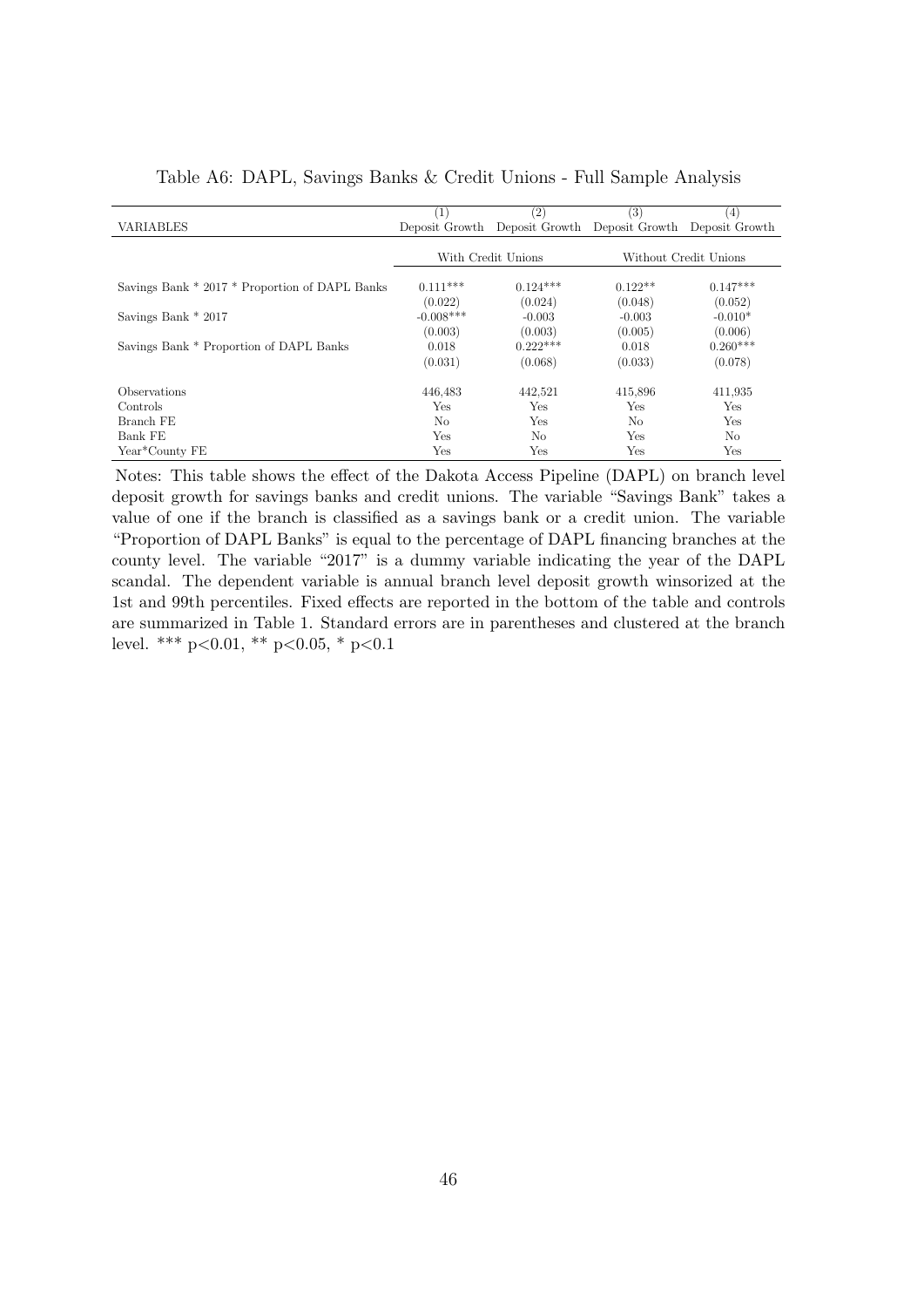|                                   | (1)         | $\left( 2\right)$                                           | (3)         | $\left( 4\right)$ |
|-----------------------------------|-------------|-------------------------------------------------------------|-------------|-------------------|
| VARIABLES                         |             | Deposit Growth Deposit Growth Deposit Growth Deposit Growth |             |                   |
|                                   |             |                                                             |             |                   |
| Financed DAPL * 2017 * DAPL State | $-0.027***$ | $-0.032***$                                                 | $-0.030***$ | $-0.041***$       |
|                                   | (0.007)     | (0.007)                                                     | (0.007)     | (0.009)           |
| Financed DAPL * 2016 * DAPL State | $-0.030***$ | $-0.031***$                                                 | $-0.027***$ | $-0.035***$       |
|                                   | (0.007)     | (0.007)                                                     | (0.007)     | (0.009)           |
| Financed DAPL * 2017              | $-0.013***$ | $-0.011***$                                                 | $-0.015***$ | $-0.001$          |
|                                   | (0.002)     | (0.002)                                                     | (0.003)     | (0.003)           |
| Financed DAPL * 2016              | $-0.013***$ | $-0.015***$                                                 | $-0.017***$ | $-0.013***$       |
|                                   | (0.002)     | (0.002)                                                     | (0.002)     | (0.003)           |
| Finance DAPL * DAPL State         | $0.034***$  | $0.036***$                                                  | $0.013**$   | $-0.019$          |
|                                   | (0.005)     | (0.005)                                                     | (0.006)     | (0.016)           |
| Financed DAPL                     | $-0.001$    | $-0.001$                                                    |             |                   |
|                                   | (0.002)     | (0.002)                                                     |             |                   |
| Observations                      | 416,594     | 416,594                                                     | 416,513     | 411,930           |
| Controls                          | Yes         | Yes                                                         | Yes         | Yes               |
| Branch FE                         | No          | N <sub>o</sub>                                              | No          | Yes               |
|                                   |             |                                                             |             |                   |
| Bank FE                           | No          | No                                                          | Yes         | No                |
| State FE                          | Yes         | No                                                          | No          | No                |
| Year FE                           | Yes         | No                                                          | No          | No                |
| State*Year FE                     | No          | Yes                                                         | Yes         | No                |
| County*Year FE                    | No          | No                                                          | No          | Yes               |

<span id="page-47-0"></span>Table A7: DAPL States Full Sample Analysis and Extended Treatment Group

Notes: This table shows the effect of financing the Dakota Access Pipeline (DAPL) and proximity on branch level deposit growth. The variable "DAPL State" takes a value of one if the branch is located in one of the pipeline states. The variable "Financed DAPL" takes a value of one if the branch provided project or corporate financing to the Dakota Access Pipeline. The variable "2017" is a dummy variable indicating the year of the DAPL scandal. The dependent variable is annual branch level deposit growth winsorized at the 1st and 99th percentiles. Fixed effects are reported in the bottom of the table and controls are summarized in Table 1. Standard errors are in parentheses and clustered at the branch level. \*\*\*  $p<0.01$ , \*\*  $p<0.05$ , \*  $p<0.1$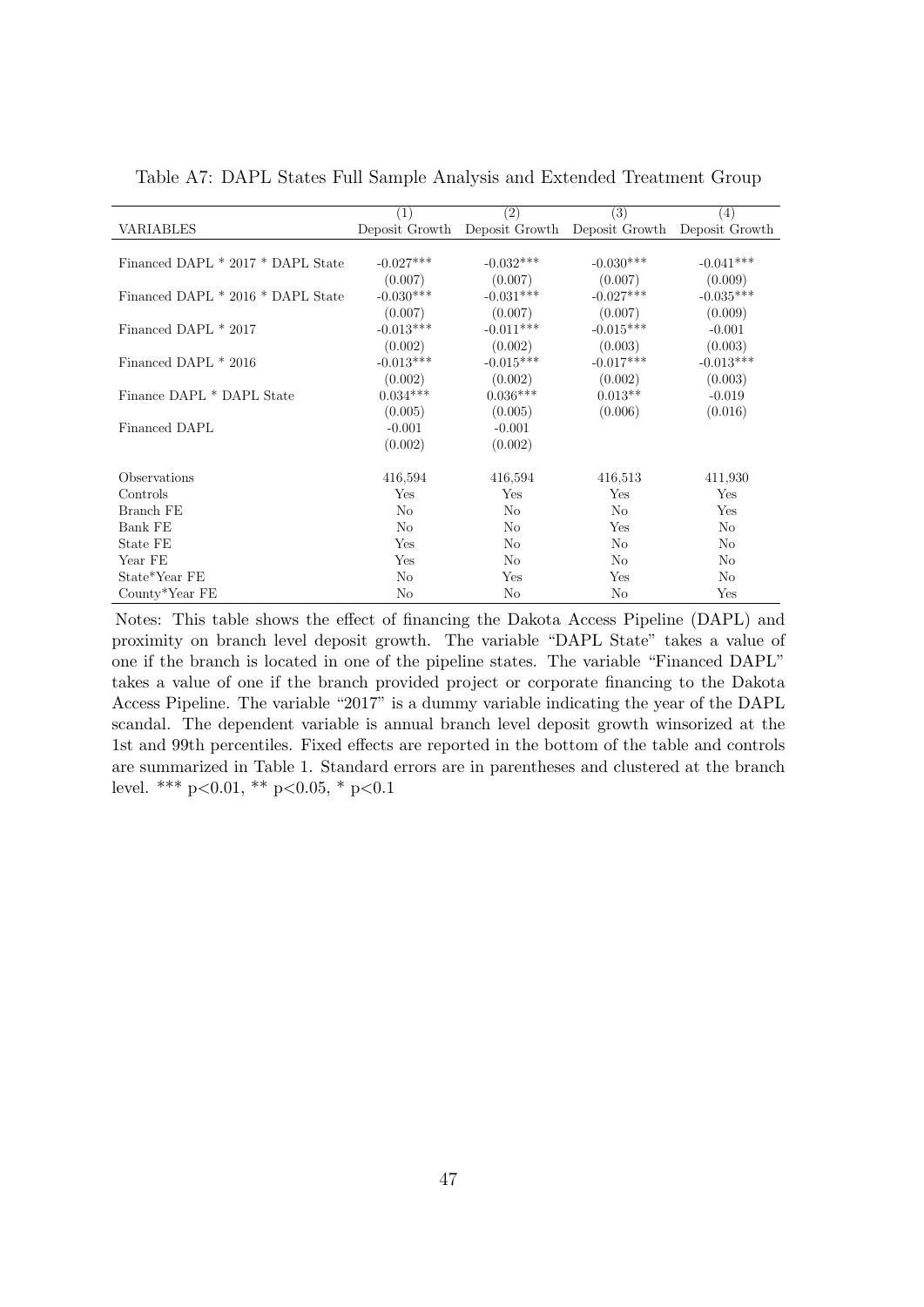<span id="page-48-0"></span>

|                                                      | (1)                   | (2)                 | (3)                 | (4)                                                                                       | (5)                 | (6)                 |
|------------------------------------------------------|-----------------------|---------------------|---------------------|-------------------------------------------------------------------------------------------|---------------------|---------------------|
| VARIABLES                                            |                       |                     |                     | Deposit Growth Deposit Growth Deposit Growth Deposit Growth Deposit Growth Deposit Growth |                     |                     |
|                                                      |                       |                     |                     |                                                                                           |                     |                     |
| Happening 70 * Financed DAPL * 2017                  | $-0.003$              | $-0.002$            | $-0.001$            |                                                                                           |                     |                     |
|                                                      | (0.004)               | (0.004)             | (0.004)             |                                                                                           |                     |                     |
| Happening $70 * 2017$                                | $-0.003$              | $-0.007***$         | $-0.006**$          |                                                                                           |                     |                     |
|                                                      | (0.002)               | (0.003)             | (0.003)             |                                                                                           |                     |                     |
| Happening 70 <sup>*</sup> Financed DAPL              | $-0.006**$            | $-0.048***$         | $-0.046**$          |                                                                                           |                     |                     |
|                                                      | (0.002)               | (0.018)             | (0.018)             |                                                                                           |                     |                     |
| Financed DAPL * 2017                                 | $-0.008***$           | 0.001               | 0.001               |                                                                                           |                     |                     |
|                                                      | (0.003)               | (0.003)             | (0.003)             |                                                                                           |                     |                     |
| Happening 70                                         | $0.004**$             | $-0.013$            | $-0.013$            |                                                                                           |                     |                     |
|                                                      | (0.002)               | (0.027)             | (0.027)             |                                                                                           |                     |                     |
| Human 55 * Financed DAPL * 2017                      |                       |                     |                     | $-0.003$                                                                                  | $-0.004$            | $-0.004$            |
|                                                      |                       |                     |                     | (0.004)                                                                                   | (0.004)             | (0.004)             |
| Human 55 * 2017                                      |                       |                     |                     | $-0.004$                                                                                  | $-0.010***$         | $-0.009**$          |
|                                                      |                       |                     |                     | (0.003)                                                                                   | (0.003)             | (0.003)             |
| Human 55 * Financed DAPL                             |                       |                     |                     | $-0.001$                                                                                  | $-0.054**$          | $-0.052**$          |
|                                                      |                       |                     |                     | (0.002)<br>$-0.008***$                                                                    | (0.021)             | (0.021)             |
| Financed DAPL * 2017                                 |                       |                     |                     |                                                                                           | 0.002               | 0.003               |
|                                                      |                       |                     |                     | (0.003)                                                                                   | (0.003)             | (0.003)             |
| Human 55                                             |                       |                     |                     | $0.005**$                                                                                 | $-0.013$            | $-0.012$            |
|                                                      | $0.002***$            | 0.001               | 0.001               | (0.002)<br>$0.002***$                                                                     | (0.032)             | (0.032)             |
| Percent of Adults With a Bachelor's Degree or Higher |                       |                     |                     |                                                                                           | 0.001               | 0.001               |
| Percent of Votes for Obama                           | (0.000)               | (0.001)<br>$0.002*$ | (0.001)<br>$0.002*$ | (0.000)<br>$-0.000$                                                                       | (0.001)<br>$0.002*$ | (0.001)<br>$0.002*$ |
|                                                      | 0.000                 |                     |                     |                                                                                           |                     |                     |
| Population 2014                                      | (0.000)<br>$0.000***$ | (0.001)<br>$-0.000$ | (0.001)<br>$-0.000$ | (0.000)<br>$0.000***$                                                                     | (0.001)<br>$-0.000$ | (0.001)<br>$-0.000$ |
|                                                      | (0.000)               | (0.000)             | (0.000)             | (0.000)                                                                                   | (0.000)             |                     |
|                                                      |                       |                     |                     |                                                                                           |                     | (0.000)             |
| Observations                                         | 398.980               | 395,158             | 395,158             | 398,980                                                                                   | 395,158             | 395,158             |
| Controls                                             | Yes                   | Yes                 | Yes                 | Yes                                                                                       | Yes                 | Yes                 |
| Bank FE                                              | Yes                   | N <sub>o</sub>      | No                  | Yes                                                                                       | N <sub>o</sub>      | N <sub>o</sub>      |
| Branch FE                                            | No                    | Yes                 | Yes                 | No                                                                                        | Yes                 | Yes                 |
| State FE                                             | N <sub>o</sub>        | N <sub>o</sub>      | No                  | N <sub>o</sub>                                                                            | N <sub>o</sub>      | N <sub>o</sub>      |
| Year FE                                              | Yes                   | Yes                 | No                  | Yes                                                                                       | Yes                 | No                  |
| State*Year FE                                        | No                    | No                  | Yes                 | No                                                                                        | No                  | Yes                 |

Table A8: Climate Change Beliefs and Extended Treatment Group

Notes: This table shows the effect of financing the Dakota Access Pipeline (DAPL) and environmental awareness on branch level deposit growth. "Happening 70" is equal to 1 if at least 70% of the county thinks that global warming is happening in 2014. "Human 55" is equal to 1 if at least 55% of the county thinks global warming is caused mostly by human activities in 2014. The variable "Financed DAPL" takes a value of one if the branch provided project or corporate financing to the Dakota Access Pipeline. The variable "2017" is a dummy variable indicating the year of the DAPL scandal. The dependent variable is annual branch level deposit growth winsorized at the 1st and 99th percentiles. Fixed effects are reported in the bottom of the table and controls are summarized in Table 1. Standard errors are in parentheses and clustered at the branch level. \*\*\*  $p<0.01$ , \*\*  $p<0.05$ , \*  $p<0.1$ .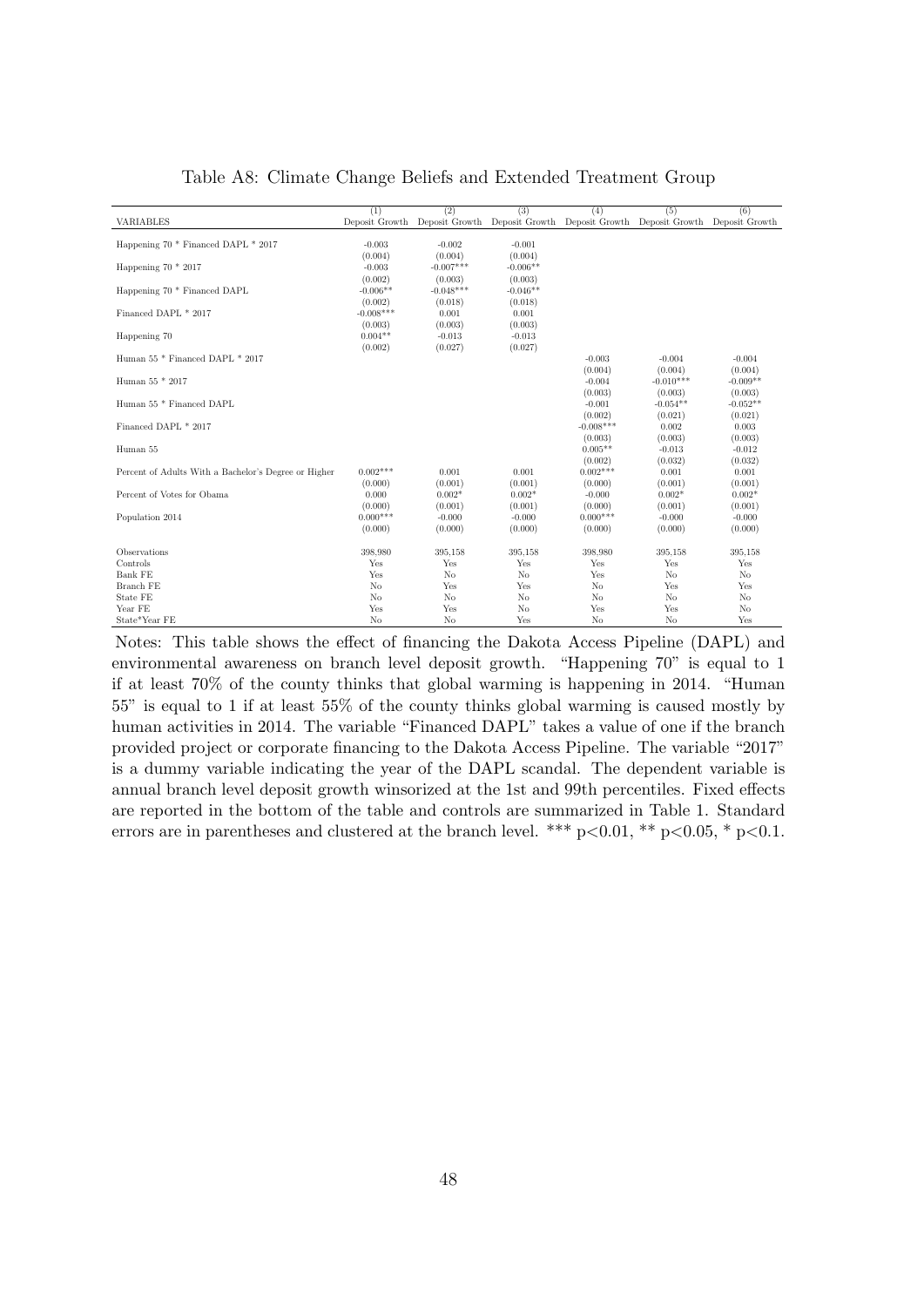<span id="page-49-0"></span>

|                                                      | (1)            | (2)            | (3)                           | (4)            | (5)            | (6)            | (7)            |
|------------------------------------------------------|----------------|----------------|-------------------------------|----------------|----------------|----------------|----------------|
| VARIABLES                                            | Deposit Growth |                | Deposit Growth Deposit Growth | Deposit Growth | Deposit Growth | Deposit Growth | Deposit Growth |
| Ln(Number of Non-Profits) * Financed DAPL * 2017     | $-0.003***$    | $-0.002*$      | $-0.001$                      | $-0.003**$     | $-0.003**$     | $-0.001$       | $-0.003**$     |
|                                                      |                |                |                               |                |                |                |                |
|                                                      | (0.001)        | (0.001)        | (0.001)                       | (0.001)        | (0.001)        | (0.001)        | (0.002)        |
| $Ln(Number$ of Non-Profits) $*$ 2017                 | $-0.001$       | $-0.000$       | 0.001                         | $-0.003***$    | 0.000          | $-0.003***$    | 0.001          |
|                                                      | (0.001)        | (0.001)        | (0.001)                       | (0.001)        | (0.001)        | (0.001)        | (0.001)        |
| Ln(Number of Non-Profits) * Financed DAPL            | $-0.001$       | $-0.001$       | $-0.004***$                   | $-0.007***$    | $-0.004***$    | $-0.006***$    | $-0.003***$    |
|                                                      | (0.001)        | (0.001)        | (0.001)                       | (0.002)        | (0.001)        | (0.002)        | (0.001)        |
| Financed DAPL * 2017                                 | $0.016*$       | 0.007          | 0.001                         | $0.023**$      | 0.011          | 0.011          |                |
|                                                      | (0.009)        | (0.009)        | (0.009)                       | (0.010)        | (0.009)        | (0.010)        |                |
| Ln(Number of Non-Profits)                            | $0.010***$     | $0.008***$     | $0.009***$                    | $0.029*$       | $0.010***$     | $0.029*$       | $0.009***$     |
|                                                      | (0.001)        | (0.001)        | (0.001)                       | (0.016)        | (0.001)        | (0.016)        | (0.001)        |
| Financed DAPL                                        | $-0.000$       | 0.001          |                               |                |                |                |                |
|                                                      | (0.006)        | (0.006)        |                               |                |                |                |                |
| Percent of Adults With a Bachelor's Degree or Higher | $0.001***$     | $0.001***$     | $0.001***$                    | $-0.001$       | $0.001***$     | $-0.001$       | $0.001***$     |
|                                                      | (0.000)        | (0.000)        | (0.000)                       | (0.001)        | (0.000)        | (0.001)        | (0.000)        |
| Percent of Votes for Obama                           | $-0.000***$    | $-0.000***$    | $-0.000$                      | 0.001          | $-0.000***$    | 0.001          | $-0.000$       |
|                                                      | (0.000)        | (0.000)        | (0.000)                       | (0.001)        | (0.000)        | (0.001)        | (0.000)        |
| Population 2014                                      | 0.000          | 0.000          | $-0.000$                      | $-0.000**$     | $0.000***$     | $-0.000*$      | 0.000          |
|                                                      | (0.000)        | (0.000)        | (0.000)                       | (0.000)        | (0.000)        | (0.000)        | (0.000)        |
|                                                      |                |                |                               |                |                |                |                |
| Observations                                         | 400,110        | 400,110        | 400,026                       | 396,187        | 400,026        | 396,187        | 392,560        |
| Controls                                             | Yes            | Yes            | Yes                           | Yes            | Yes            | Yes            | Yes            |
| Bank FE                                              | No             | No             | Yes                           | No             | Yes            | N <sub>o</sub> | No             |
| Branch FE                                            | No             | No             | N <sub>o</sub>                | Yes            | No             | Yes            | No             |
| State FE                                             | No             | N <sub>o</sub> | No.                           | No             | No             | N <sub>o</sub> | No             |
| Year FE                                              | Yes            | No             | No                            | Yes            | Yes            | No             | No             |
| State*Year FE                                        | No             | Yes            | Yes                           | No             | No             | Yes            | Yes            |
| Bank*Year FE                                         | No             | No             | No.                           | No             | No             | N <sub>o</sub> | Yes            |

Table A9: Charitable Behavior and Extended Treatment Group

Notes: This table shows the effect of financing the Dakota Access Pipeline (DAPL) and charitable behavior on branch level deposit growth. The variable "Number of Non-Profits" is equal to the number of domestically focused non-profits at the county level. The variable "Financed DAPL" takes a value of one if the branch provided project or corporate financing to the Dakota Access Pipeline. The variable "2017" is a dummy variable indicating the year of the DAPL scandal. The dependent variable is annual branch level deposit growth winsorized at the 1st and 99th percentiles. Fixed effects are reported in the bottom of the table and controls are summarized in Table 1. Standard errors are in parentheses and clustered at the branch level. \*\*\* p<0.01, \*\* p<0.05, \* p<0.1